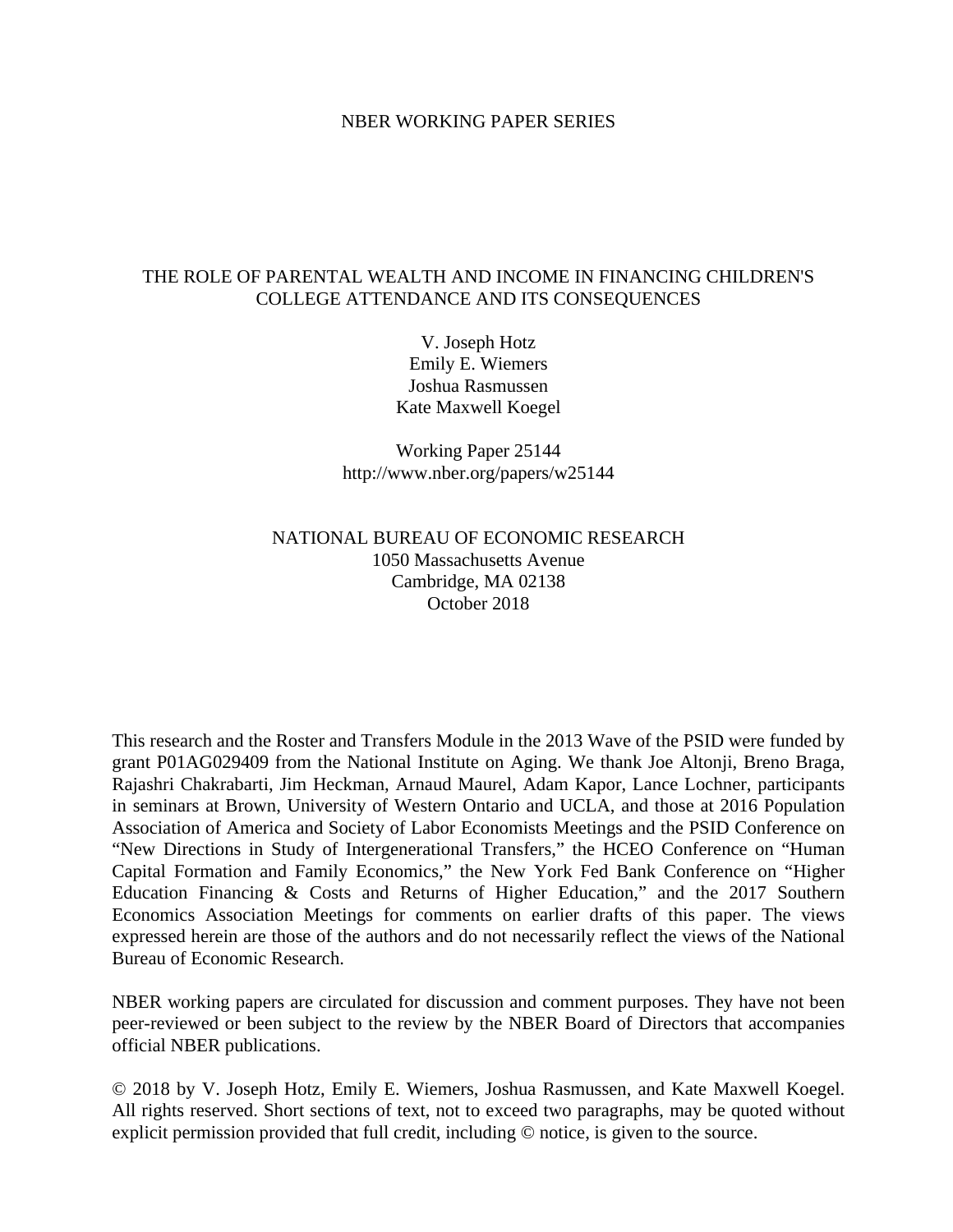The Role of Parental Wealth and Income in Financing Children's College Attendance and Its Consequences V. Joseph Hotz, Emily E. Wiemers, Joshua Rasmussen, and Kate Maxwell Koegel NBER Working Paper No. 25144 October 2018 JEL No. I21,I22,I23

#### **ABSTRACT**

This paper examines the influence of parental wealth and income on children's college attendance and parental financing decisions, graduation, and quality of college attended, and whether parental financing affects the subsequent indebtedness of parents and children. We find that higher levels of parents' wealth and income increase the likelihood that children attend college with financial support relative to not attending college, and that parental wealth increases the likelihood that children graduate from college. We show descriptive evidence that parental support for college increases the subsequent level of housing debt that parents hold but does not reduce student debt for children.

V. Joseph Hotz Department of Economics Box 90097 Duke University Durham, NC 27708-0097 and NBER hotz@econ.duke.edu

Emily E. Wiemers Department of Economics 100 Morrissey Blvd Boston, MA 02125 emily.wiemers@umb.edu

Joshua Rasmussen Department of Economics Department of Economics Durham, NC 27708 United States joshua.rasmussen@duke.edu

Kate Maxwell Koegel 213 Social Sciences Building 419 Chapel Drive, Box 90097 Durham, NC 27708-0097 kate.maxwell@duke.edu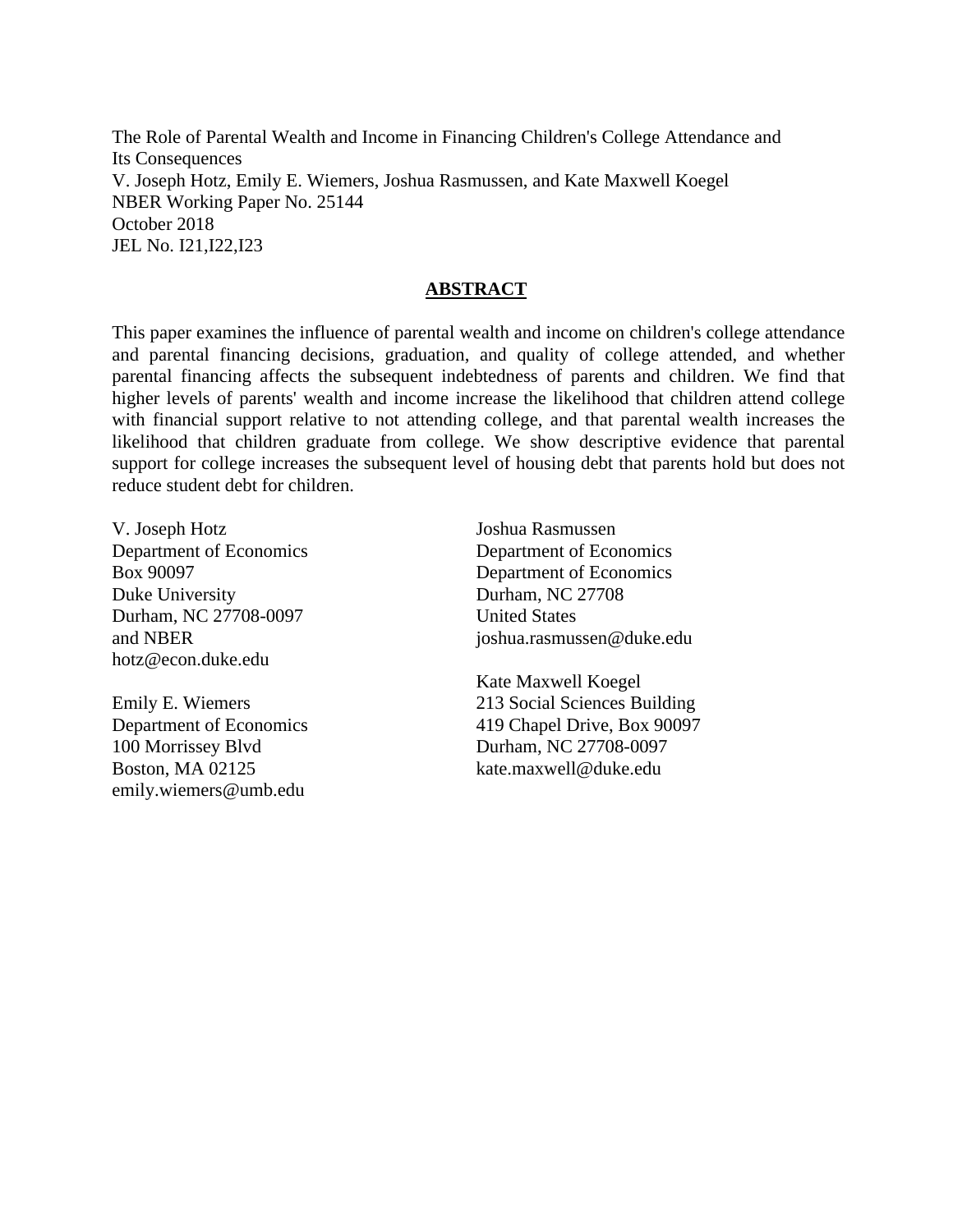# 1 Introduction

Parents have long been a primary source of financial support for their children's postsecondary education with some estimates suggesting that parents cover over 30% of college costs.[1](#page-2-0) In this paper we analyze the role that parental resources play in whether children attend college and whether parents provide financial support, the quality and cost of the college they attend, and whether they graduate, and the implications of college financing decisions for subsequent levels of parental and student debt. The dramatic increases in the costs of a college education in the U.S over the past 30 years<sup>[2](#page-2-1)</sup> have challenged the ability of parents and children to finance a college degree and decisions about college financing may have long-run impacts on the financial circumstances of both parents and children.

Previous research has focused on the impact of parental resources on their children's college attendance. Earlier work found little evidence that parental income had an independent effect on the likelihood of young adults attending college, especially after accounting for children's ability and academic preparation [\(Cameron and Heckman, 1998,](#page-33-0) [2001;](#page-33-1) [Keane and Wolpin, 2001;](#page-34-0) [Cameron and Taber, 2004\)](#page-33-2). But, more recent research documents that the relationship between parental income and the college attendance decisions of children has changed over time, with parental income more likely to be predictive of children going to college, even after controlling for the ability and/or academic preparation of children [\(Belley and Lochner, 2007;](#page-33-3) [Lochner and](#page-34-1) [Monge-Naranjo, 2011,](#page-34-1) [2012\)](#page-34-2).

Other studies have examined the impact of parental wealth, most notably housing wealth, on college attendance and other outcomes for young adults [\(Belley and Lochner, 2007;](#page-33-3) [Lovenheim,](#page-34-3) [2011;](#page-34-3) [Lovenheim and Reynolds, 2013\)](#page-34-4). [Lovenheim](#page-34-3) [\(2011\)](#page-34-3) finds that increases in housing wealth during a child's teenage years increase the probability that the child attends college and that these effects are larger after 2000 when home equity loans became more common. [Lovenheim](#page-34-4) [and Reynolds](#page-34-4) [\(2013\)](#page-34-4) show that among children who go to college, increases in parental housing

<span id="page-2-0"></span><sup>1</sup>Based on a survey of college students and their parents in 2017, parents cover 31% of the cost of their child's college costs, second only to costs covered by scholarships and grants (35%) [\(SallieMae, 2017\)](#page-35-0).

<span id="page-2-1"></span><sup>2</sup>Since 1987-88, published college tuition costs (tuition & fees), adjusting for inflation, have increased an average of 8.8% per year in public 4-year institutions, 4.4% in non-profit private 4-year universities, and 4.0% in public 2-year colleges [\(College Board, 2017\)](#page-34-5).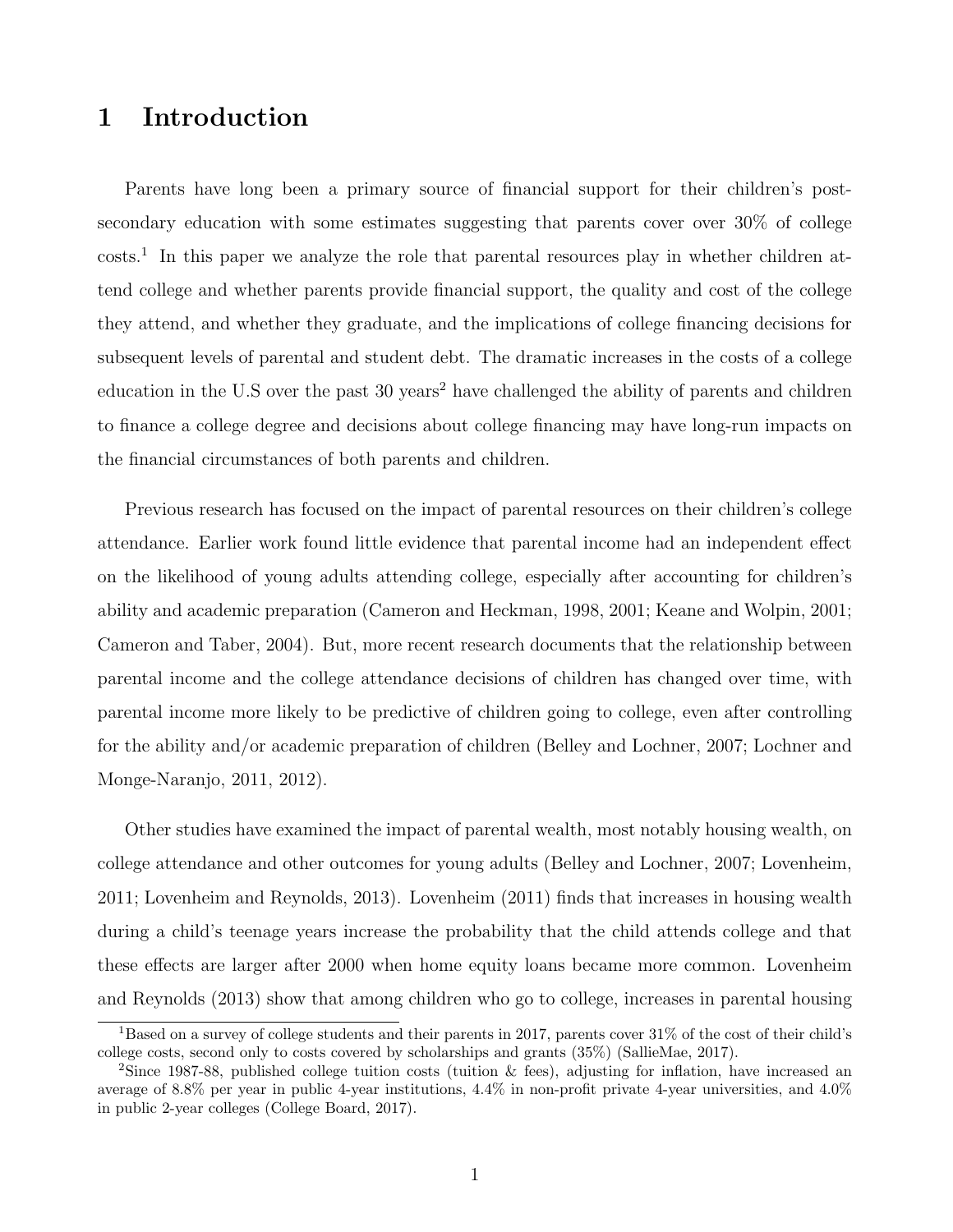wealth increase the likelihood of their child attending a flagship public university and that children from low-income families are more likely to complete college. Finally, [Cooper and](#page-34-6) [Luengo-Prado](#page-34-6) [\(2015\)](#page-34-6) show that children of homeowners who live in areas where house prices increased during a child's teenage years are more likely to enroll in college and attend higher ranked colleges, though they are not more likely to graduate.

The premise underlying these papers, and the models of parents' investment in their children's human capital in the presence of credit constraints that motivate them, is that parents use their resources – both income and wealth – to finance their children's college attendance [\(Keane](#page-34-0) [and Wolpin, 2001;](#page-34-0) [Lochner and Monge-Naranjo, 2011,](#page-34-1) [2012\)](#page-34-2). There also is a sizable literature on the importance of student loans<sup>[3](#page-3-0)</sup> and grants-in-aid<sup>[4](#page-3-1)</sup> in funding college education. It is also well-documented that the debt that students accumulate while attending college persists long after they complete or stop attending college and affects their subsequent labor market choices [\(Rothstein and Rouse, 2011\)](#page-35-1) and their ability to finance housing and other activities [\(Mezza](#page-35-2) [et al., 2015;](#page-35-2) [Cooper and Wang, 2014;](#page-34-7) [Bleemer et al., 2017\)](#page-33-4).

However, much less is known about how parents' financing of their children's education affects the subsequent financial situations of parents and children, especially with respect to their respective indebtedness. Two notable exceptions are [Lochner, Stinebrickner and Suleymanoglu](#page-34-8) [\(2018\)](#page-34-8) who show that parental financial transfers reduce student debt repayment problems in the Canada Student Loan Program, and, [Faber and Rich](#page-34-9) [\(forthcoming\)](#page-34-9) who show that commuting zones that experienced increases in the rate of college attendance had increases in home foreclosures in subsequent years. Both of these papers highlight important interactions between parental financial support for college and subsequent financial outcomes of both parents and children.

We address three related issues concerning parent's investments in their children's human capital and the consequences of how these investments are financed. First, we examine how both parental income and wealth, as measured by housing wealth, affect the likelihood that children

<span id="page-3-0"></span><sup>&</sup>lt;sup>3</sup>Since 2004, the share of undergraduate students who have taken federal subsidized and unsubsidized student loans has increased from 28% in the 2004-05 academic year to 36% in 2014-15, with a decreasing share of students only having subsidized loans [\(College Board, 2015\)](#page-34-10).

<span id="page-3-1"></span><sup>&</sup>lt;sup>4</sup>In terms of such grants, in 2015, colleges and universities provide  $41\%$  of such aid,  $37\%$  from federal sources, 14% from employers and private sources, and 8% coming from state governments [\(College Board, 2015\)](#page-34-10).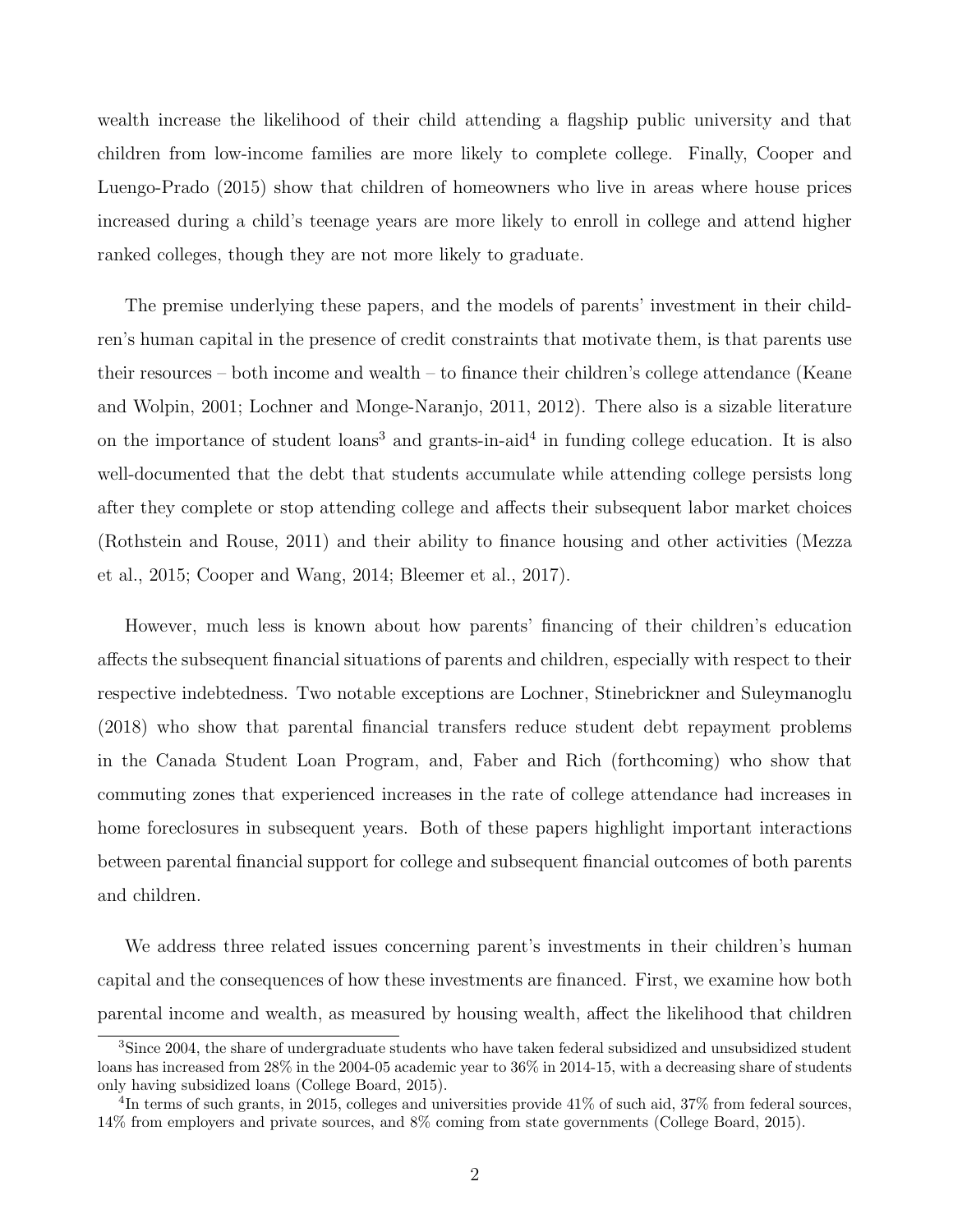go to college and how this investment is financed. This issue is similar to that addressed in [Lovenheim](#page-34-3) [\(2011\)](#page-34-3) and [Lovenheim and Reynolds](#page-34-4) [\(2013\)](#page-34-4), who examine the effects of housing wealth on whether or not their child attends college and whether they attend the flagship university in their state-of-residence. We extend this analysis to examine how both housing wealth and parental income affect not just the attendance decision but also whether parents help pay for their child to go to college. This extension provides an explicit analysis of the link between parental resources and the educational decisions of children that is implied by earlier work. And, we also extend the previous literature by analyzing the effect of both parental wealth and income on college attendance and financing decisions which we show to be important.

Second, we examine the effect of parental housing wealth and income on the likelihood that children graduate from college and the cost or quality of the college children attend. It is welldocumented that while college attendance has increased in the U.S., graduation rates have not [\(Bound, Lovenheim and Turner, 2010;](#page-33-5) [Bound and Turner, 2011\)](#page-33-6). And graduation rates are quite low; among individuals who began seeking a bachelor's degree at a 4-year institution in the U.S. in the fall of 2009, only 59% completed that degree within 6 years [\(McFarland et al.,](#page-35-3) [2017\)](#page-35-3). Thus, it is important to assess whether higher levels of parental wealth and income not only increase the likelihood that children attend college but also graduate from college.<sup>[5](#page-4-0)</sup> In addition, there is a sizable literature on differential returns aross the type of college students attend, including 4-year versus 2-year institutions [\(Kane and Rouse, 1995\)](#page-34-11), public versus private colleges [\(Scott, Bailey and Kienzl, 2006\)](#page-35-4) and, more generally across measures of college quality including the selectivity of admissions and quality of faculty [\(Black and Smith, 2004,](#page-33-7) [2006;](#page-33-8) [Black, Smith and Daniel, 2005;](#page-33-9) [Dillon and Smith, 2017](#page-34-12)a). Accordingly, we examine whether parental wealth and income improves the "quality" of college that children attend.

Third, we consider the consequences of the parental financing decision for the subsequent debt of parents and children. As noted above, a great deal of attention has been paid to the rising levels of student loan debt and its subsequent consequences in young adulthood, irrespective of whether students complete a degree. But parents, too, take on debt to help finance their

<span id="page-4-0"></span><sup>&</sup>lt;sup>5</sup>We note that previous work using the PSID by [Cooper and Luengo-Prado](#page-34-6) [\(2015\)](#page-34-6) find that increases in parental housing wealth increase the income of children as adults, has not found any effects of parental wealth on college completion.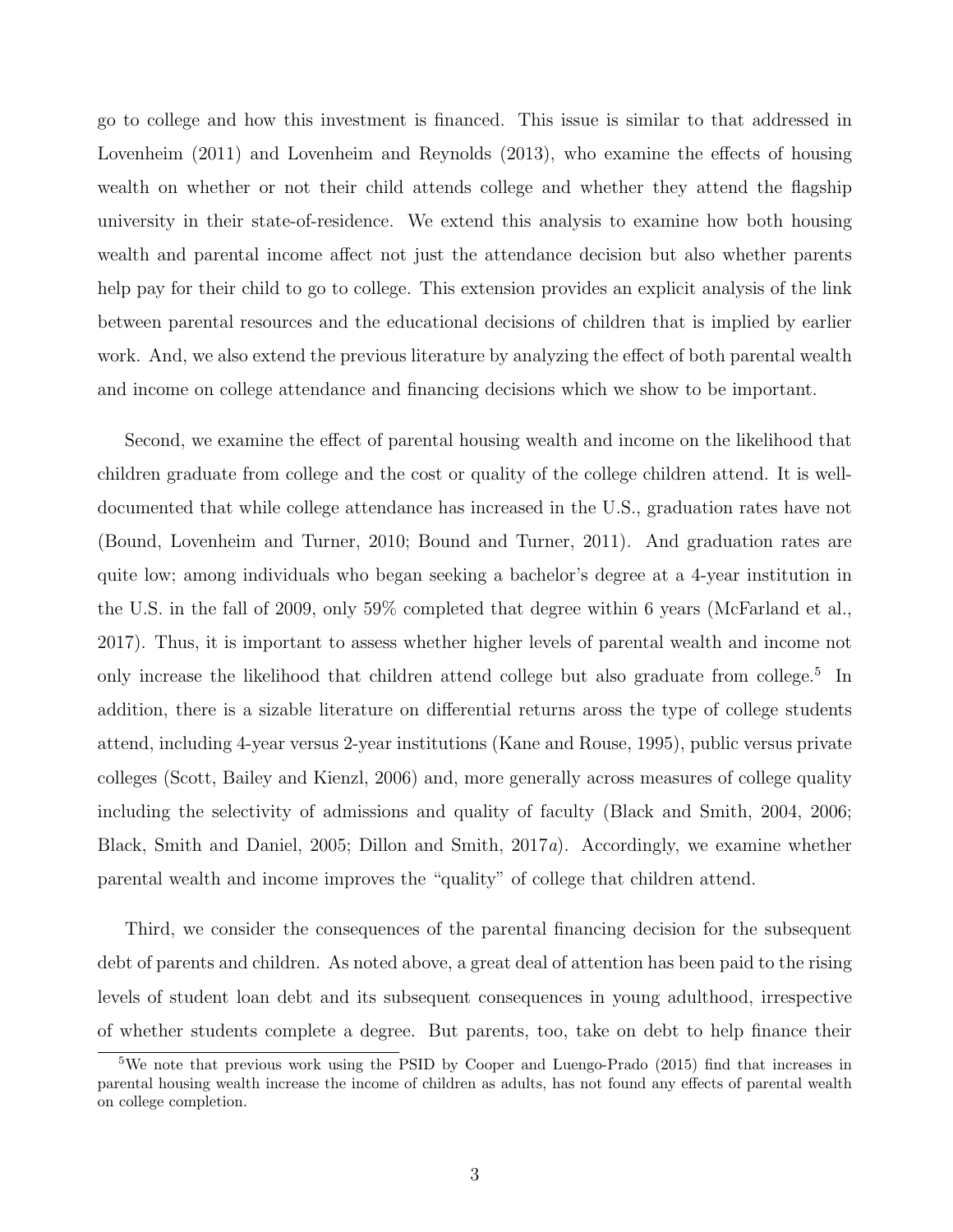child's college education<sup>[6](#page-5-0)</sup> – often in the form of home equity loans using their housing wealth as collateral – and their debt also is likely to persist well after the child has completed college. While taking on debt to finance a college education may be an efficient way of financing college costs in the presence of well-functioning capital markets, it does expose borrowers to the repayment risks arising from uncertain future income streams and/or unanticipated fluctuations in the value of their collateral. In examining how parental decisions to help finance their children's college education affects their and their children's later indebtedness, we ask whether parental financial support for college reduces students' debt even as it increases their own.

To address these three issues, we use data from the 2013 Panel Study of Income Dynamics (PSID) and the Roster and Transfers Module which obtained information from all parents in the PSID on the financial help (transfers) they provided to each of their adult children for education and on the educational attainment of each adult child [\(Schoeni et al., 2015\)](#page-35-5). We also exploit the data collected in the PSID on family wealth and debt, especially with respect to the value of the family's home and what they owe in debt on mortgages, and the debt of their children, especially in the form of student loan debt.

A key issue is the extent to which parental resources, either in the form of income or housing wealth, have a causal impact on college attendance and financing decisions, or on the subsequent financial situations of parents and their children. For example, an association between parental housing wealth and children's college attendance and financing may simply reflect sorting across families with respect to unobserved parental preferences for higher education and their own earnings capacity as well as the earlier investments in and unobserved traits (e.g., abilities) of children. To address this issue, we construct measures of changes in local housing and labor market conditions to use as instruments for parental housing wealth and income at various points in their life cycles, as well as the income of their children in early adulthood. This strategy extends previous work [\(Lovenheim, 2011;](#page-34-3) [Lovenheim and Reynolds, 2013;](#page-34-4) [Cooper and](#page-34-6) [Luengo-Prado, 2015\)](#page-34-6) which uses data on local housing conditions to measure the effects of housing wealth on college attendance decisions.<sup>[7](#page-5-1)</sup> The detailed geographic information included

<span id="page-5-0"></span><sup>6</sup>Based on the 2017 survey cited in footnote [1,](#page-2-0) 27% of students' college costs were financed by loans, with 30% taken by parents and 70% by the student.

<span id="page-5-1"></span><sup>7</sup>Our approach is also in the spirit of the literature on the effects of changes in wealth and income on household consumption. See, for example, [Paiella and Pistaferri](#page-35-6) [\(2017\)](#page-35-6), [Browning, Gørtz and Leth-Petersen](#page-33-10) [\(2013\)](#page-33-10), and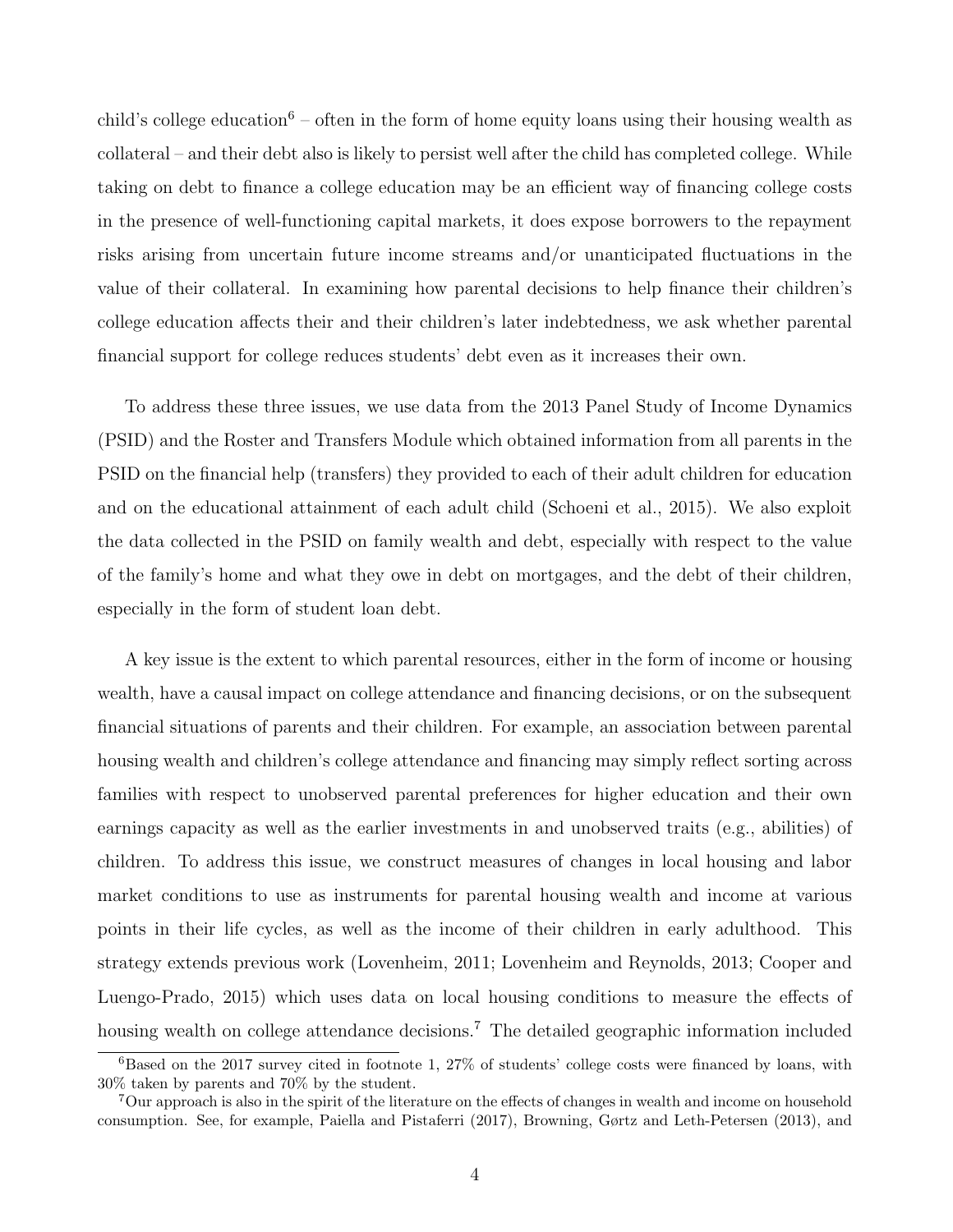in the PSID makes it possible to incorporate data on local labor and housing markets to identify plausibly exogenous changes in parental resources and examine the effect of these changes in parental income and wealth on transfers parents make to fund their children's college education. At the same time, we note that obtaining causal effects of whether or not parents finance their children's college education on the subsequent indebtedness of both parents and children is more challenging, even with the instrumenting strategy described above. As a result, we view the findings we present below as suggestive – rather than definitive – of the causal links between parental financing decisions and subsequent indebtedness.

We find that increases in parents' income and wealth increase the likelihood of children attending college through the mechanism of parental transfers. But, increases in parental income have a larger effect on college attendance than increases in parental wealth. In contrast, increases in parental wealth increase the likelihood that children graduate from college but we find no effect of increases in parental income on college graduation. We find evidence that the importance of parental wealth on college graduation is explained by parent's obtaining home equity loans when their child starts college. We find that neither parental income or wealth affects indicators of the type (e.g., 4-year vs. 2-year or private vs. public) or the quality of colleges children attend though sample sizes are reduced in these specifications due to data availability. Finally, we find suggestive evidence that parental financing of college increases parents' subsequent indebtedness and but little evidence that it reduces their children's student debt.

The remainder of the paper is organized as follows. In Section [2](#page-7-0) we describe the PSID data and the samples and measures we use in our analyses. In Section [3,](#page-12-0) we consider the effect of parental income and wealth in children's college attendance and parental financing decisions. In Section [4,](#page-21-0) we examine how parental income and wealth affects the likelihood of their child graduating from college and the quality and type of school the child attends. Finally, in Section [5,](#page-25-0) we consider the correlation between children's college attendance and parental financing

[Carroll, Otsuka and Slacalek](#page-34-13) [\(2011\)](#page-34-13) for analyses of the effects of changes in housing wealth on consumption. Though we do not use changes in housing wealth and income as explanatory variables, we do use changes in wealth and income from sources that are less likely to be endogenously determined as a way to identify the effects of housing wealth and income on college attendance and financing decisions. Unlike the literature on the effects of changes in wealth and income on consumption, which pays particular attention to distinguishing between permanent and transitory changes in wealth and income, we do not attempt to explicitly disentangle these effects in our analysis.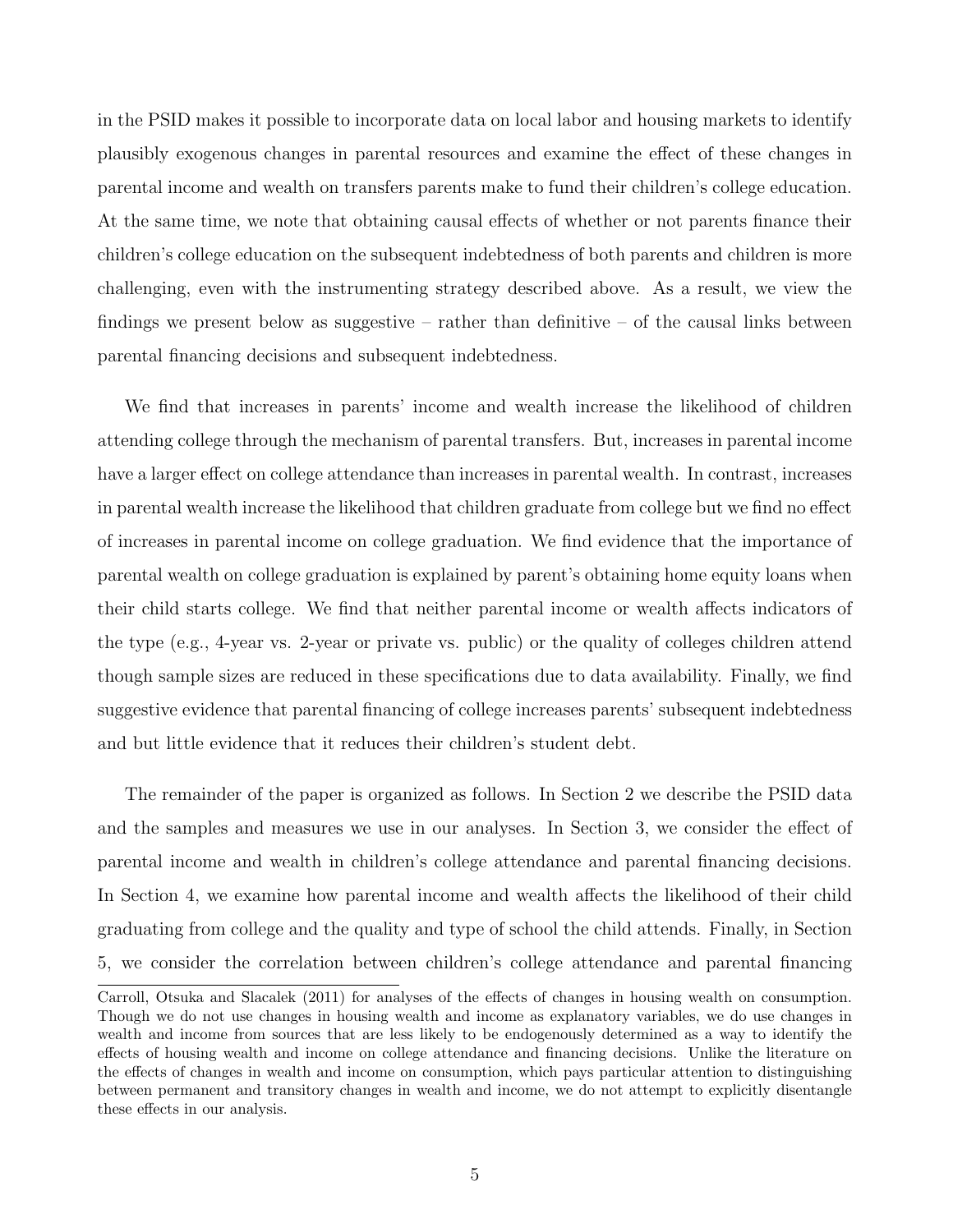decisions and the subsequent indebtedness of parents and their children. We offer concluding comments in Section [6.](#page-31-0)

## <span id="page-7-0"></span>2 The PSID Data

The PSID began with a sample of roughly 18,000 people in approximately 5,000 household units in 1968. All individuals in households recruited into the PSID in 1968 are said to have the PSID gene. Individuals who are born to or adopted by someone with the PSID gene acquire the gene themselves and are recruited to become members of the PSID sample for the rest of their lives. This genealogical design implies that the study provides data on a sample of extended families at each wave. The extended family in the PSID is incomplete because some children (particularly stepchildren and children who have left the PSID sample), and some parents (for example in-laws without the PSID gene) are not included in the sample. The 2013 Roster and Transfers Module was designed to complete the parent-adult child information in the PSID and to describe the transfers that parents and adult children make to one another.

### 2.1 The 2013 PSID Roster and Transfers Module

We use the Roster and Transfers Module of the 2013 PSID in which respondents (PSID heads and spouses) are asked to list and describe their adult children and stepchildren age 18 and older, as well as their parents, stepparents, and in-laws (including in-laws from long-term cohabiting relationships) and to report about financial and time transfer to and from their parents and adults children. Importantly for our purposes, parents report about the age and educational attainment of their adult children and about financial transfers for school they have given to each of their children since the age of 18. Both whether assistance was provided and the amount of assistance is included in the module. Respondents report about relationships and transfers with coresident and non-coresident children (see [Schoeni et al.](#page-35-5) [\(2015\)](#page-35-5) for a more complete description of the module).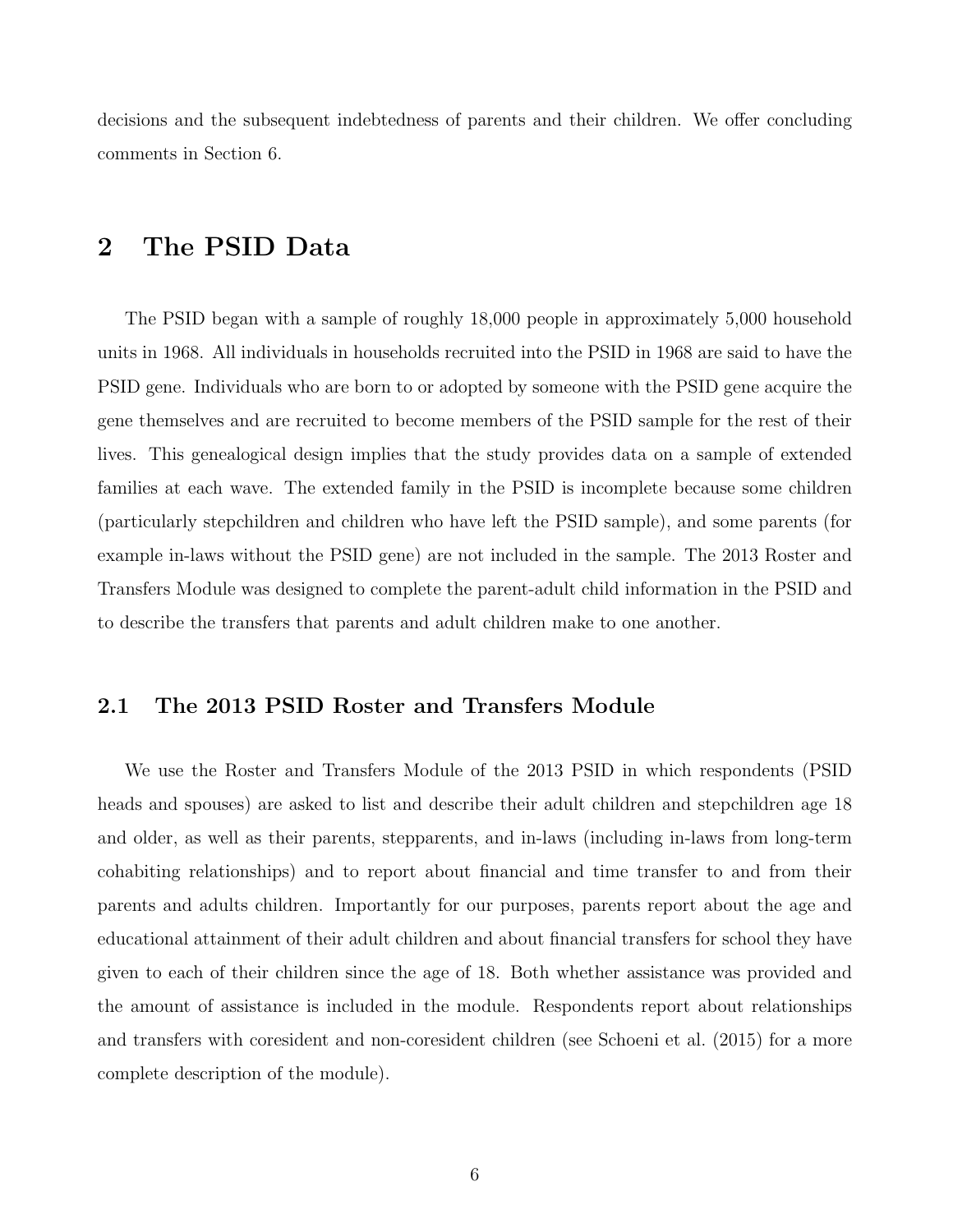### <span id="page-8-3"></span>2.2 Samples

Our sample starts with the parents and adult children reported in the 2013 Roster and Transfers Module. We are interested in two points in the lives of these adult children: the year in which the child turns 18 when decisions about college are made, and the year in which the child turns 24 when some of the consequences of financing college can be observed.

To create our main sample, we find the year in which the child turned 18 using the birth year in the Childbirth and Adoption History augmented by age reported in the Roster and Transfers Module. Using the Parent ID file augmented with the relationship information in the Roster and Transfers Module, we link each child with his or her father and mother. Because we need to determine the parents' housing wealth and household income at this point in the child's life, we restrict our sample of parent-child pairs to those in which the parents were present as a head or wife of the PSID in the year this child was age  $18<sup>8</sup>$  $18<sup>8</sup>$  $18<sup>8</sup>$  We also require that the year in which the child turned 18 is after 1997 (which corresponds to children in birth cohorts beginning in 1979) since some of the data elements we need in our analyses are only available starting in 1[9](#page-8-1)97.<sup>9</sup> We further restrict our sample to those parents who were homeowners when the child was age 18, because of our focus on the effects of parental housing wealth on children's college attendance and financing decisions.<sup>[10](#page-8-2)</sup> Finally, following [Lovenheim](#page-34-3) [\(2011\)](#page-34-3) we trim the top 1\% of changes in house prices prior to the child turning 18 which removes 14 parent-child pairs. After all of these sample selections, we have a sample of  $N = 2,868$  parent-child pairs with which to estimate the effect of parental wealth on college attendance and parental transfers for college.

To examine the consequences of college attendance and financing decisions on educational and financial outcomes, we examine the parent-child pairs in our main sample in the year in which the child turns 24. This limits the sample to parent-child pairs in which the child turned

<span id="page-8-0"></span><sup>&</sup>lt;sup>8</sup>If the parents are not a PSID head or wife in the year in which the child turns 18 we go back one year at a time until the child age 13 at which point we drop the child-parent pair.

<span id="page-8-1"></span><sup>9</sup>The housing price measure from Zillow which we used to construct a measure for changes to local housing markets had inadequate geographic coverage prior to this period.

<span id="page-8-2"></span><sup>&</sup>lt;sup>10</sup>This restriction reduces our sample by approximately 35%. While not included in the paper, we estimated versions of the empirical models described below that included parents who were not homeowners at the time their child(ren) were age 18, adjusting for the fact that we could not estimate the effects of their home equity but could estimate the effects of their income on the college and financing decisions for their children. The resulting estimates of the effects of parental income on these decisions when one included non-homeowning parents were similar to those we present below based on homeowning parents.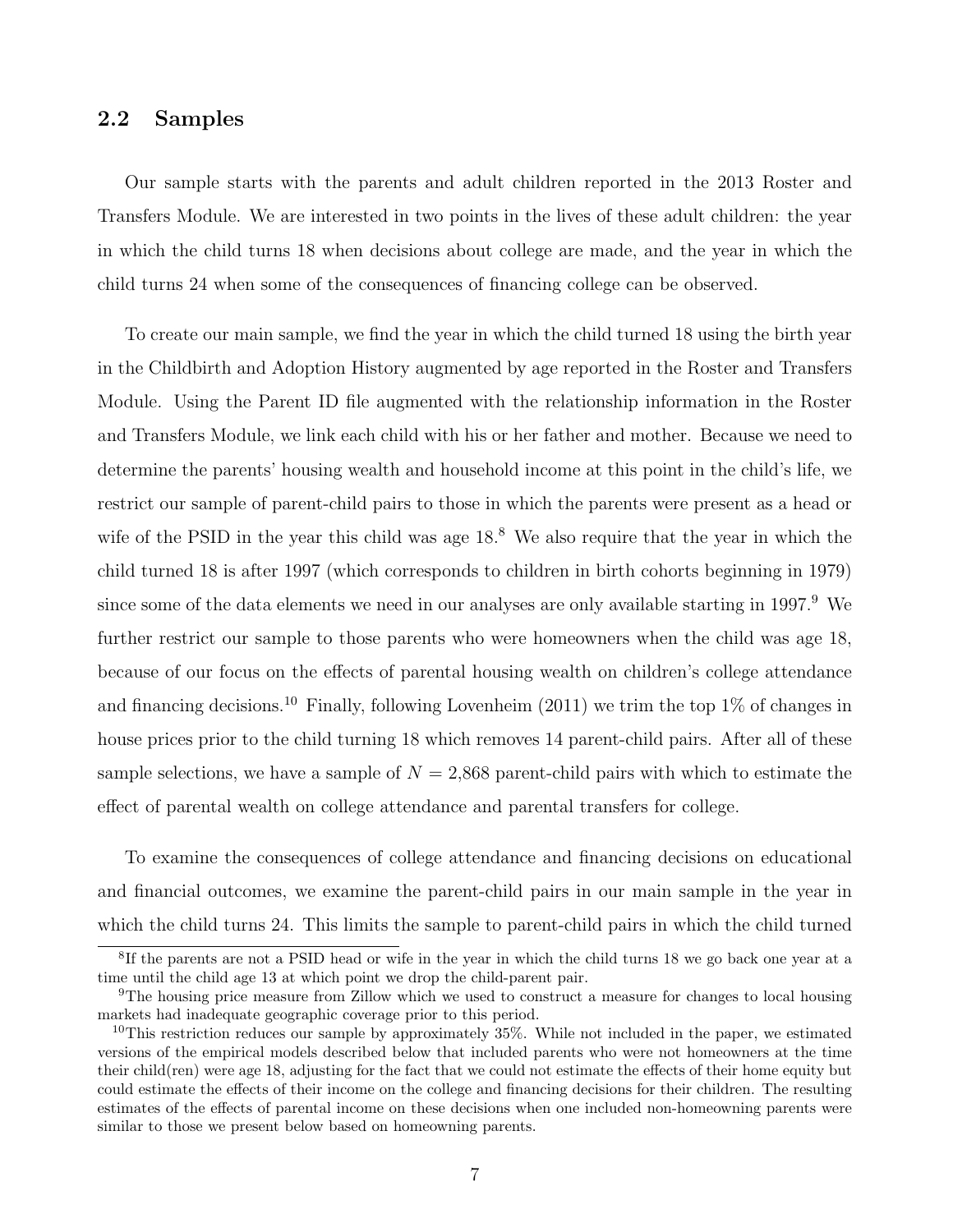18 prior to 2009.[11](#page-9-0) For the outcome of parental debt, this restriction yields a sample size of 2,580 for housing debt and 2,571 for non-housing debt that includes credit card debt, and auto loan debt. For the outcome of college completion, we further limit the sample to children who attended college which yields a sample size of 1,418 parent-child pairs.

Measures of college quality and child indebtedness are only available for two subsamples of children: (a) those who are a PSID head or wife by age 24 or (b) those who are members of their parents' household at age 24 but are interviewed as part of the Transition to Adulthood (TA) study. The TA study has followed children in the PSID's Child Development Study (CDS) as they become adults. The TA study includes questions about which college children attended as well as information on income and debt. Using these two sources of data, we construct a total sample of 1,756 adult children with which to analyze their non-housing debt at age 24 and 1,196 with which to analyze student loan debt at that age. We have a smaller sample of children to analyze student debt at age 24 because the PSID only started asking about this source of debt separately in 2011. For the outcomes of college cost and quality, we further limit the sample to children who attended college and whose college can be linked to the data from the National Center for Education Statistics (NCES) Integrated Postsecondary Education Data System (IPEDS) database which yields a sample size of 856 for tuition and 854 for four-year degree status. Public/private status of the college and our measure of college quality which we construct from the IPEDS data are only available for children who attend a four-year college which limits our sample to 704 for public/private college status, and 705 for college quality.

Table [1](#page-36-0) provides a summary of the sizes of these various samples that we use in our analysis below. In [Appendix A,](#page-44-0) we also present descriptive statistics of the demographic characteristics of the parents and children, measured at the time the children were age 18, of the sample of the 2,866 parent-child pairs used in our analysis of college education decisions.

<span id="page-9-0"></span><sup>&</sup>lt;sup>11</sup>If the relevant data are not available for the child or parent in the year in which the child is age 24 we go back one year at a time until the child is age 22 and forward one year at a time until the child is 27.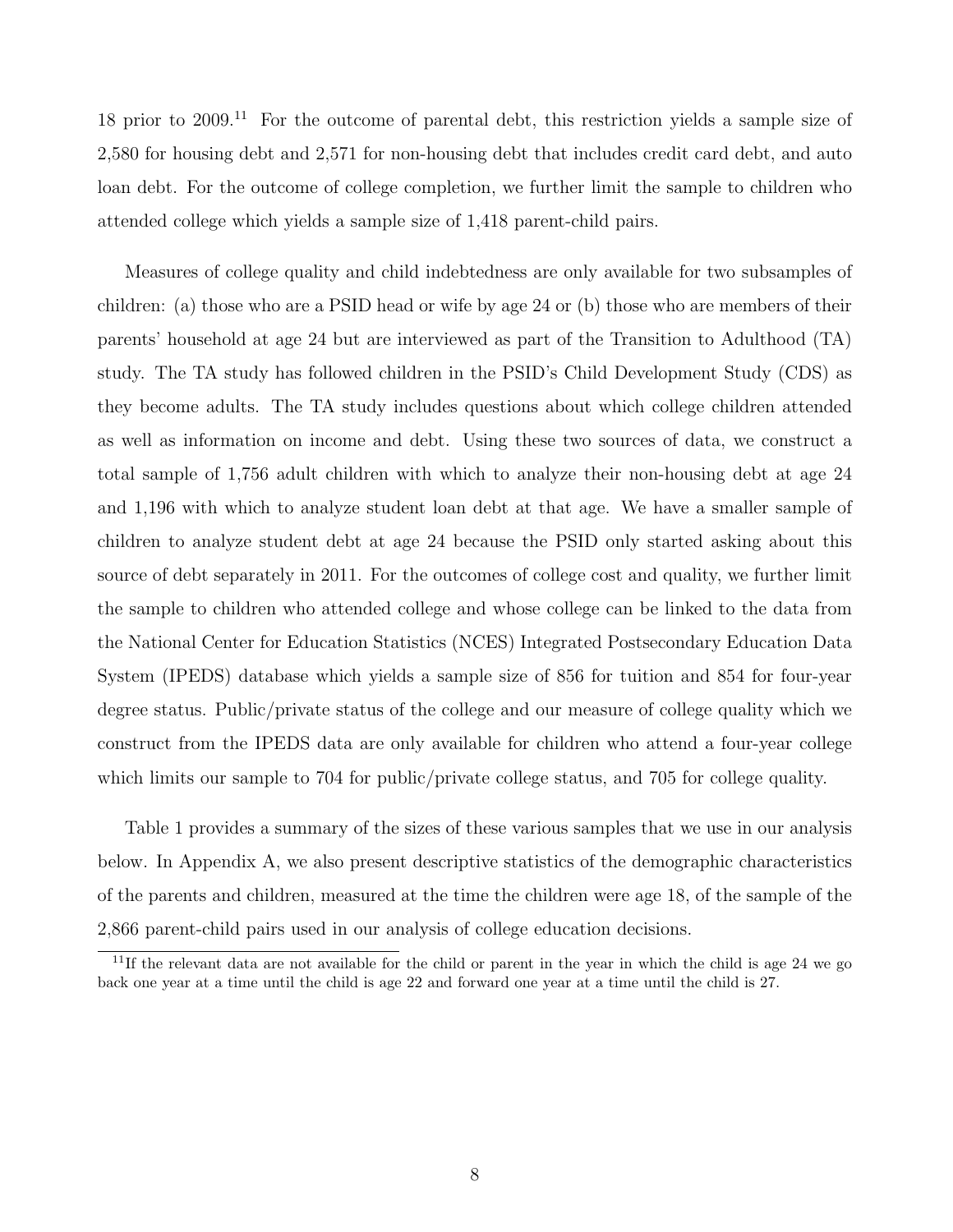### <span id="page-10-1"></span>2.3 Measures

Below we describe how we construct the various measures used in our analyses. In later sections, we provide summary statistics.

College Attendance and Graduation: We measure college attendance and college graduation using the Roster and Transfers data. We consider a child to have attended college if the parents report in the Roster and Transfers data that the child has attended some college or has a college degree. This measure is somewhat different from the previous literature [\(Lovenheim,](#page-34-3) [2011;](#page-34-3) [Lovenheim and Reynolds, 2013;](#page-34-4) [Cooper and Luengo-Prado, 2015\)](#page-34-6) which uses the annual PSID data to determine enrollment. The benefit of the measure from the Roster and Transfers data is that is considerably easier to identify students who enroll in but do not complete college. This is important to understanding the potential difference in effects of attending vs. graduating from college. We measure college graduation by a parental report that the child's highest level of educational attainment is college graduate or more.

Financial Transfers for College: Parents are considered to have given a financial transfer to a child for educational expenses if they report having done so in the long-term transfers question in the Roster and Transfers Module. We eliminate the small number of cases in which parents report that their child has educational attainment below "some college" and report having given a transfer for post-secondary educational expenses. We measure the amount that parents report giving to their child in 2013\$.[12](#page-10-0)

College Cost and Quality: We link responses from the main PSID interview or the TA study on the college attended to measures of college cost and quality available from the National Center for Education Statistics (NCES) Integrated Postsecondary Education Data System (IPEDS) database. We obtain the annual tuition costs for a full-time student at that institution in the

<span id="page-10-0"></span><sup>&</sup>lt;sup>12</sup>We note that the decision to measure the amount of transfers in  $2013\$ \$ is not straightforward. Though parents were asked the question on amounts of transfers in 2013, it is not clear whether the reported amounts in terms of current dollars or the dollar value(s) at the time the transfers were made. We have re-run our specifications of regressions for the effects of parental housing wealth and income on the amount of transfers given to support a child's college education under either of these two assumptions about parental reporting. While the magnitudes of the corresponding coefficients differed, none of the inferences we make below were affected. Accordingly, we only present results under the assumption that parents reported the amounts of these transfers in current (2013) dollars.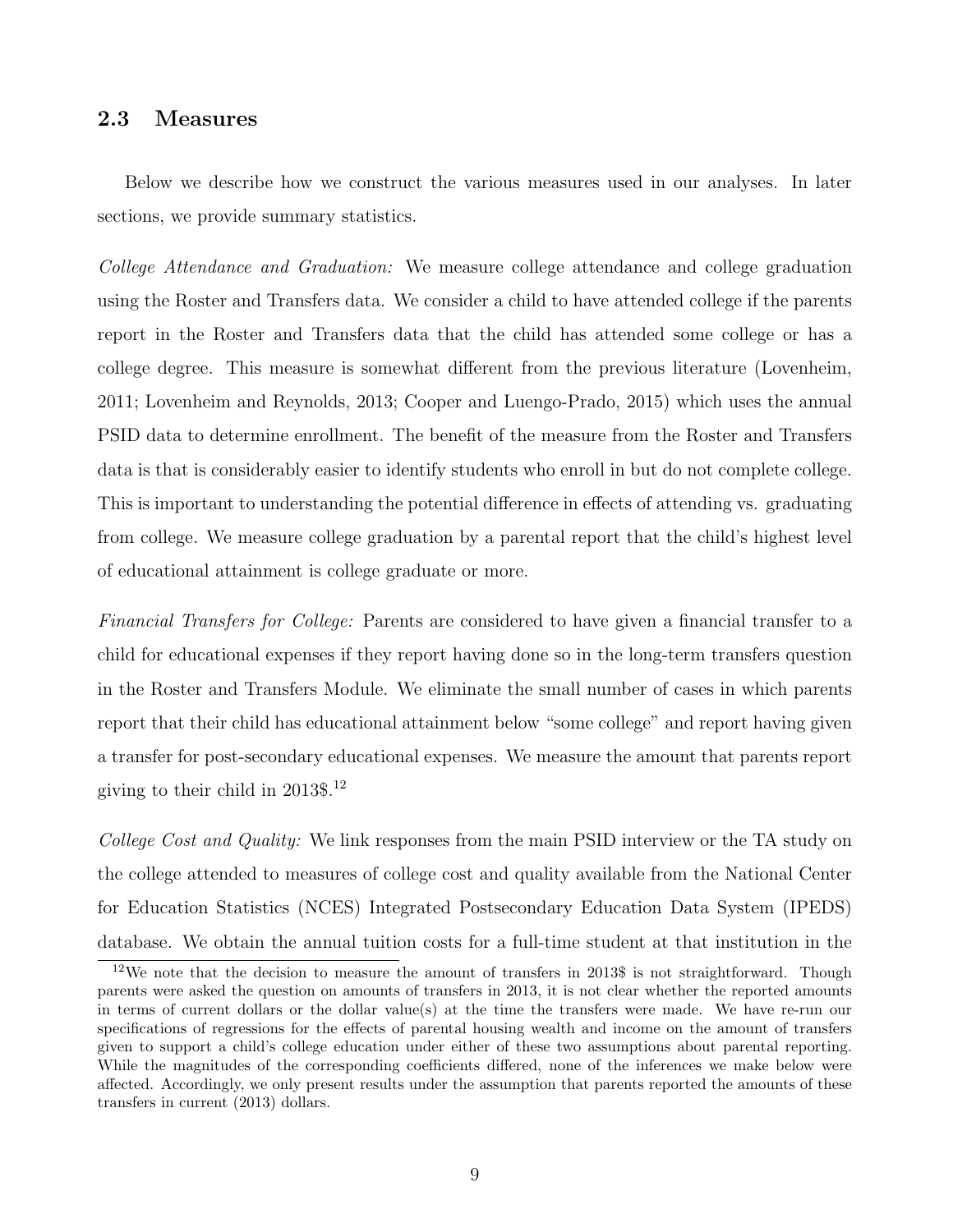year they would have started college. In doing so we use the state of residence of the parent at that time to determine whether children would have paid in-state or out-of-state tuition at any public institutions.<sup>[13](#page-11-0)</sup> For college quality we use three separate measures. First, we measure whether the institution grants 4-year degrees. Second, we use whether a child attended a private university, where we restrict our attention to students who attend a 4-year university. Finally, we use the college quality index used in [Black and Smith](#page-33-7) [\(2004\)](#page-33-7), [Black, Smith and Daniel](#page-33-9) [\(2005\)](#page-33-9), [Black and Smith](#page-33-8) [\(2006\)](#page-33-8), [Dillon and Smith](#page-34-14) [\(2017](#page-34-14)a), and Dillon and Smith (2017b).<sup>[14](#page-11-1)</sup> The index is based on the following measures of colleges' selectivity and resources: college's mean SAT or ACT scores; percent of applications rejected; average salary of faculty involved in instruction; and the undergraduate faculty-student ratio.<sup>[15](#page-11-2)</sup> The index is the first principal component of these four indicators of college quality measured in 2008.[16](#page-11-3)

Parental Housing Wealth and Income: Over the entire span of the PSID, heads of households or their proxy are asked whether they are a homeowner and, if they are, to provide an estimate of the value of their home and the remaining balance, if any, on their home mortgages and/or home equity loans. Mortgage debt includes all primary and secondary mortgages, along with home equity loans and lines of credit on the individual's primary residence. Then, we define an estimate of the parents net home equity as the reported market value of their home less any remaining mortgage balances. Parental income is measured by total family income reported in the annual PSID family data.

Parental and Child Indebtedness: We consider several forms of indebtedness for both parents and their children. For parents, we consider mortgage debt, the sum of all their primary and secondary mortgages along with home equity loans, and all other non-housing debt, including outstanding credit card and medical debt, as well as other outstanding loans. These measures are obtained in the PSID wealth module which has been included in every survey since 1997. For children, we examine debt in the form of outstanding student loans, as well as total other

<span id="page-11-0"></span> $13$ We use in-state tuition if the parents resided in the same state as the institution in the year the child turned 18, and out-of-state tuition otherwise.

<span id="page-11-1"></span><sup>14</sup>We thank Nora Dillon and Jeff Smith for providing us with the latest version of these quality indices for 4-year and 2-year colleges in the U.S.

<span id="page-11-2"></span><sup>&</sup>lt;sup>15</sup>These dimensions of quality for colleges in the U.S. are obtained from the Integrated Post-Secondary Education Data System (IPEDS) and college rankings by U.S. News  $\mathcal{C}$  World Report.

<span id="page-11-3"></span><sup>&</sup>lt;sup>16</sup>The particular version of college quality index we use takes on values from  $-9$  to  $+9$  and is constructed to have a mean of 0 across all of 4-year colleges and universities in the U.S.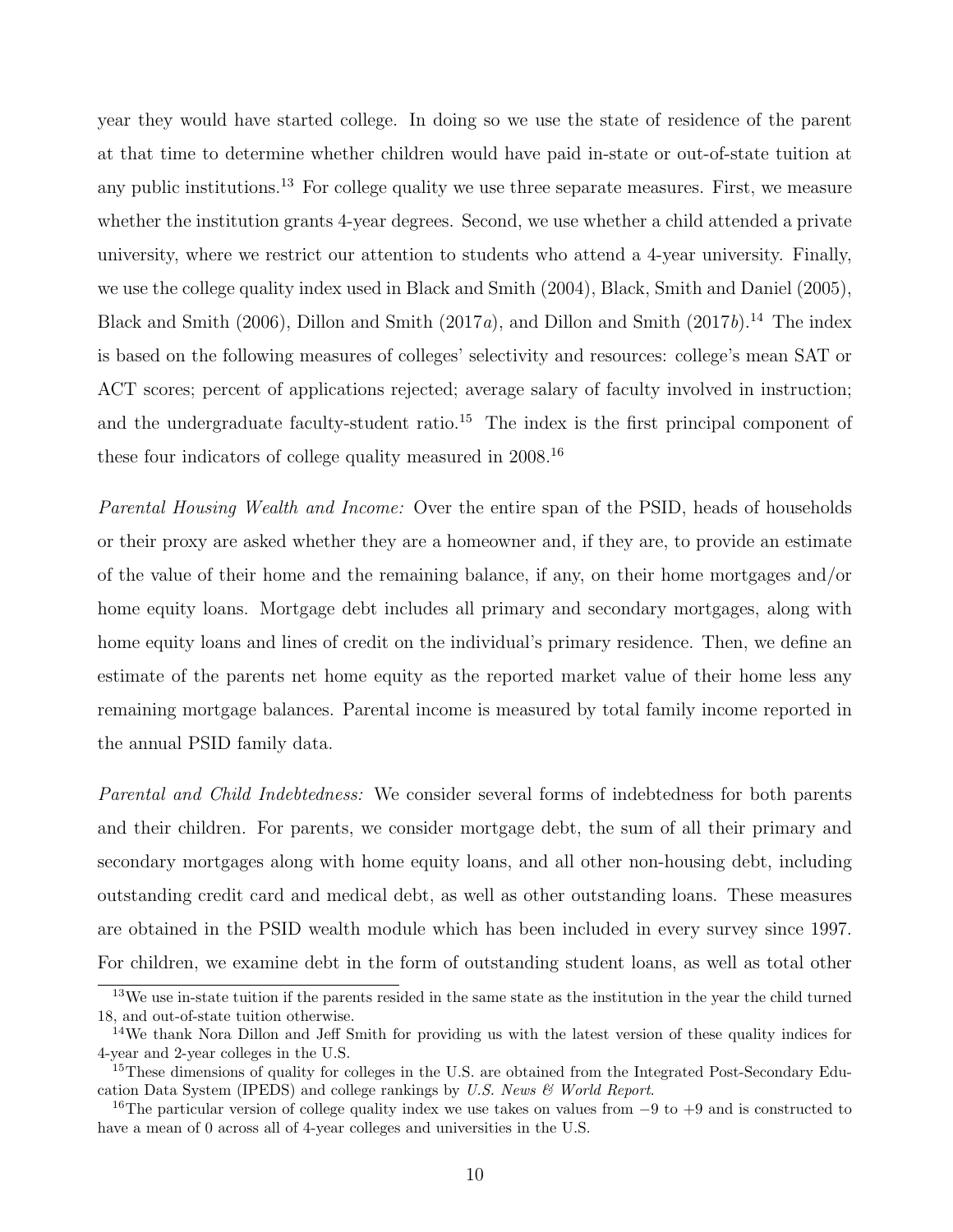non-housing debt. Student loan debt is obtained from the TA survey and from the PSID wealth module after 2011. Total non-housing debt is measured in the TA survey and in the PSID wealth module.

# <span id="page-12-0"></span>3 Effects of Parental Wealth & Income on Children's College Attendance and Its Financing

In this section we examine children's college attendance decisions and parents' role in helping to finance their children's choices. In particular, we are interested in how changes in parents' wealth and income affect these choices. We begin by defining the notation for college attendance and parental financing thereof as well as parental income and housing wealth and discussing the empirical distributions of parental wealth and income across college attendance and financing decisions in our sample. We then describe our econometric strategy for estimating the causal impact of parental wealth and income on the decision of children to attend college and the decision of parents to help pay for it and discuss our empirical findings.

## <span id="page-12-1"></span>3.1 Modeling Children's College and Parental Financing Choices

We define the following variables to characterize the college attendance and parental financing decisions for the  $j<sup>th</sup>$  child of the  $i<sup>th</sup>$  parent when the child is age 18:

$$
EduFin0_{ij,18_j} = \begin{cases} 1, & \text{if child } j \text{ of parent } i \text{ did not enroll in college,} \\ 0, & \text{otherwise.} \end{cases}
$$
 (1)

$$
EduFin1_{ij,18_j} = \begin{cases} 1, & \text{if child } j \text{ of parent } i \text{ enrolled in college } \& \text{parents didn't help pay,} \\ 0, & \text{otherwise.} \end{cases} \tag{2}
$$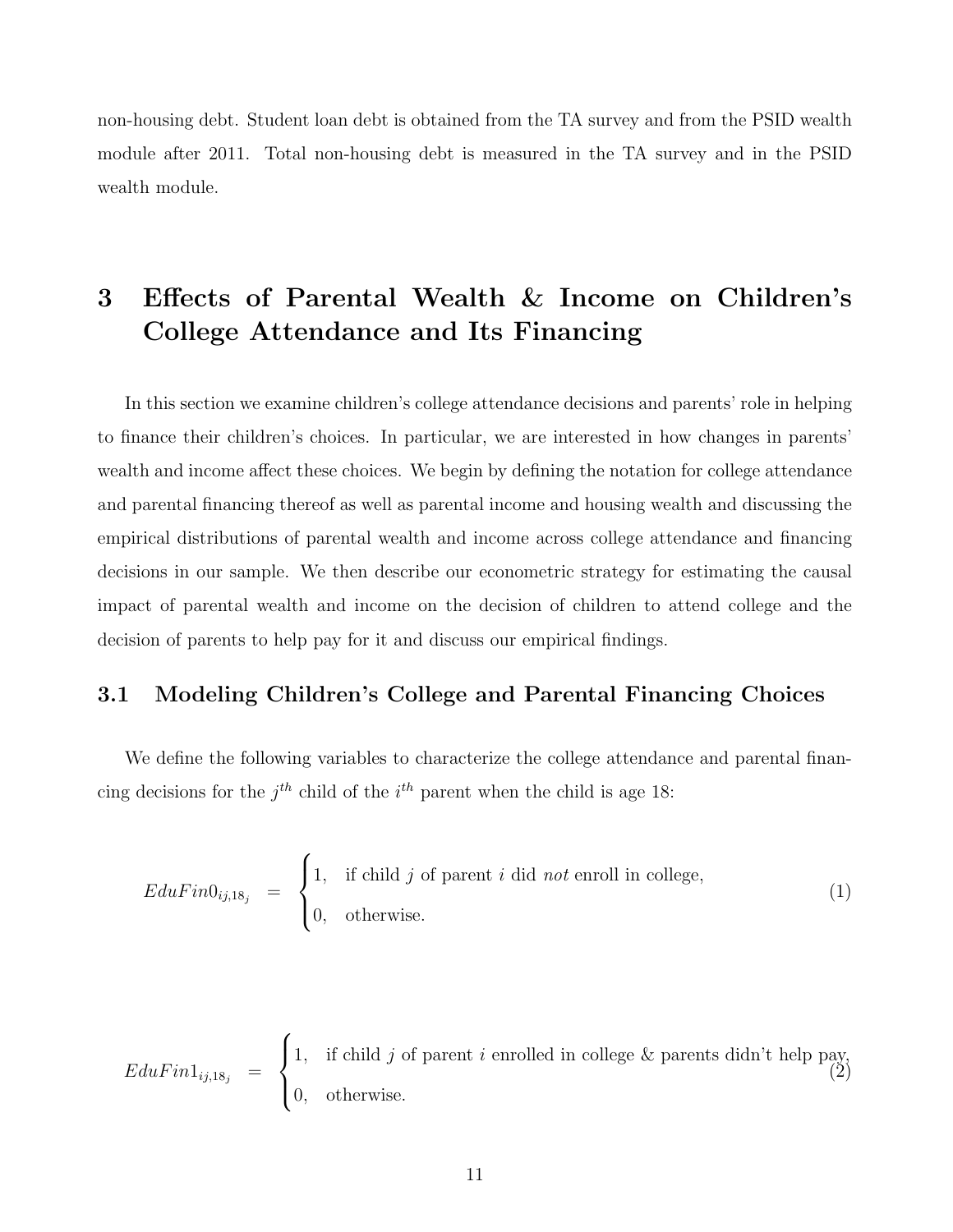and

$$
EduFin2_{ij,18_j} = \begin{cases} 1, & \text{if child } j \text{ of parent } i \text{ enrolled in college } \& \text{parents did help pay,} \\ 0, & \text{otherwise.} \end{cases} \tag{3}
$$

where  $EduFin0_{ij,18_j} + EduFin1_{ij,18_j} + EduFin2_{ij,18_j} = 1.$ 

Conditional on  $EduFin2_{ij,18_j} = 1$ , we can measure the *amount of financial help* parent i provided to child j in support of the child's college attendance. Denote this amount as  $CollTrans_{ij,18_j}.$ 

Table [2](#page-37-0) shows the distribution of  $EduFin$ . In our sample, 44% of children do not enroll in college, 30% enroll but do not receive financial help from parents and 26% enroll in college with a transfer from a parent. The mean amount of the transfer is \$7,800.

As noted above, we focus on how parental housing wealth and parental income influence these decisions. To begin, we characterize the housing measures we construct from the PSID data. Let  $MktValue_{imt_{18,j}}$  denote the parents' estimated market value of their home (measured in 2013 dollars) located in market m (which is in state s) in the year in which child j was age 18  $(t_{18<sub>j</sub>})$ . Further, let  $MortBal_{imt_{18<sub>j</sub>}}$  denote the remaining balances on parents' home mortgages and home equity loans as of year  $t_{18_j}$ , again in 2013\$. Then, we define an estimate of the parents (net) home equity as:

$$
H_{imt_{18_j}} = MktValue_{imt_{18_j}} - MortBal_{imt_{18_j}}.\t\t(4)
$$

Let  $Y_{imt_{18_j}}$  denote the parent *i*'s *total household income* in year  $t_{18_j}$  when they were residing in local labor market m.

In Table [3](#page-38-0) we display how parental housing wealth,  $H_{imt_{18_j}}$ , and annual income,  $Y_{imt_{18_j}}$ , differ by college attendance and parental financing decisions. The patterns of parental net equity and income across college attendance and financing decisions are predictable. The parents of children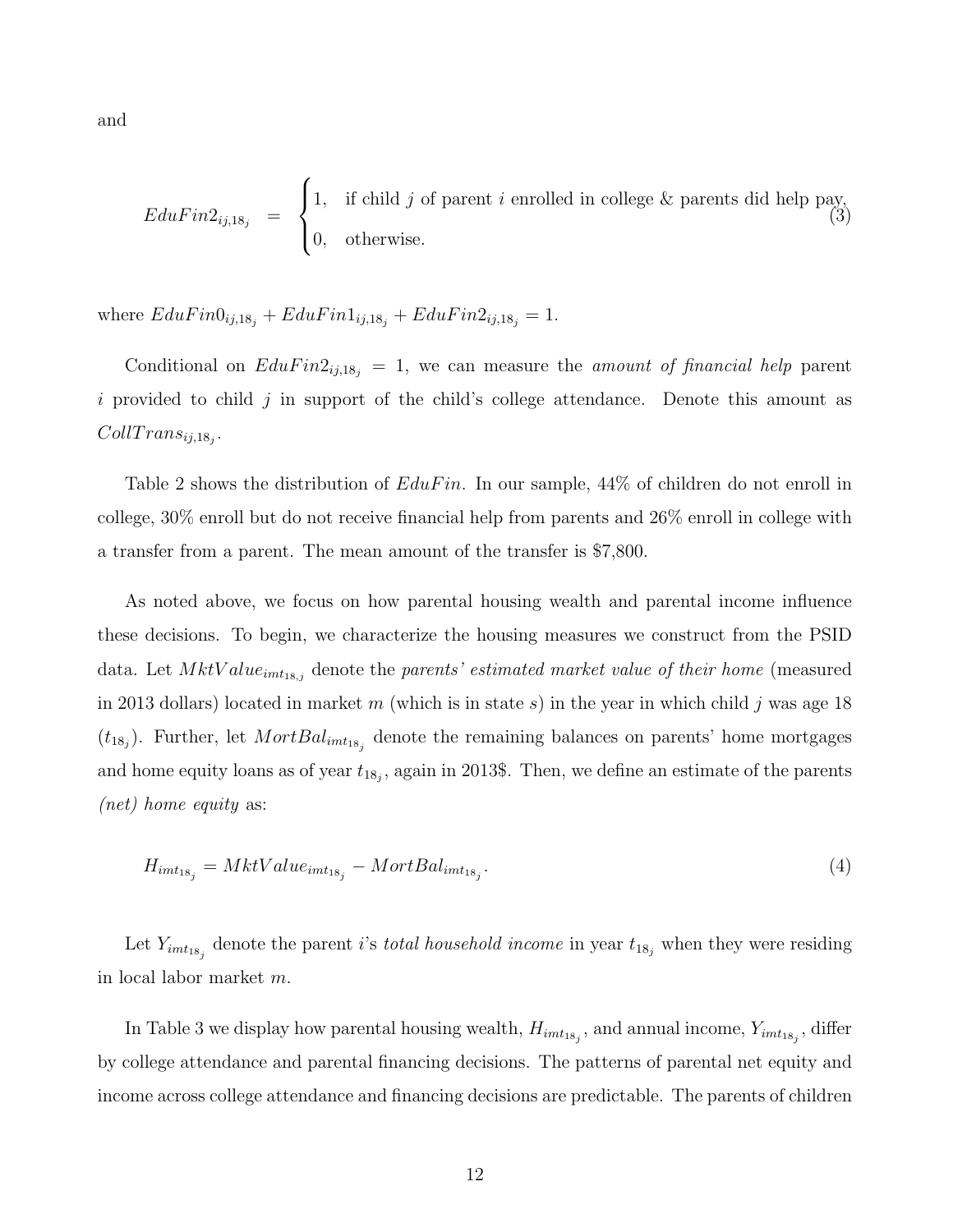who attend college without financial support have  $21,200$  [=  $550,200 - 29,000$ ] more in net home equity and  $22,300$  [=  $575,100 - 552,800$ ] more in income when their child is age 18 compared to the parents of children who do not attend college. The parents of children who attend college with financial support have \$63,400 more in net home equity and \$45,200 more in income than those whose children attend college without parental financial help.

To model parental-child college and financing decisions, let the utility/payoff for  $EduFink_{ij,18j}$ be denoted by  $U^*_{kijm,18_j}$  and assume that choice  $k=0$  is the base category. The payoff functions for parent i of child j made when the child is age 18 are given by:

<span id="page-14-0"></span>
$$
U_{kijm,18_j} = \lambda_{k0}^U + \lambda_{k1}^U H_{imt_{18_j}} + \lambda_{k2}^U Y_{imt_{18_j}} + \lambda_{k3}^U \mathbf{X}_{ij} + \lambda_{k4}^U \mathbf{M}_{mt_{18_j}} + \phi_{kt_{18_j}}^U + \delta_{ks}^U + \varepsilon_{kijm,18_j}^U, \tag{5}
$$

for  $k = 0, 1, 2$ , where the  $H_{imt_{18_j}}$  and  $Y_{imt_{18_j}}$  are defined above,  $\boldsymbol{X}_{ij}$  is a vector of demographic characteristics of parents i and their  $j^{th}$  child,  $\boldsymbol{M}_{mt_{18_j}}$  is a vector of time-varying characteristics of location m in year  $t_{18_j}$ ,  $\phi_{t_{18_j}}$  and  $\delta_s$  are year and state-of-residence fixed effects, respectively, and  $\varepsilon_{kijm,18t}$  are choice-specific unobserved parent and child traits.

We include in  $X_{ij}$  a set of demographic characteristics including the age, marital status, race, and education of the parent. Also included are a set of variables describing the family structure of the child's household at age 18 including whether the household is headed by a single-female, the number of children in the household under age 16, whether there is a child in the household who is less than five years older than child  $j$ , whether there is a child in the household who is less than five years younger than child  $j$ , and the gender of child  $j$ . (See [Appendix A](#page-44-0) for the list of these variables and their sample means.)

We include in  $\mathbf{M}_{mt_{18_j}}$  the average weekly wage and employment rate in market m in year  $t_{18_j}$ , where the latter variables are taken from the Quarterly Census of Employment and Wages (QCEW). We use a share-weighting approach to make the average weekly wage more accurately reflect the labor market teenage workers would face if they do not attend college. We use the Current Population Survey to calculate the composition of industries that teenagers are employed in nationally in each year and apply these weights to local industry-specific wages. We also control for the college-wage premium for younger workers directly. Following [Lovenheim](#page-34-4)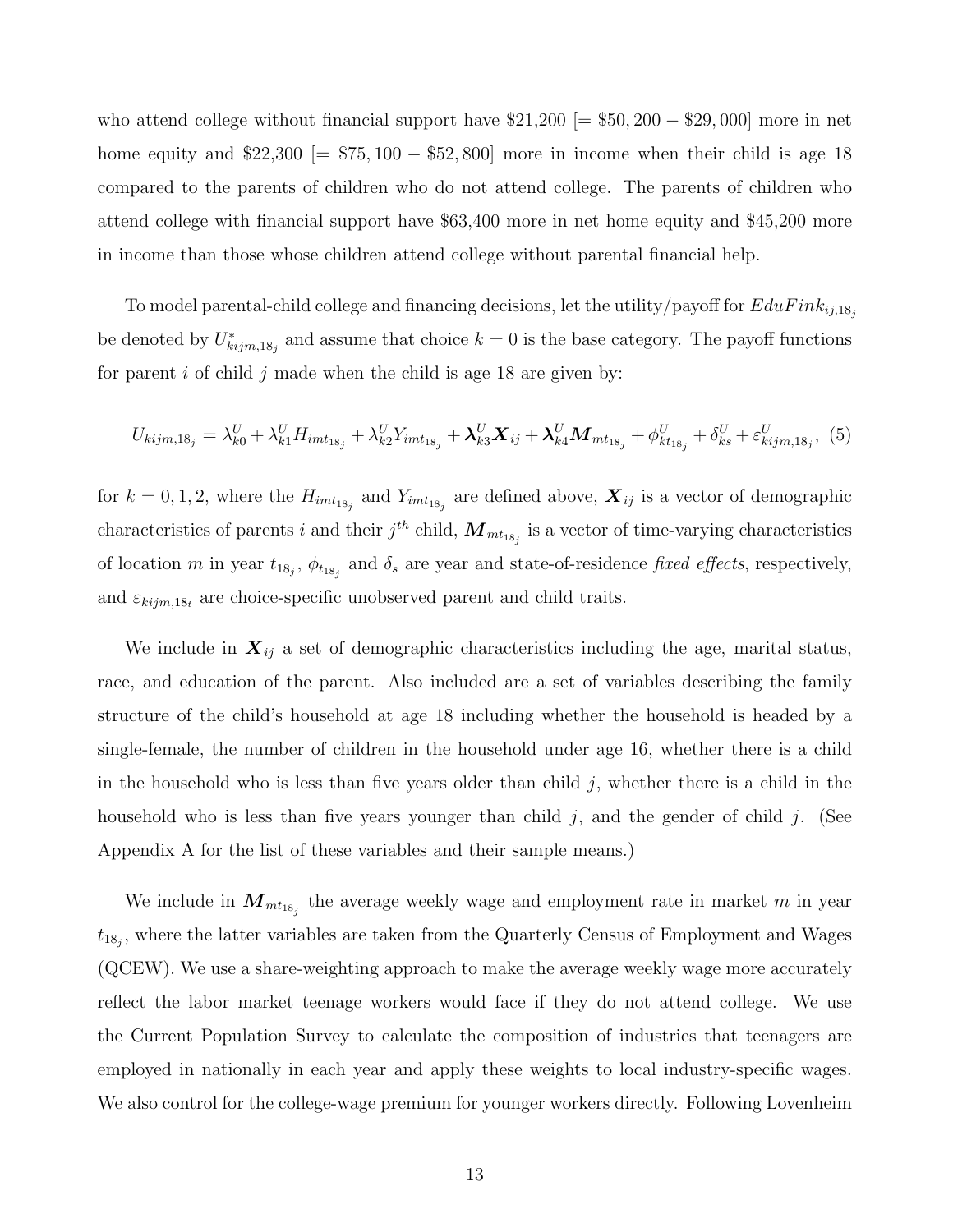[and Reynolds](#page-34-4) [\(2013\)](#page-34-4) we use data from the Current Population Survey to calculate the collegewage premium for young workers in the state, s, in which market m is located in year  $t_{18_j}$  as the ratio of hourly wages of 25 - 40 year olds with a bachelor's degree (BA) to the hourly wages of 25 - 40 year olds whose highest level of educational attainment is a high school diploma. We also include the college - associate degree wage premium calculated as above but using individuals with an associate's degree as the comparison group. As long as high-skilled labor demand is not highly localized, these state-level measures control for the demand for high-skilled vs. low-skilled labor for younger workers.

We characterize the optimal college/financing choice for child j,  $k^{\dagger}$ , as follows:

$$
k_i^{\dagger} = \arg\max_k U_{kijm,18_j}, k = 0, 1, 2.
$$
\n(6)

Assuming that the random variable,  $\varepsilon_{kijm,18j}^U$ , has a Type II extreme value distribution and assuming that we treat  $H_{imt_{18_j}}$  and  $Y_{imt_{18_j}}$  as exogenous to child j's college enrollment and parental financing decisions, it follows that the model of the college attendance and its financing choice can be estimated as a multinomial logit model.

As noted in the Introduction, the assumption that  $H_{imt_{18_j}}$  and  $Y_{imt_{18_j}}$  are exogenous is a strong one. Accordingly, we wish to allow for the potential endogeneity of these two variables in the estimation of the payoff functions in [\(5\)](#page-14-0). To deal with the endogeneity of  $H_{imt_{18_j}}$  and  $Y_{imt_{18_j}}$ , we use a control function estimator [\(Blundell and Powell, 2003\)](#page-33-11) applied to the multinomial logit specification [\(Petrin and Train, 2010;](#page-35-7) [Wooldridge, 2014\)](#page-35-8). This estimator can be implemented in two stages. In the first stage, we regress the endogenous variables  $H_{imt_{18_j}}$  and  $Y_{imt_{18_j}}$  on exogenous regressors, including the exogenous variables,  $X_{ij}$  and  $M_{mt_{18_j}}$  in [\(5\)](#page-14-0) and year and state-of-residence fixed effects, as well as a vector of instrumental variables,  $\boldsymbol{Z}_{imt_{18_j}}$  (which we define in the next section) to account for the endogeneity of  $H_{imt_{18_j}}$  and  $Y_{imt_{18_j}}$ . That is, these first-stage regressions are:

<span id="page-15-0"></span>
$$
H_{imt_{18_j}} = \pi_1^H \mathbf{Z}_{imt_{18_j}} + \pi_2^H \mathbf{X}_{ij} + \pi_3^H \mathbf{M}_{mt_{18_j}} + \phi_{t_{18_j}}^H + \delta_s^H + \nu_{imt_{18_j}}^H,
$$
\n(7)

$$
Y_{imt_{18_j}} = \pi_1^Y \mathbf{Z}_{imt_{18_j}} + \pi_2^Y \mathbf{X}_{ij} + \pi_3^Y \mathbf{M}_{mt_{18_j}} + \phi_{t_{18_j}}^Y + \delta_s^Y + \nu_{imt_{18_j}}^Y,
$$
\n(8)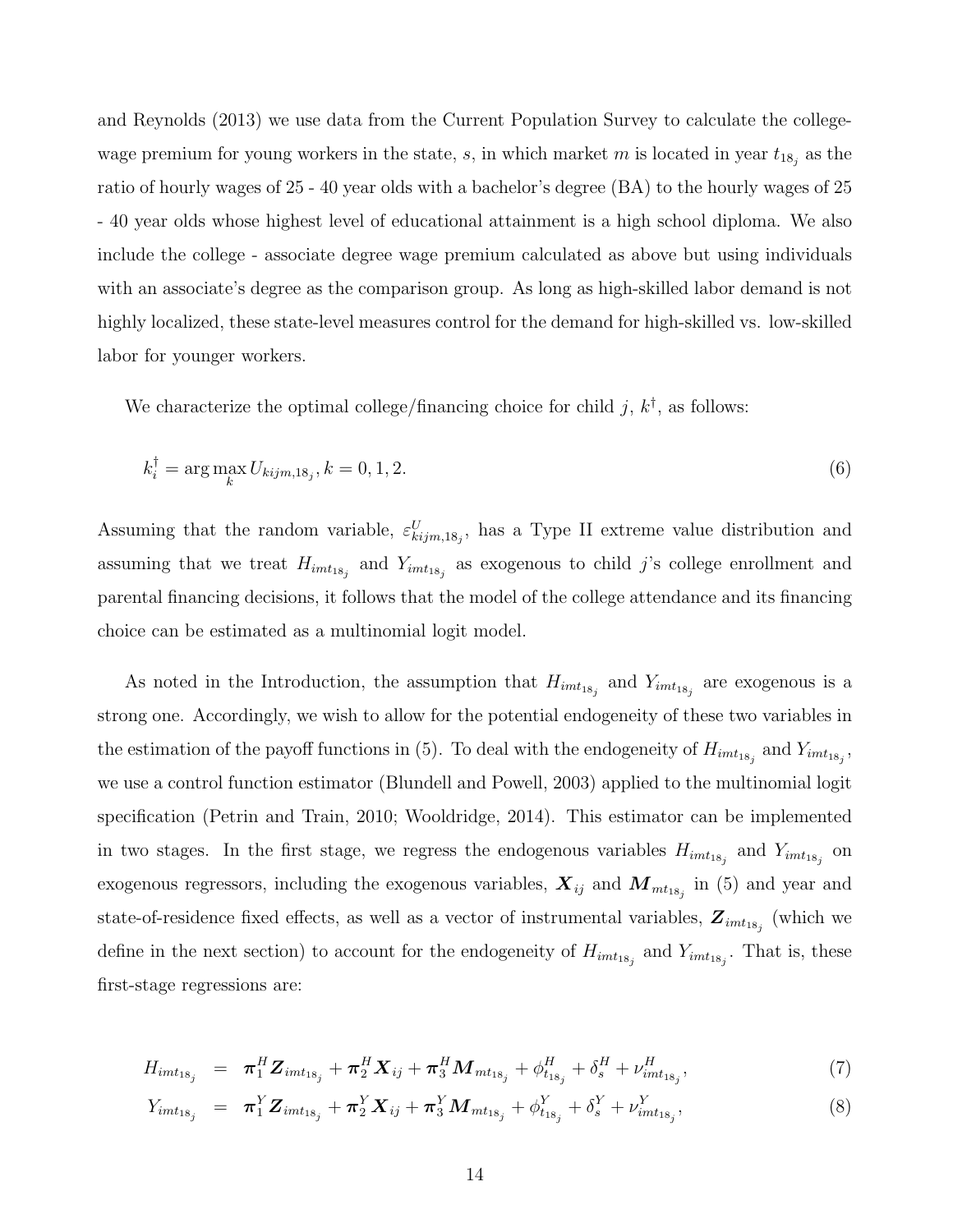One then retrieves the residuals from these regressions, which we denote as  $\hat{\nu}_{imt_{18_j}}^H$  and  $\hat{\nu}_{imt_{18_j}}^Y$ , respectively. In the second stage, we estimate a multinomial logit model where we include  $\widehat{\nu}^H_{imt_{18_j}}$ and  $\hat{\nu}_{imt_{18_j}}^Y$  as additional regressors, with separate coefficients, in the payoff functions in [\(5\)](#page-14-0). To account for the estimation error in  $\hat{\nu}_{ijm t_{18_j}}^H$  and  $\hat{\nu}_{ijm t_{18_j}}^Y$  and the quasi-ML nature of estimation in the second stage, we adjust the estimation of the variance-covariance matrix of the  $\lambda$ s as characterized in [Wooldridge](#page-35-8) [\(2014\)](#page-35-8). We use bootstrap to calculate these standard errors.

Finally, conditional on  $EduFin2 = 1$ , we can estimate the impacts of parental housing wealth and household income on the amount of the parents' transfer,  $CollTrans_{imt_{18_j}}$ . Mimicking the specification of payoffs in [\(5\)](#page-14-0), we estimate the following OLS regression:

<span id="page-16-0"></span>
$$
CollTrans_{imt_{18_{j}}} = \lambda_{0}^{T} + \lambda_{1}^{T} H_{imt_{18_{j}}} + \lambda_{2}^{T} Y_{imt_{18_{j}}} + \mathbf{\lambda}_{3}^{T} \mathbf{X}_{ij} + \mathbf{\lambda}_{4}^{T} \mathbf{M}_{mt_{18_{j}}} + \phi_{t_{18_{j}}}^{T} + \delta_{m}^{T} + \varepsilon_{imt_{18_{j}}}^{T}
$$
(9)

where all of the control variables are the same as described above but we use MSA level fixed effects for urban residents and state level fixed effects for rural residents instead of state-level fixed effects. To account for the potential endogeneity of  $H_{imt_{18_j}}$  and  $Y_{imt_{18_j}}$  in [\(9\)](#page-16-0), we employ an instrumental variables estimator (2SLS), using the same vector of instruments,  $\boldsymbol{Z}_{imt_{18_j}}$ , used in the control function estimator of the parameters in the payoff functions in [\(5\)](#page-14-0) which we describe next.

## <span id="page-16-1"></span>3.2 Instrumental Variables: Changes in Local Housing Prices & Wages

As noted above, we seek to instrument for parent's housing wealth,  $H_{imt_{18_j}}$ , and income,  $Y_{imt_{18_j}}$ , in the estimation of the payoff functions for the college education and financing choices parents make for their jth child. In this section, we describe the variables we use as instruments (Z) in our analyses and how they are constructed.

We use changes in local housing market prices and changes in labor market wages as our instruments. In particular, we construct measures of the change in the parents' housing wealth and parental income immediately before child j reaches age 18 to serve as instrumental variables for parental housing wealth and income in the estimation of our college attendance and financing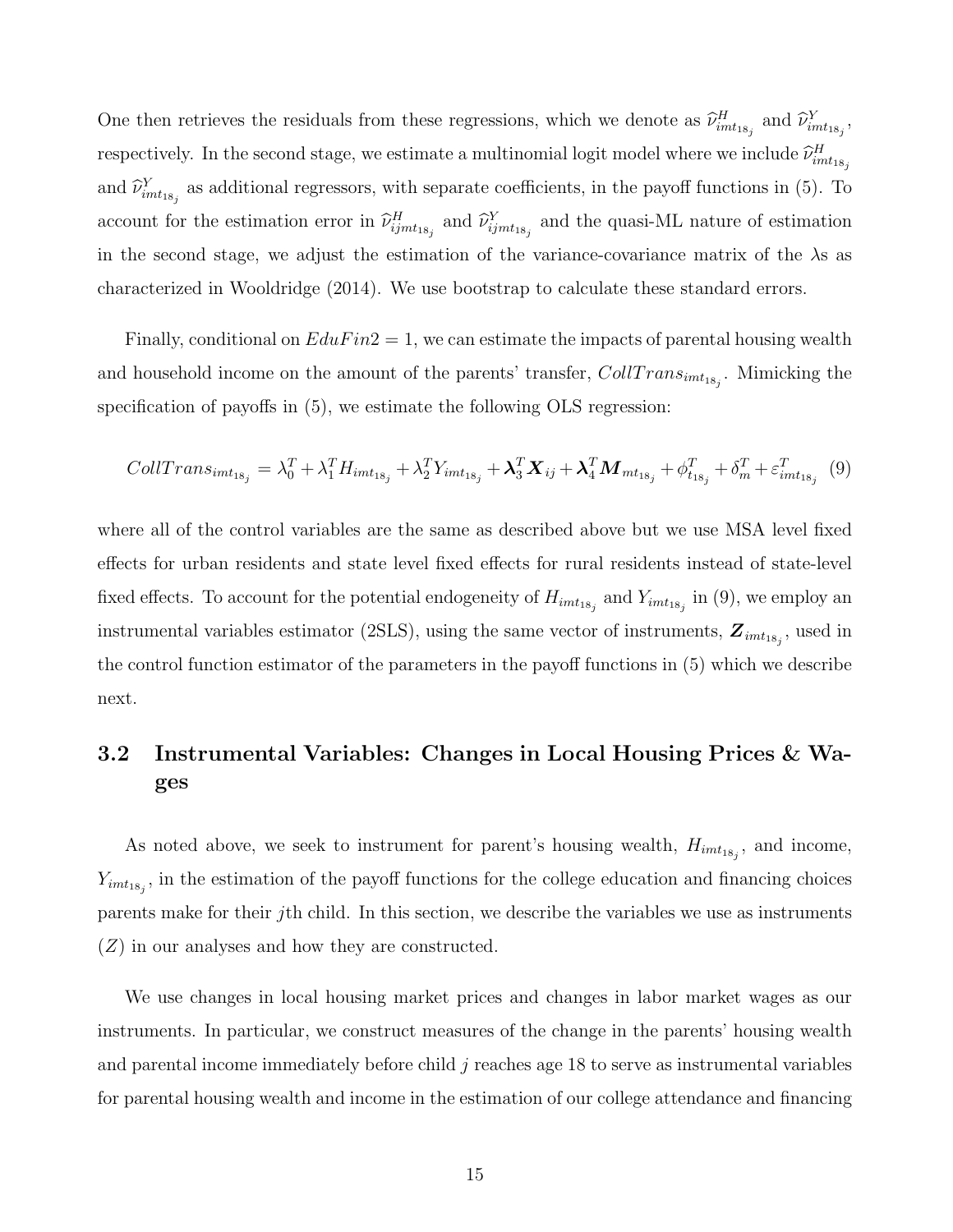models and our estimation of the effects of these decisions on subsequent educational outcomes described in Section [4.](#page-21-0) In spirit of the approach in [Lovenheim and Reynolds](#page-34-4) [\(2013\)](#page-34-4), we use changes in market-level measures of average housing values in the local market in which parents resided in the year in which the child was age 16, i.e., in year  $t_{16_j}$ . We use lagged values of changes in local market conditions for two reasons.

First, we want to to avoid the possible endogenous decision that parents may make to move to a different locality (market) at the time of their child's college decision, possibly to improve either their ability to finance the costs of college, e.g., they sell a more expensive home, take the equity from that home to pay for college and move to a less expensive home, or to reduce the cost of the college their child may attend, e.g., moving closer to a college or to a state that charges lower tuition.

Second, one might expect that parents base their assessment of whether they can use the equity in their home as collateral for a loan to pay for their children's college education (via a home equity loan, for example) based on any changes in local housing values one or two years prior to the actual decision, rather than based on what happens to housing values in the year when their child would be going to college. We note that this strategy of using changes in local housing values a few years prior to the child's college decision is similar to the one used by [Lovenheim](#page-34-3) [\(2011\)](#page-34-3) and [Lovenheim and Reynolds](#page-34-4) [\(2013\)](#page-34-4) in their studies of the effects of parental housing wealth on children's decisions to attend college. Finally, we note that we use the same strategy when constructing measures of the changes in local labor market conditions that may be expected to affect their personal income.

More precisely, our instrument for changes in local housing values is constructed as follows. For the locality, m, in which parents reside in year  $t_{16,j}$ , we obtain housing price indices,  $HPI_{mt}$ , from external data sources to construct the percentage change in local housing values. Where possible, i.e., where we have data on local housing prices, we define the local housing market at the zip code level and, where possible, we use housing price indices constructed by Zillow. For zip codes where a Zillow price index is not available in year  $t_{16,j}$ , we use the Zillow index for the county in which the parents/child reside in that year. When a price index is not available for the parents' county of residence, we use the price index of the MSA- or state-of-residence. Finally,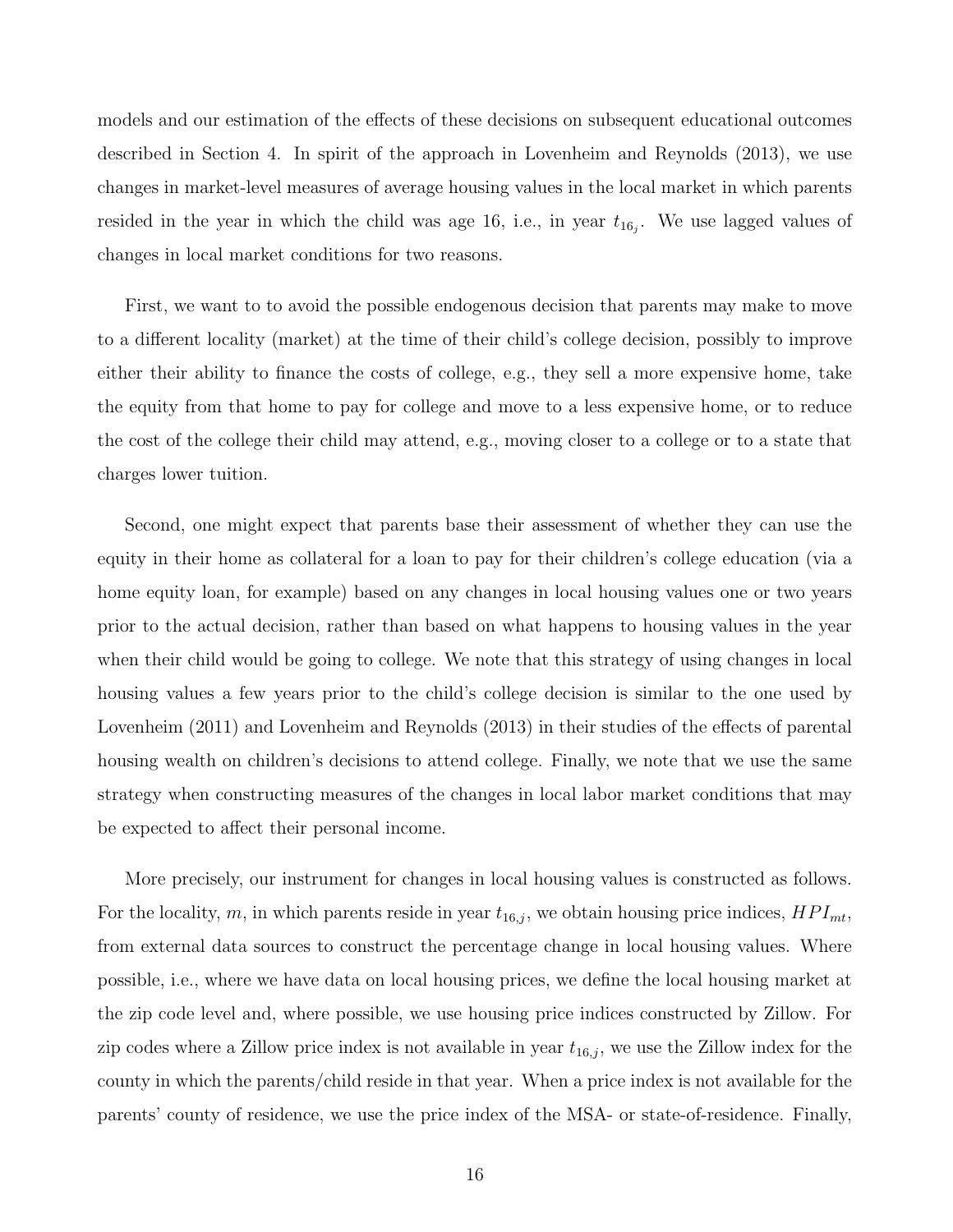for some years and locations in which the parents in our data reside in markets not covered by Zillow data, we make use of the housing price index constructed by the Federal Housing Finance Agency (FHFA) as our measure of  $HPI_{mt}$ . With the resulting indices, we construct the percentage change in this index over a 4-year period centered on year  $t_{16_j}$ ,

$$
\frac{HPI_{mt_{18_j}} - HPI_{mt_{14_j}}}{HPI_{mt_{14_j}}}.\tag{10}
$$

We note that by using percentage changes in housing price indices,  $HPI_{mt}$ , rather than simple changes, we minimize any problems of non-comparability of the Zillow and FHFA housing price indices.[17](#page-18-0) We then "scale" this percentage change by the net home equity the parents report in year  $t_{16t}$  to form our housing market instrument:

$$
\Delta HPI_{mt_{18_j}} \equiv H_{imt_{16_j}} \left[ \frac{HPI_{mt_{18_j}} - HPI_{mt_{14_j}}}{HPI_{mt_{14_j}}} \right]. \tag{11}
$$

We note that we found that trimming the changes affects the precision of our results.

For our instrumental variable for local labor market conditions, we use data from the QCEW to obtain the average annual wages in each county,  $m$ , in each year,  $t$ . We then construct average wages by county-of-residence of parents for the years around when their child was age 16, i.e.,  $t_{16_j}.$  We denote these average wage measures by  $\overline{W}^P_{mt}.$  We then construct the percentage changes in these average wages, i.e.,

$$
\frac{\overline{W}_{mt_{18_j}}^P - \overline{W}_{mt_{14_j}}^P}{\overline{W}_{mt_{14_j}}^P},\tag{12}
$$

and scale it by parent's annual income in year  $t_{16,j}$  to construct the following instrumental variable:

$$
\Delta W_{mt_{18_j}}^P \equiv Y_{imt_{16_j}} \left[ \frac{\overline{W}_{mt_{18_j}}^P - \overline{W}_{mt_{14_j}}^P}{\overline{W}_{m,t_{14_j}}^P} \right].
$$
\n(13)

Thus, our vector of instruments is given by  $\bm{Z}_{imt_{18_j}} \equiv (\Delta HPI_{mt_{18_j}}, \Delta W_{mt_{18_j}}^P)$ . The statistics for

<span id="page-18-0"></span> $17$ We trimmed these changes when they were exceedingly large in absolute value.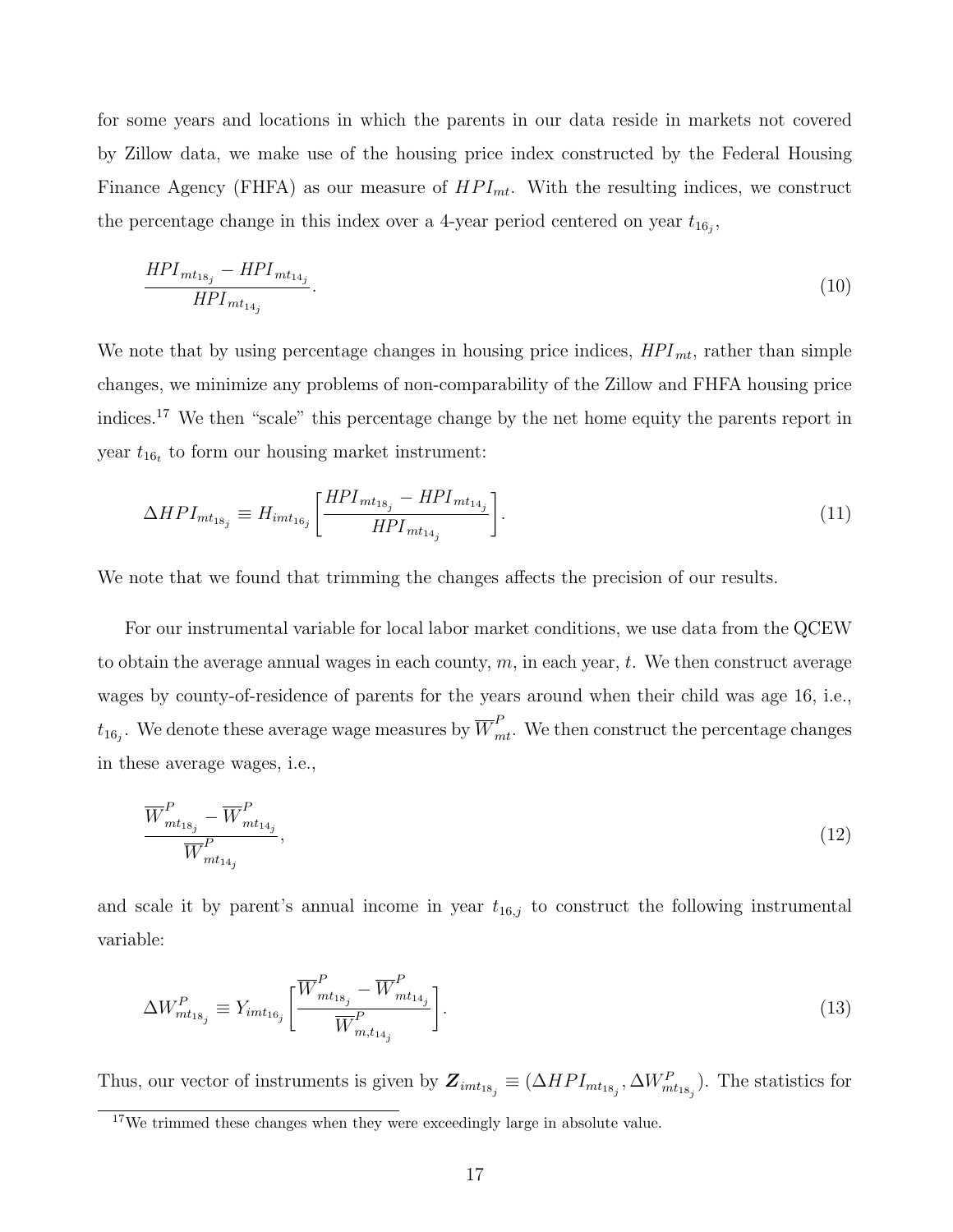tests of the joint significance of the instruments for both parental net equity and income are in Appendix Table [B.1.](#page-45-0)) and indicate sufficiently strong instruments.

### <span id="page-19-0"></span>3.3 Empirical Results

Table [4](#page-39-0) presents the results of estimating [\(5\)](#page-14-0) and [\(9\)](#page-16-0). For the college choice and financing models, [\(5\)](#page-14-0), we show estimates of the marginal effects of parental net equity  $(H)$  and income  $(Y)$ on children's college choices ( $EduFin$ ,  $EduFin$  and  $EduFin$ ) for the unadjusted multinomial logit specification as well as those for our preferred estimates based on the control function estimator. For the models of amounts conditional on a transfer, [\(9\)](#page-16-0), we present OLS and 2SLS coefficient estimates for  $H$  and  $Y$ .

In Panel A of Table [4,](#page-39-0) we present estimates of the marginal effects of parents net (home) equity when their child was age 18  $(H_{imt_{18_j}})$  and parents' annual income at that age  $(Y_{imt_{18_j}})$ for the unadjusted multinomial logit specification. A \$10,000 increase in home equity decreases the likelihood that the child does not attend college by 0.39 percentage points, increases the likelihood that they attend college but with no parental transfer by 0.03 percentage points and increases the likelihood that they go to college and their parents provide financial help by 0.36 percentage points, with the first and the last of these effects being statistically significant at least the 10% level. Similarly, a \$10,000 increase in parents' annual income decreases the likelihood that the child does not attend college by 1.96 percentage points, increases the likelihood that they attend college but with no parental transfer by 0.85 percentage points and increases the likelihood of the child going college and receiving financial help from their parents by 1.11 percentage points, with all three of these effects being being statistically significant at the 1% level.

In Panel B of Table [4](#page-39-0) we account for the potential endogeneity of parental home equity and income on these choices. We find that a \$10,000 increase in parental housing wealth increases the likelihood of attending college with a parental transfer by 0.58 percentage points. The effect of a \$10,000 increase in income is over twice as large, increasing the likelihood of attending college with a parental transfer by 1.69 percentage points and decreasing the likelihood of not attending college by 2.14 percentage points, with both of these effects being precisely estimated.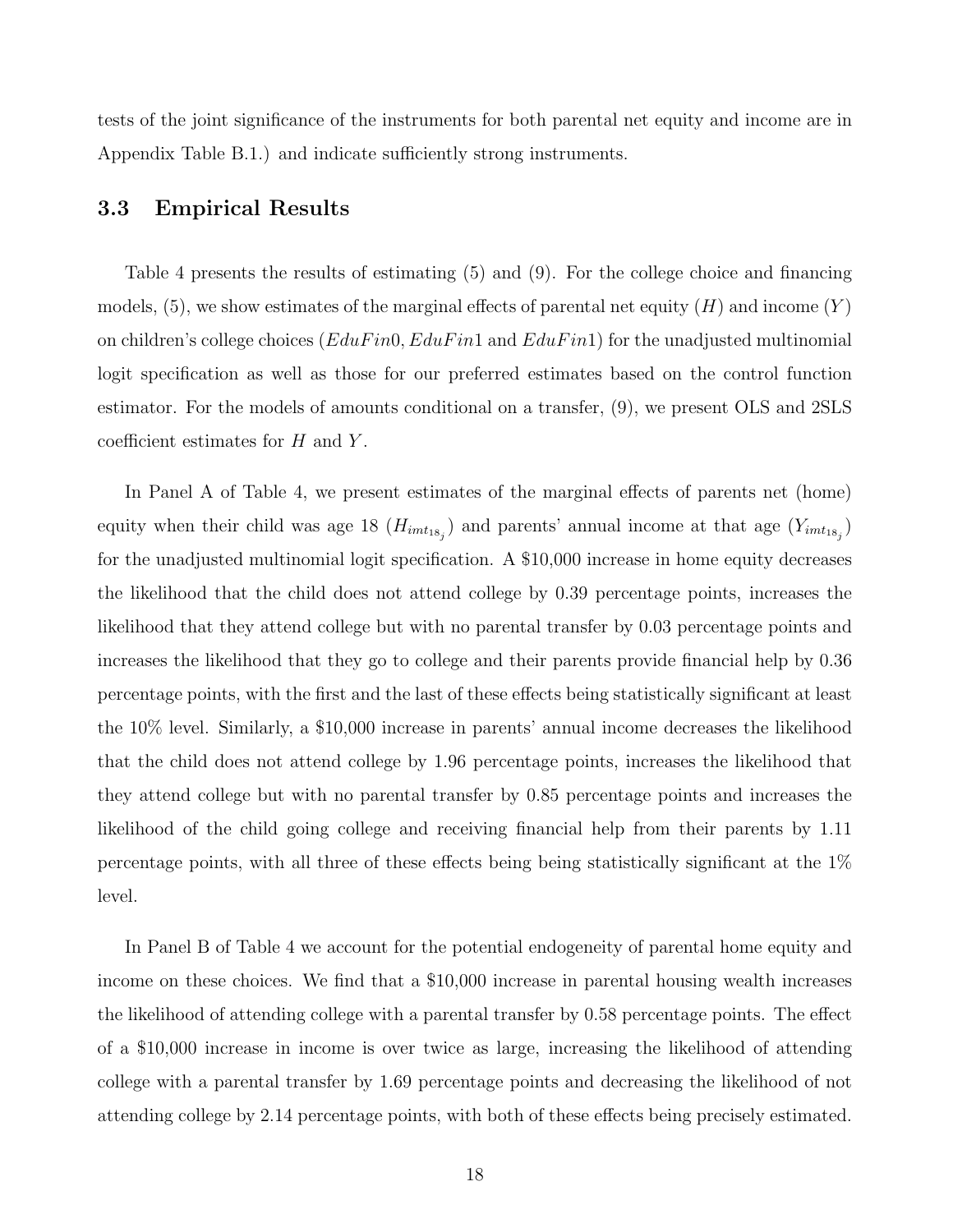In order to compare the effects of parents' net home equity and income on comparable terms, we compute estimates of the elasticities for these variables. For our preferred control function estimates, the elasticity of parental income with respect to not going to college is -0.374 and for going to college and receiving financial help is 0.500. In contrast, for parents' net housing equity the elasticities are much smaller at  $(-0.046$  and  $0.128$ , respectively).<sup>[18](#page-20-0)</sup>

Our estimates of the effects of parental housing wealth  $(H)$  on the likelihood of a child attending college – here measured as the negative value of the estimates of  $H$  on not attending college – are consistent with and quite similar in magnitude to those in [Lovenheim](#page-34-3)  $(2011)$ , although only the multinomial logit estimates are statistically significant. Furthermore, we find that increases in parental income  $(Y)$  increase the likelihood of attending college – again measured as the negative of the effects on not attending college – which is consistent with the findings in [Belley and Lochner](#page-33-3) [\(2007\)](#page-33-3); [Lochner and Monge-Naranjo](#page-34-1) [\(2011\)](#page-34-1), and [Lochner](#page-34-2) [and Monge-Naranjo](#page-34-2) [\(2012\)](#page-34-2). Moreover the latter effects are statistically significant for both our multinomial and control function specifications. But, as discussed above, our findings make clear that the mechanism through which parental income and wealth affect college attendance is through their effects on the the likelihood that parents choose to help finance their child's education. Furthermore, the effects of H and Y on the college and transfer choice  $(EduFin2)$ are statistically significant for both the multinomial logit and control function specifications, while the effects of both of these variables on the college but no parental transfer small and not statistically significant for our preferred control function specification.

The estimated effects of parental home equity and parental income on the amount of parental transfers for their children's college education, for both OLS and 2SLS, are found in Panel C of Table [4.](#page-39-0) Ignoring the endogeneity of parental home equity and income, the OLS results indicate that a \$10,000 increase in net home equity would increase the amount of parental financial support by an average of \$316, while a comparable increase in parents' income would increase the average amount transferred by \$769. In our preferred 2SLS specification, we find that a \$10,000 increase in home equity increases parental transfers by only \$205 and this effect is no longer statistically significant. However, we find that increases in parental income now have

<span id="page-20-0"></span><sup>&</sup>lt;sup>18</sup>These elasticities are evaluated at the means of both the probabilities of  $EduFin$  and  $EduFin$ 2 and  $Y_{imt_{18}}$ and  $H_{imt_{18_j}}$  found in Table [2.](#page-37-0)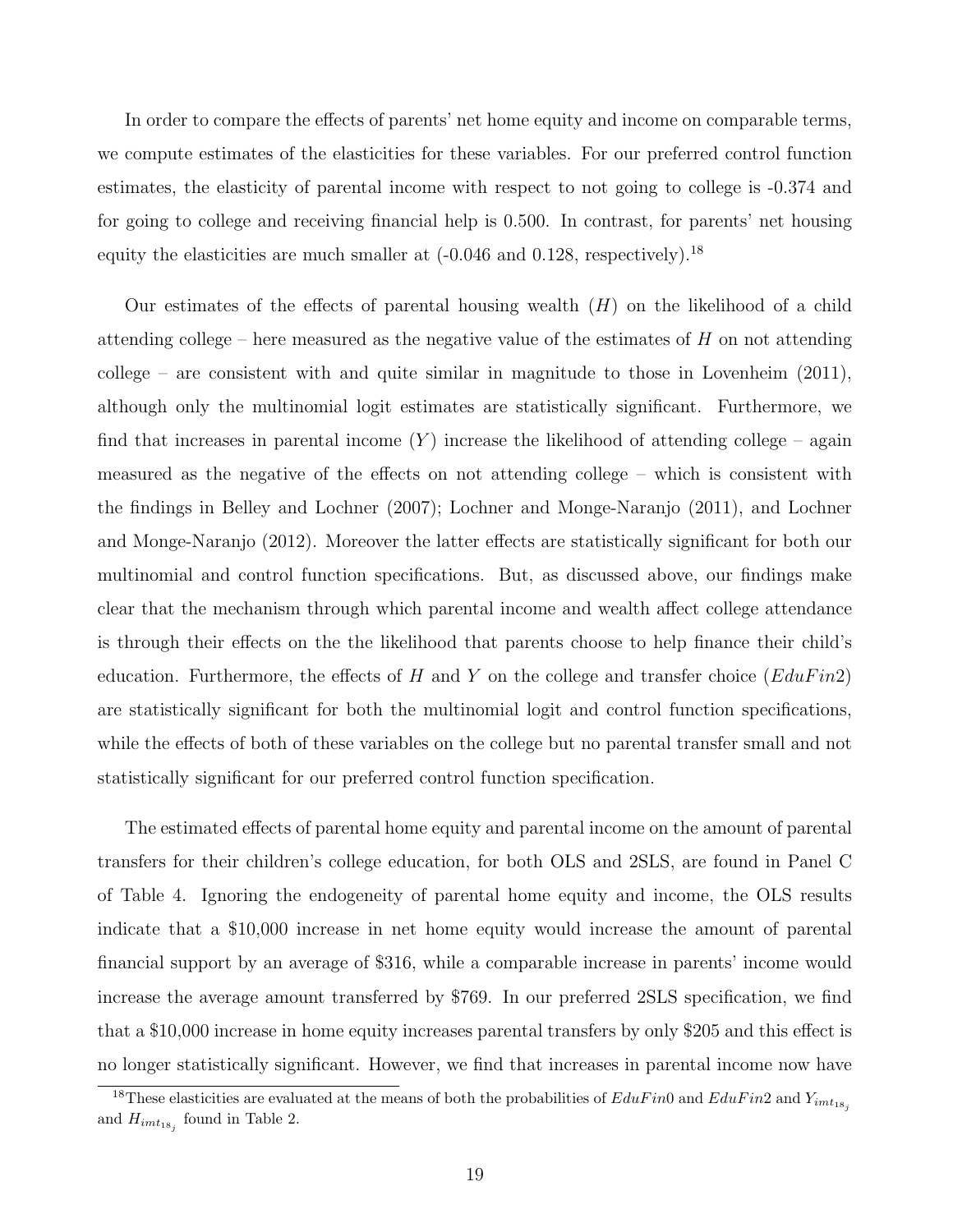a much larger effect on the amount of parental transfers, with a \$10,000 increase in parental income resulting in an average increase in parental transfers \$1,510, with the latter effect being precisely estimated. Translating these effects of parental home equity and income on parental financial support for their children going to college to elasticities, we again find that the elasticity for net home equity is fairly small (0.151) while the elasticity with respect to parental income is sizable (1.489).

Taken together these results strongly suggest that both parental wealth and parental income are important in determining both the likelihood of their children attending college and, importantly, their parents helping to finance it. But, that the effects of changes in parental income on college attendance and financing decisions are larger than similar changes in parental wealth. One important difference between our work and prior work on the role of housing wealth in college attendance decisions is the time period that we analyze. [Lovenheim](#page-34-3) [\(2011\)](#page-34-3) focused on the years between 2000 and 2005 when house prices were growing rapidly and home equity lines of credit were plentiful. In contrast, we include both an earlier period (1997 - 1999), and, more importantly, the later period (2006 - 2013) in which house prices fell or were largely stagnant and home equity lines of credit became increasingly difficult to obtain. Changes in the ability to access home equity lines of credit have played a role in explaining the relative importance of income in college attendance and financing decisions. When home equity lines of credit become more difficult to access, parental income may have become a more likely source for financing large consumption expenses like their children's college educations. It is also possible that family income became more important in the ability to access credit in the aftermath of the Great Recession which would exacerbate the importance of income for being able to provide financial assistance for college. We return to this issue below in the discussion of our results for college graduation.

# <span id="page-21-0"></span>4 Effects of Parental Wealth & Income on College Graduation and Costs & Quality of Colleges Attended

In the preceding section, we found that parental income, more so than parental home equity, increases the likelihood that children attend college and that this effect is largely driven by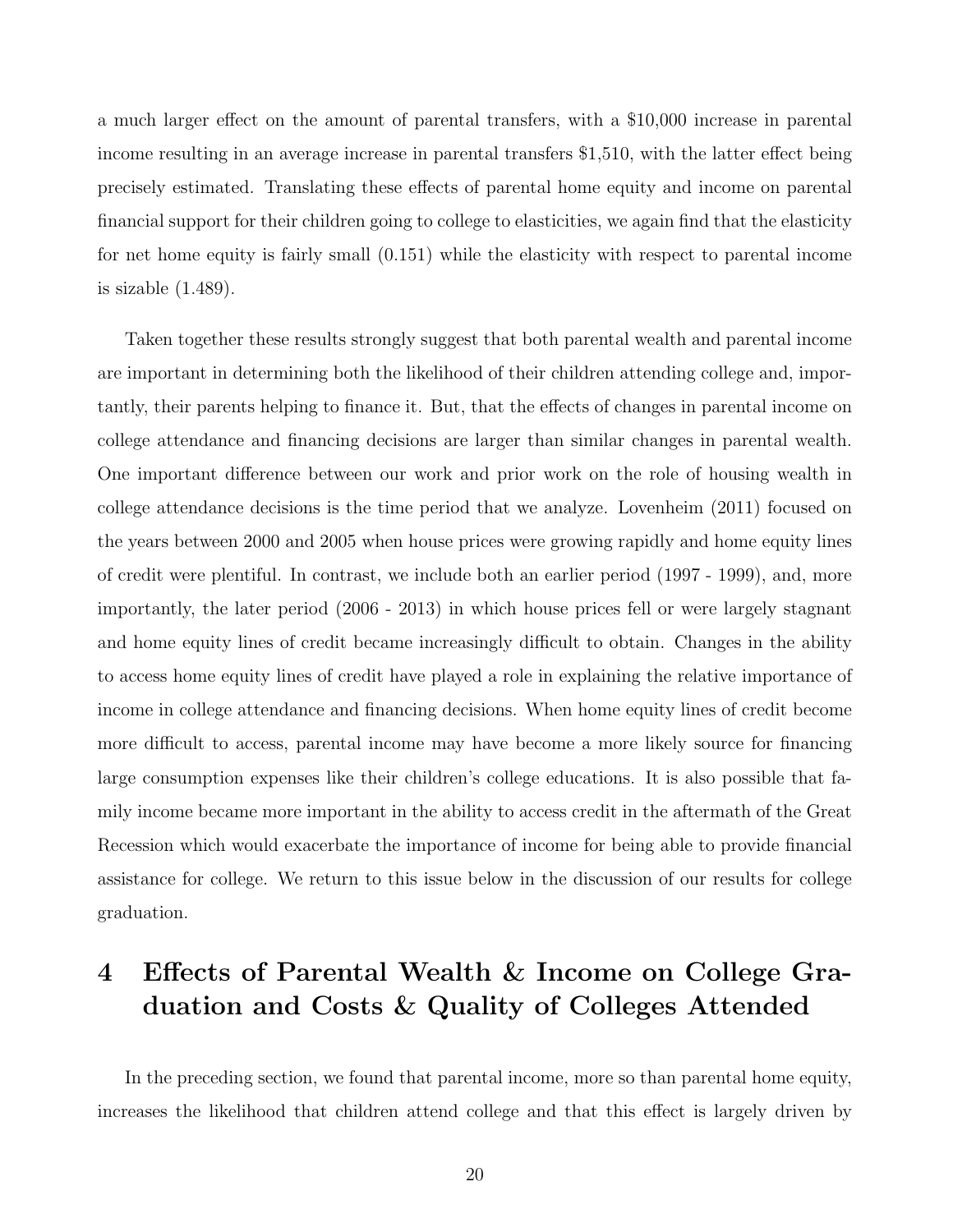the fact that parental income increases the likelihood and the amount of financial help parents provide for sending their children to college. We next examine whether parental wealth and income affect the likelihood that children graduate from college and the quality of the college they attend.

### 4.1 Modeling Children's College Attainment & Quality

As noted in Section [2.3,](#page-10-1) we use information on completed schooling reported in the 2013 PSID Roster and Transfers Module to form measures of whether each child  $j$  of parent  $i$  that attended college at age 18 graduated from college – which we denote by dummy variable  $Grad_{ij,18_j}$ . We obtain the annual tuition costs for a full-time student at that institution in the year they would have started college — which we denote by the variable  $T$ uition<sub>ij,18<sub>j</sub>. We measure whether</sub> the institution was a 4-year college or university – denoted by the variable  $4YrColl_{ij,18_j}$  – and whether it was a private institution – denoted by the dummy variable  $Private_{ij,18_j}$ . We denote the quality index described in Section [2.3](#page-10-1) by  $Quality_{ij,18_j}$ .

In Table [5,](#page-40-0) we display the mean values for these measures of the college attributes described above. One can see that all of the measures of college attainment and quality are greater for children attending college with parental financial support compared to those attending without it. This is especially true for the college quality index  $(Quality_{ij,18_j}),$  which increases from 0.07 for college attended by children who did not receive financial help from their parents to 0.49 for those that did.

We examine how parental income and parental housing wealth affect college quality using changes in parental income and wealth in the years before a child turns 18 as instruments for income and housing wealth. These specifications mirror those on college attendance and financing decisions in Section [3.3](#page-19-0) estimating regressions of the following form:

<span id="page-22-0"></span>
$$
CollOut_{qij,18_j} = \lambda_{q0}^{O} + \lambda_{q1}^{O} H_{imt_{18_j}} + \lambda_{q2}^{O} Y_{imt_{18_j}} + \lambda_{q3}^{O} X_{ij_{18_j}} + \lambda_{q4}^{O} M_{mt_{18_j}} + \phi_{qt_{18_j}}^{O} + \delta_{qm}^{O} + \varepsilon_{ij,18_j}^{q}, (14)
$$

for  $CollOut_q = Grad$ , Tuition,  $4YrColl$ , Private and Quality and where  $\phi_{qt_{18_j}}^O$  and  $\delta_{qm}^O$  are year and the parents' county fixed effects, respectively. The vector,  $X_{ij_{18_j}}$ , used in [\(14\)](#page-22-0) is the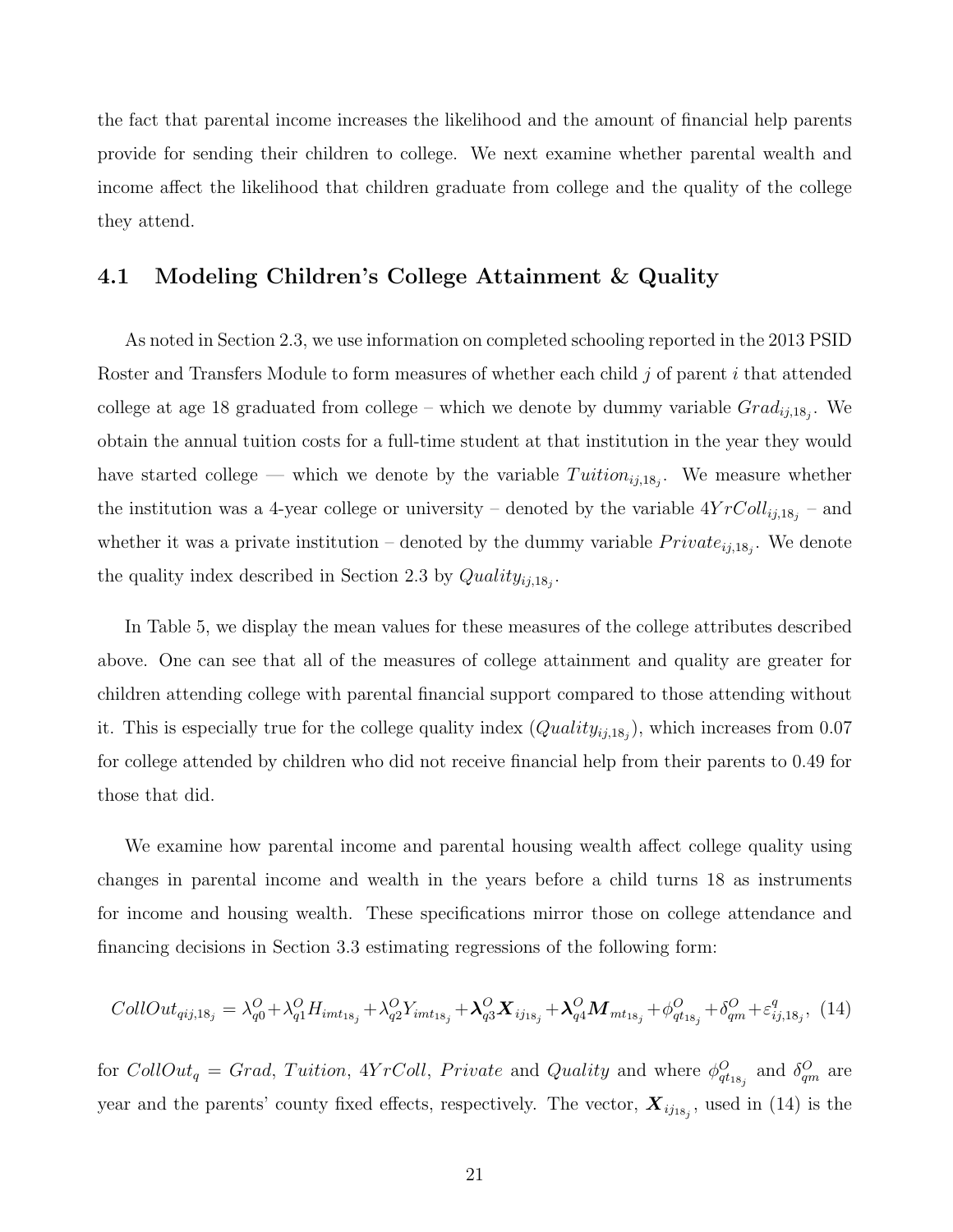same as the one used in equations [\(5\)](#page-14-0) and [\(7\)](#page-15-0) through [\(9\)](#page-16-0) except that also includes a dummy variable for whether the child has become a head or wife in a PSID household by age 24. This extra variable controls for the source of data from which college information is obtained (PSID main interview versus Transition to Adulthood).[19](#page-23-0)

Finally, to account for the potential endogeneity of  $H_{imt_{18_j}}$  and  $Y_{imt_{18_j}}$  in [\(14\)](#page-22-0), we again employ a 2SLS estimator for [\(14\)](#page-22-0), using the two instruments,  $\Delta HPI_{mt_{18_j}}$  and  $\Delta W_{mt_{18_j}}^P$ , that were defined in Section [3.2](#page-16-1) and used in the control function estimation of college choices and parental financing decisions and the amount of parental financial support provided to their child.

#### 4.2 Empirical Results

In Panel A of Table [6](#page-41-0) we present the estimates of the effects of parental net housing equity  $(H_{imt_{18_j}})$  and income  $(Y_{imt_{18_j}})$  on whether child j graduates from college as well as the various indicators of the quality of the college. OLS estimates are presented in in columns (1) and (3) and 2SLS estimates in columns (2) and (4) for these outcomes outcomes. We first consider the results for whether the child graduates from college, displayed in Panel A of Table [6.](#page-41-0) We find evidence that parent's net equity at the time of the college decision increases the probability that their child graduates from college. But, in contrast to our findings on college attendance, we do not find any effect of family income on college graduation once we control for the endogeneity of family income.

The results on graduation show an interesting contrast between how parental resources when a child is age 18 affect college enrollment versus college graduation. We find that both parental income and parental wealth when a child is 18 increase the likelihood of attending college but only parental wealth when a child is 18 increases the likelihood of graduating from college.

<span id="page-23-0"></span>One possible explanation for these contrasting results is that increases in parental income

<sup>19</sup>As noted in Section [2.2,](#page-8-3) if adult children have become a head or wife of a PSID household by age 24, their data can be drawn from the PSID main interview and is, in principle, available for all of the years,  $t_{24_j}$ , that we analyze. In contrast, if adult child j does not become a head of wife of a PSID household by  $2013 -$  the year of the last wave of the PSID used in our analyses – we use data about the characteristics of the college child j attended from the PSID Transition to Adulthood sample. But this latter sample is only available for more recent (calendar) years. Thus, including this extra dummy variable in [\(14\)](#page-22-0) allows us to account potential differences across these two different sources of data used to determine the dependent variables,  $Tution_{ij,18_j}$ ,  $4YrColl_{ij,18_j}$ ,  $Private_{ij,18_j}$  and  $Quality_{ij,18_j}$ .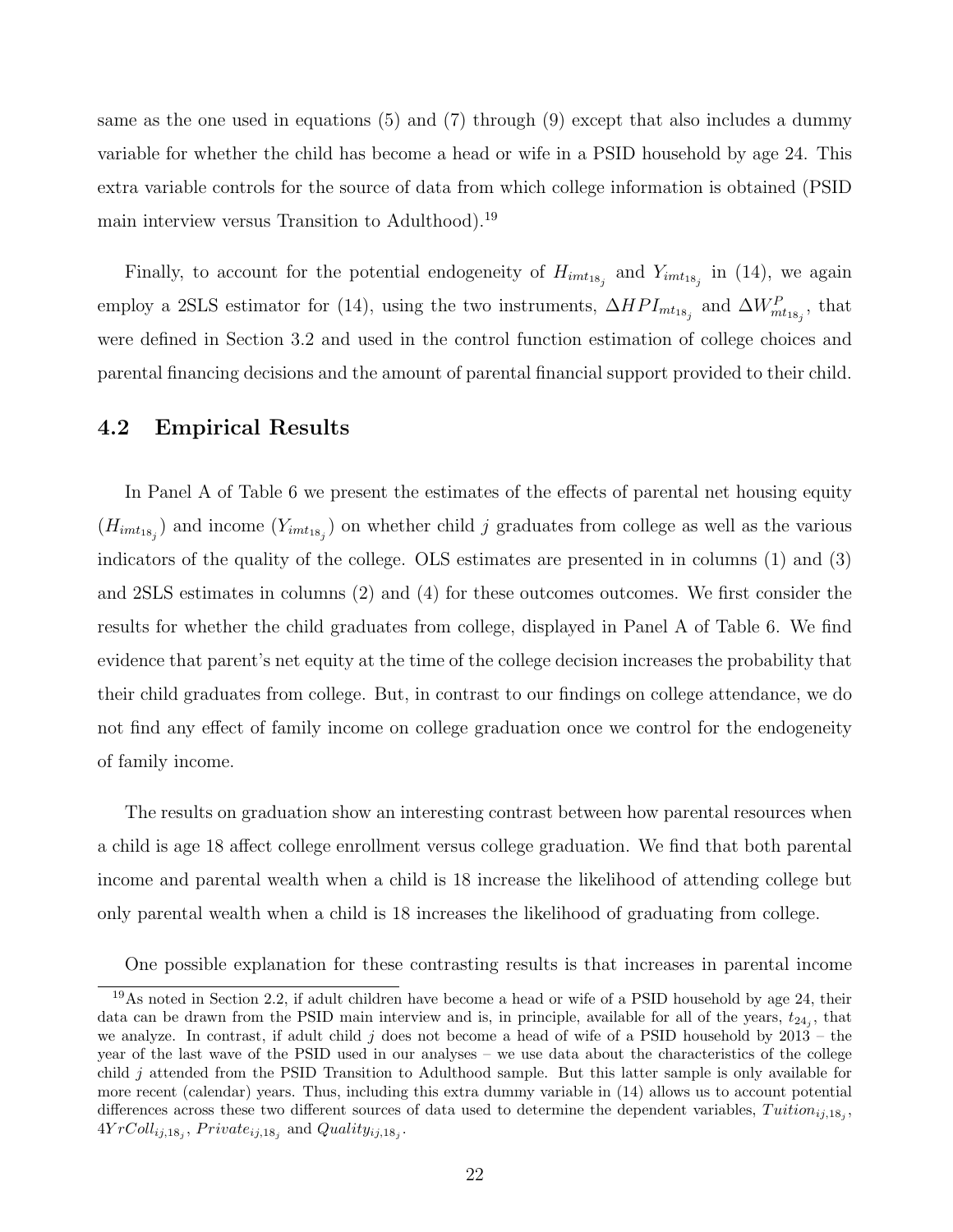when their child is 18 can finance their child's college enrollment but may not be sufficient, on average, to cover the full costs of attaining a degree. In contrast, parents who experience an increase in housing wealth can secure loans, such as a home equity loan, which can be used to finance their child's entire college career. These loans are common, almost 12% of parents in our sample had such a loan when their child was age 18.

To explore this possibility, we examine the effect that parents having a home equity loan when their child was 18 has on the likelihood of their child graduating from college over and above parental wealth  $(H)$  and income  $(Y)$  (results not shown in Table [6\)](#page-41-0). Adding this indicator variable to the regression in  $(14)$  for *Grad* as the outcome, we find that having a home equity loan at the time the child is age 18 increases the likelihood that the child graduates from college by 8.6 percentage points.<sup>[20](#page-24-0)</sup> These results suggest that home equity loans are an important channel though which parents are able to continue to provide financial support throughout their child's college years. Combined with the larger effect of parental income than parental wealth on college attendance, the results suggest that increases in family income change choices about college only at a short lag length, whereas wealth effects are more enduring.

In Panels B and C of Table [6,](#page-41-0) we present OLS and 2SLS estimates of the effects of parental net equity and income on the various attributes of the college the children attended, starting at age 18. Looking first at the effects of parental home equity on the various attributes and types of colleges attended, we find the effects to be very small. For example, a \$10,000 increase in parental net equity would result in the child going to a college that is only slightly more expensive, ranging from \$99 based on OLS estimates to \$112 based on the 2SLS estimates. (Recall from Table [5](#page-40-0) that the average annual tuition of college attended is \$9,682.) Similarly, a \$10,000 increase in parents' home equity would increase the probability of attending a private college by 0.2 percentage points (based on OLS) and would reduce it by 0.7 percentage points (based on 2SLS). Furthermore, none of the effects of parental home equity are precisely estimated. With respect to the effects of parental income on the tuition, types and quality of the college attended,

<span id="page-24-0"></span> $20$ We also estimate a specification in which we treat having a home equity loan at age 18 as an additional endogenous variable, using a set of squared changes in local home prices and local labor markets and their interactions as additional instruments, and find that in this specification, having a home equity loan when the child is 18 also increases the likelihood of graduation. The results for this augmented specification of the likelihood of a child graduating from college are found in Table [C.1.](#page-47-0)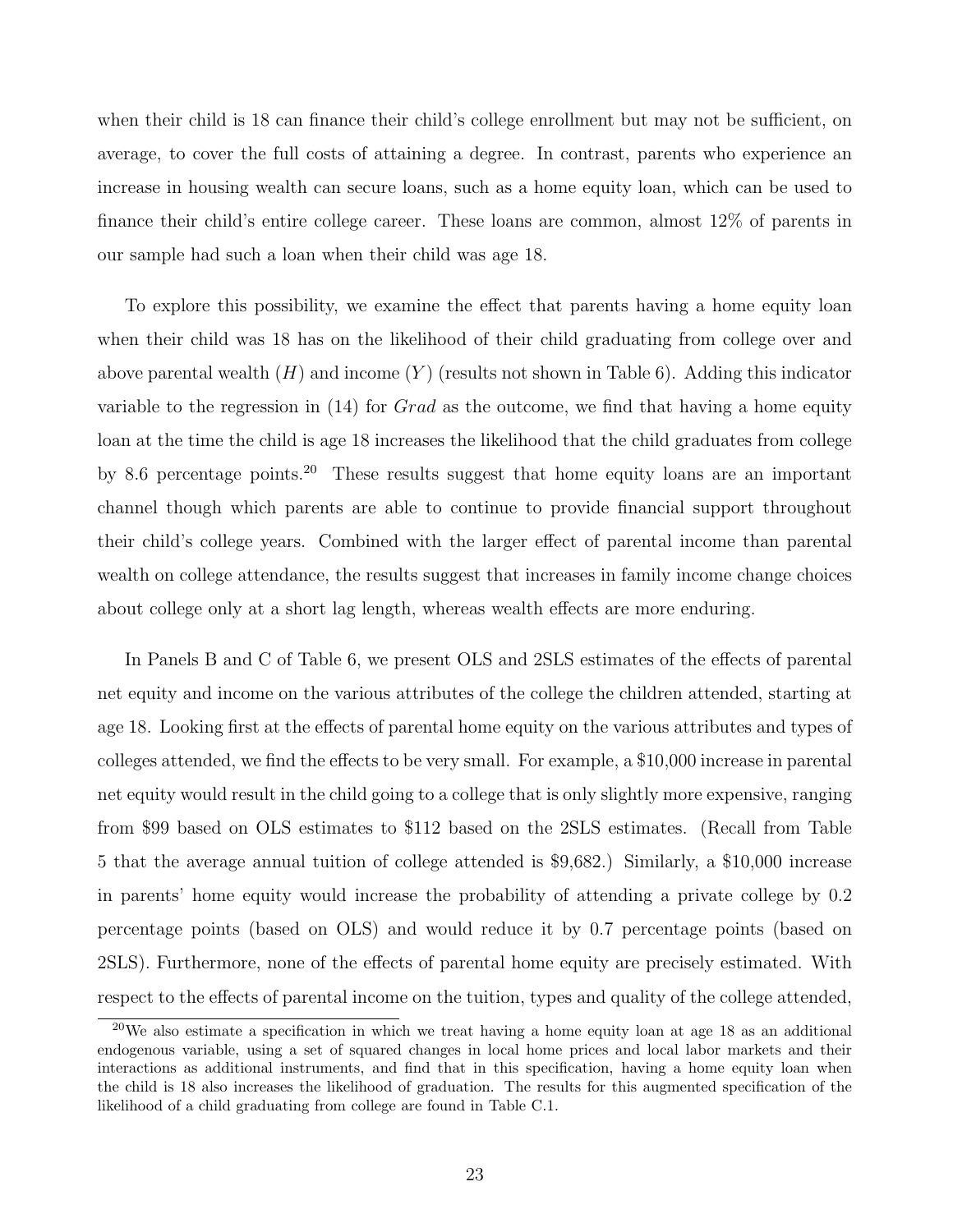none of the other estimated effects of parental are precisely estimated, with the exception of the OLS estimated effects on the quality of college children attended. Furthermore, increases in parental income seem to have relatively negligible effects whether their children go to a more expensive school, one that is private or one that is of higher quality.

The lack of precision in the estimates of the effects of parental home equity and income may be due, in part, to the smaller sample sizes used to estimate the effects found in Table [6](#page-41-0) compared the likelihood of graduation in Panel A of Table [6.](#page-41-0) The samples used to estimate the effects presented in Panels B and C of Table [6](#page-41-0) are almost half of those used to estimate the effects for college graduation in Panel A. Although we note in Appendix Table [B.1](#page-45-0) that the first-stage results are slightly above the conventional cutoff value.

In summary, it appear that increases in parental wealth do result in statistically significant but small increases the likelihood that children will graduate from college. Our finding for the likelihood of graduation is notable, since [Cooper and Luengo-Prado](#page-34-6) [\(2015\)](#page-34-6) did not detect any effects of parental housing wealth on college graduation, despite the fact that parental housing wealth appears to increase the labor earnings of their adult children. One reason for the greater precision of our results is that we use the better measure of the educational attainment of children available in the 2013 Roster and Transfers data. At the same time, our findings do not clearly indicate that greater parental income (or housing wealth) decidedly alters the likelihood of their child attending a more expensive college, a private one, or a more highly ranked one, although the smaller sample sizes used to estimate these effects may have contributed to latter null findings.

# <span id="page-25-0"></span>5 Consequences of Parental Financing Decisions for Parents' and Child's Subsequent Indebtedness

Finally, we provide evidence of the consequences of decisions about attending college and parental financing on levels of debt parents and children hold after the college years. In what follows we outline our strategy for estimating these relationships, explicitly examining whether children who attend college and their parents end up accumulating more debt, whether parental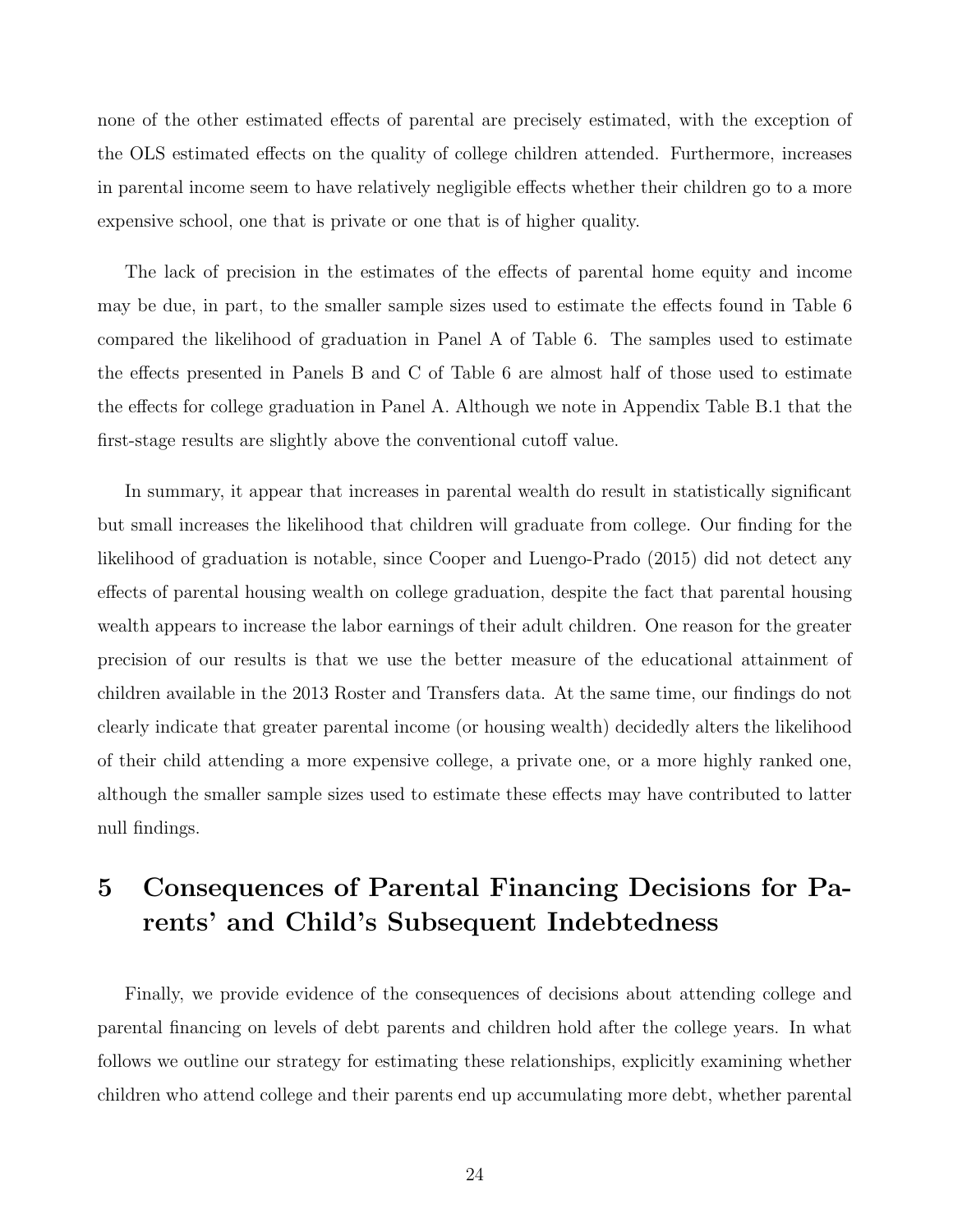financial support for college leaves parents with more debt, and whether such support reduces the amount of debt children accumulate.

## <span id="page-26-0"></span>5.1 Modeling the Effects of College/Financing Choices on Later Financial Debt of Parents and Adult Children

Let  $Debt<sub>nht<sub>a<sub>j</sub></sub></sub>$  denote the debt of household n where  $n = i$  for the parent household and  $n = j$  for the child household, of type h, measured in year  $t_{a_j}$  when child j is age a. We choose  $a = 24$  as six-years after enrollment decisions and when financing for higher education is largely complete. For parents, we consider mortgage debt  $(MortBal_{it_{24_j}})$ , and all other non-housing debt  $(OthDebt_{it_{24_j}})$ , both measured when the child is age 24  $(t_{24_j})$ . For children, we examine debt in the form of outstanding student loans  $(StudentDebt<sub>jt<sub>24<sub>j</sub></sub>)</sub>$ , as well as total non-housing debt  $(OthDebt<sub>jt<sub>24<sub>j</sub></sub>)</sub>$ , both measured in  $t_{24<sub>j</sub>}$ .

In Table [7,](#page-42-0) we display the mean values of mortgage and total non-housing debt for parents and student loan and other non-housing debt for children at age 24. Parents, on average, have \$69,500 in mortgage debt and \$13,400 in other debt when their child is age 24. Parents whose child did not attend college have much lower levels of debt: \$45,400 in mortgage debt and only \$8,400 in other debt. Parents of children who did attend college but did not provide financial help hold higher debt balances: \$59,400 in mortgage debt and \$13,500 in other debt. Finally, parents who helped finance their child's college education have much higher amounts of both types of debt: \$100,100 in outstanding mortgage debt and \$18,000 in other debt.

At age 24, children, on average, hold \$12,300 in student debt and the same amount in total non-housing debt. Those children who did not attend college, not surprisingly, hold almost no student loan debt, \$2,200 (presumably because of other education-related expenses) and \$8,000 in total non-housing debt. Children who attended college but received no help from their parents hold only somewhat more debt than the average child, but a good deal more than their counterparts who did not attend college: \$15,000 in other debt and \$16,800 in outstanding student loans. Finally, among those children who went to college and got financial help from their parents, their debt levels were slightly, but only slightly, lower than those who went to college without parental help: \$13,200 in total non-housing debt and \$16,900 in student debt,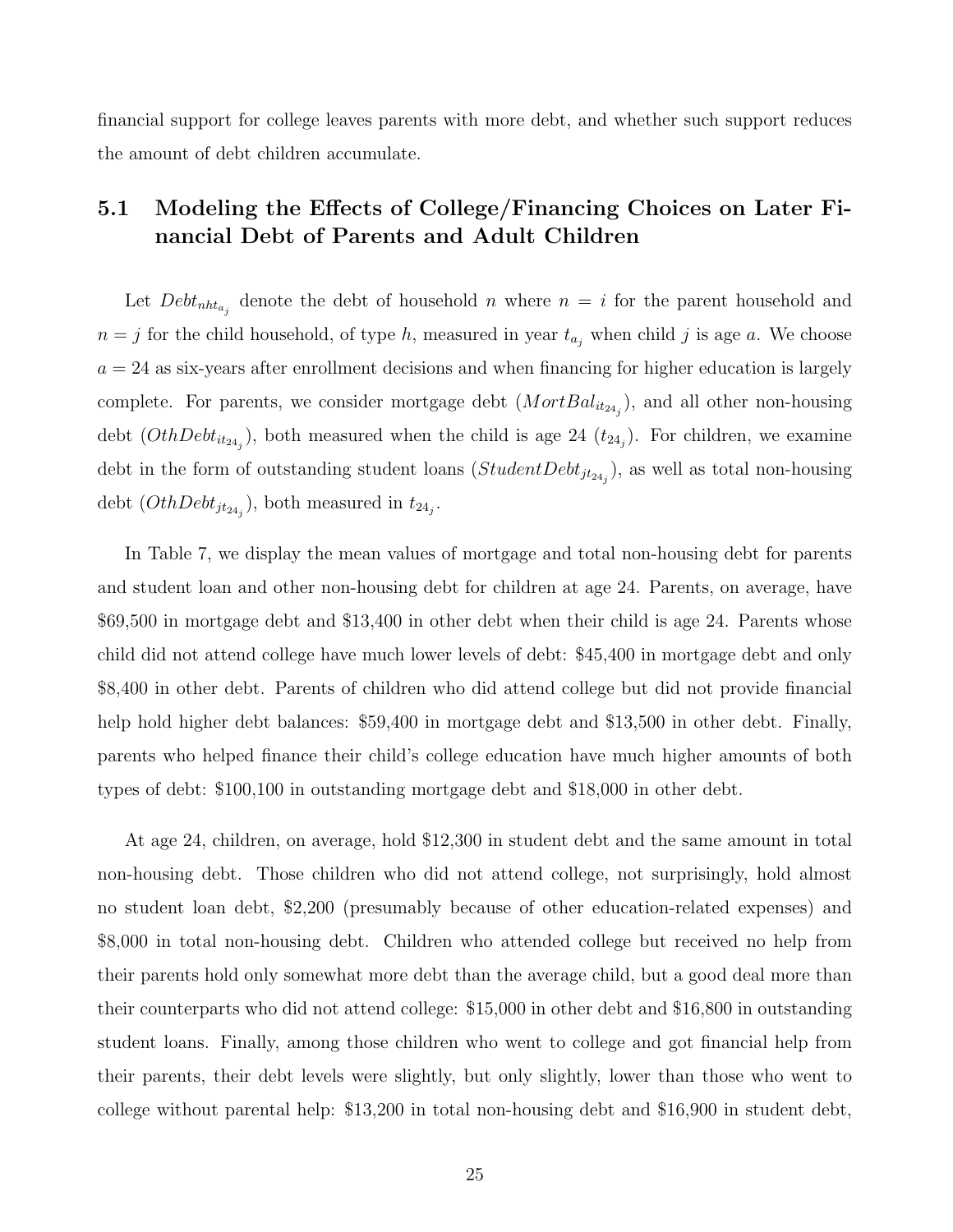the same as those who had no help from parents. These levels of student debt are very similar to those estimated by [Andreski, Kreisman and Schoeni](#page-33-12) [\(2015\)](#page-33-12) who show that the estimates of student loans from the PSID TA study are similar to those in the National Postsecondary Student Aid Survey.

These descriptive findings suggest that parents may shelter their college-going children from some, although not most, of their post-college debt. At the same time, parents who help finance their children's college education may end up with more debt of their own, especially mortgage debt. In the next section, we outline an estimation strategy to assess whether these latter descriptive results are causal.

The specifications we use to examine the effect of whether a child went to college and whether parents helped finance college on the subsequent indebtedness of parents and their children differ from those in Sections [3](#page-12-0) and [4.](#page-21-0) Here we focus on the direct effect of college attendance and parental financing decisions on the additional amount of debt parents and children accumulate. As we describe below, this requires some additional controls and creates new challenges for identifying causal relationships.

More precisely, let  $Attention_{ij}$  be an indicator variable equal to 1 if child j of parent i attends college and zero otherwise,<sup>[21](#page-27-0)</sup> and define  $Attention_{ij}$  to be the indicator variable equal to 1 if child j attends college and parent i provides funds to finance it and zero otherwise,<sup>[22](#page-27-1)</sup> We are interested in the effects of these variables on parents' and children's debt when the child reaches age 24 in year  $t_{24}$ , net of other factors. More precisely, for parents we seek to estimate the following specification for two sources of debt:

<span id="page-27-2"></span>
$$
Debt_{hit_{24_j}} = \beta_{nh0}^P + \beta_{h1}^P Attend_{ij} + \beta_{h2}^P AttendFin_{ij} + \beta_{h3}^P Y_{imt_{24_j}} + \beta_{h4}^P \mathbf{X}_{it_{24_j}} + \phi_{ht_{24_j}}^P + \delta_{hm}^P + u_{hit_{24_j}}^P.
$$
\n(15)

for  $Debt_h = MortBal, OthDebt, Y_{imt_{24_j}}$  is the parents' income in year  $t_{24_j}, X_{it_{24_j}}$  is a vector of

<span id="page-27-0"></span><sup>&</sup>lt;sup>21</sup>Attend<sub>ij</sub> = 1 if either  $EduFin1_{ij} = 1$  or  $EduFin2_{ij} = 1$  and equals zero otherwise.

<span id="page-27-1"></span><sup>&</sup>lt;sup>22</sup>That is,  $Attention_{ij} = EduFin_{ij}$ .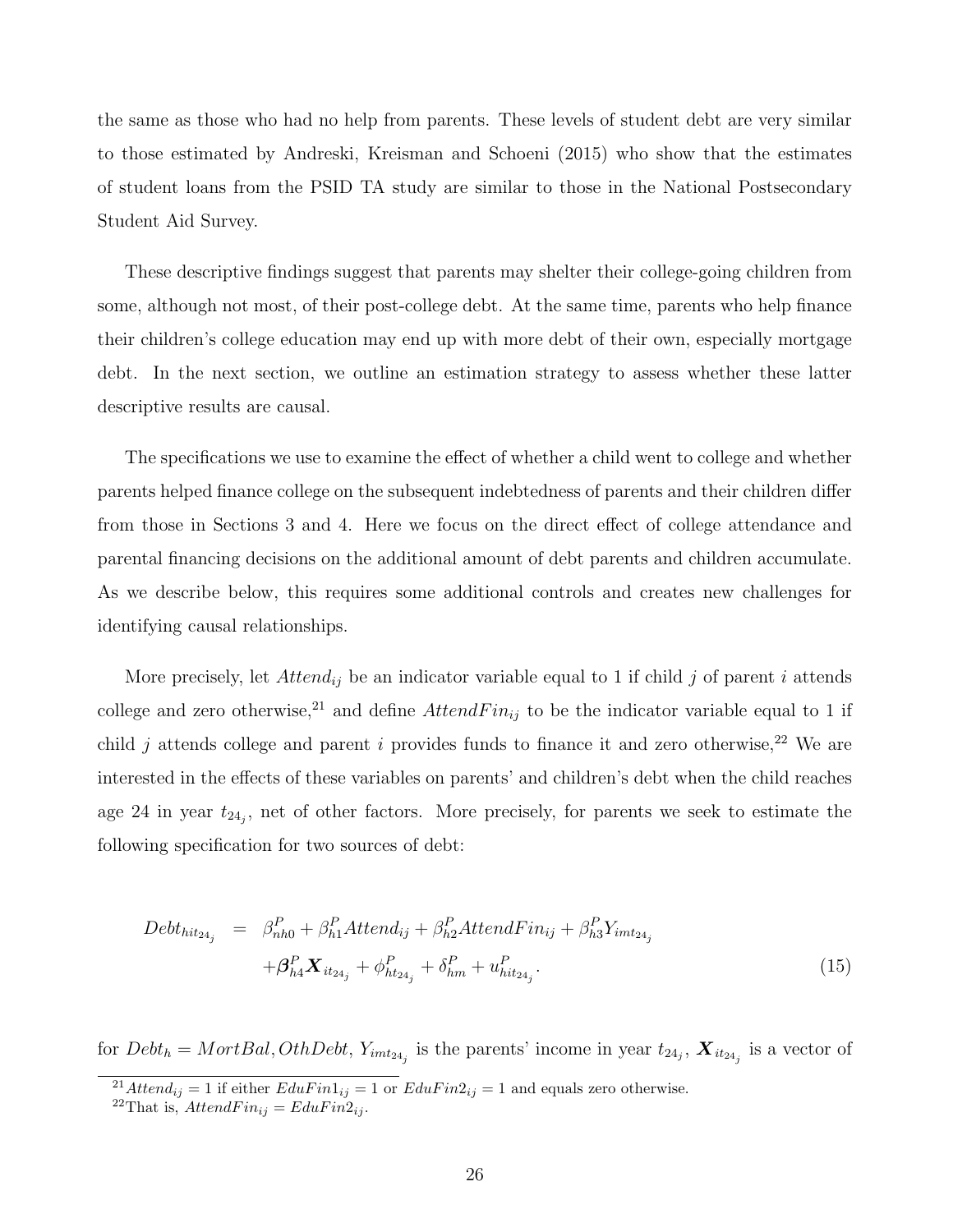parent *i*'s characteristics in that year,  $M_{mt_{24_j}}$  are the corresponding characteristics for parents' location m at  $t_{24_j}$  and  $\phi_{t_{24_j}}^P$  and  $\delta_s^P$  are year and the parents' county fixed effects, respectively. Included in  $X_{it_{24_j}}$  are the same characteristics described in Section [3.1](#page-12-1) where all time-varying covariates are measured in year  $t_{24_j}$  instead of year  $t_{18_j}$  used in our previous analyses. In addition, we include non-housing wealth of the parent at age 24, the value of the home measured at age 18, and parental income at age 24.

Similarly, for the children at age 24, for parents we seek to estimate the following specification for their two sources of debt:

<span id="page-28-0"></span>
$$
Debt_{hjt_{24_j}} = \beta_{nh0}^C + \beta_{h1}^C Attend_{ij} + \beta_{h2}^C Attend_{ij} + \beta_{h3}^C Y_{jmt_{24_j}} + \beta_{h4}^C \mathbf{X}_{jt_{24_j}} + \phi_{ht_{24_j}}^C + \delta_{hm}^C + u_{hjt_{24_j}}^C.
$$
\n(16)

for  $Debt_h = OthDebt$ ,  $StudentDebt$ ,  $Y_{jmt_{24_j}}$  is child j's income in in year  $t_{24_j}$ ,  $\boldsymbol{X}_{nt_{24_j}}$  is a vector of child j's characteristics at child age 24, and  $\phi_{t_{24_j}}^C$  and  $\delta_s^C$  are year and the child's state-ofresidence fixed effects, respectively. Included in  $\bm{X}_{nt_{24_j}}$  are all of the characteristics of the parent described in Section [3.1](#page-12-1) where all time-varying covariates are measured in year  $t_{24}$ , along with an indicator variable for coresidence with a parent, an indicator variable if the child is married in year  $t_{24j}$ , an indicator variable for whether the child is a head of household in year  $t_{24j}$ , and family income of the child at age 24.

Below, we present estimates of the effects of  $Attentioned$  and  $AttentionF$  in specifications in [\(15\)](#page-27-2) and [\(16\)](#page-28-0) using ordinary least squares (OLS). But, it is reasonable to presume that parents' and children's income when the child is age 24,  $Y_{imt_{24}j}$  that is included in [\(15\)](#page-27-2) and  $Y_{jmt_{24}j}$  in [\(16\)](#page-28-0), respectively, are likely to be endogenous, especially given that these variables are contemporaneous with when we assess parents' and children's levels of debt. Furthermore, the decisions concerning whether a child went to college but parents did not help finance it  $(Attention_{ij} = 1)$ or parents did help finance it  $(AttendFin_{ij} = 2)$  may be correlated with the unobserved factors that make up  $u_{hit_{24_j}}^P$  and  $u_{hit_{24_j}}^C$  in these debt specifications. This would be the case if the unobserved determinants of the college and parental financing choices accounted for in the payoff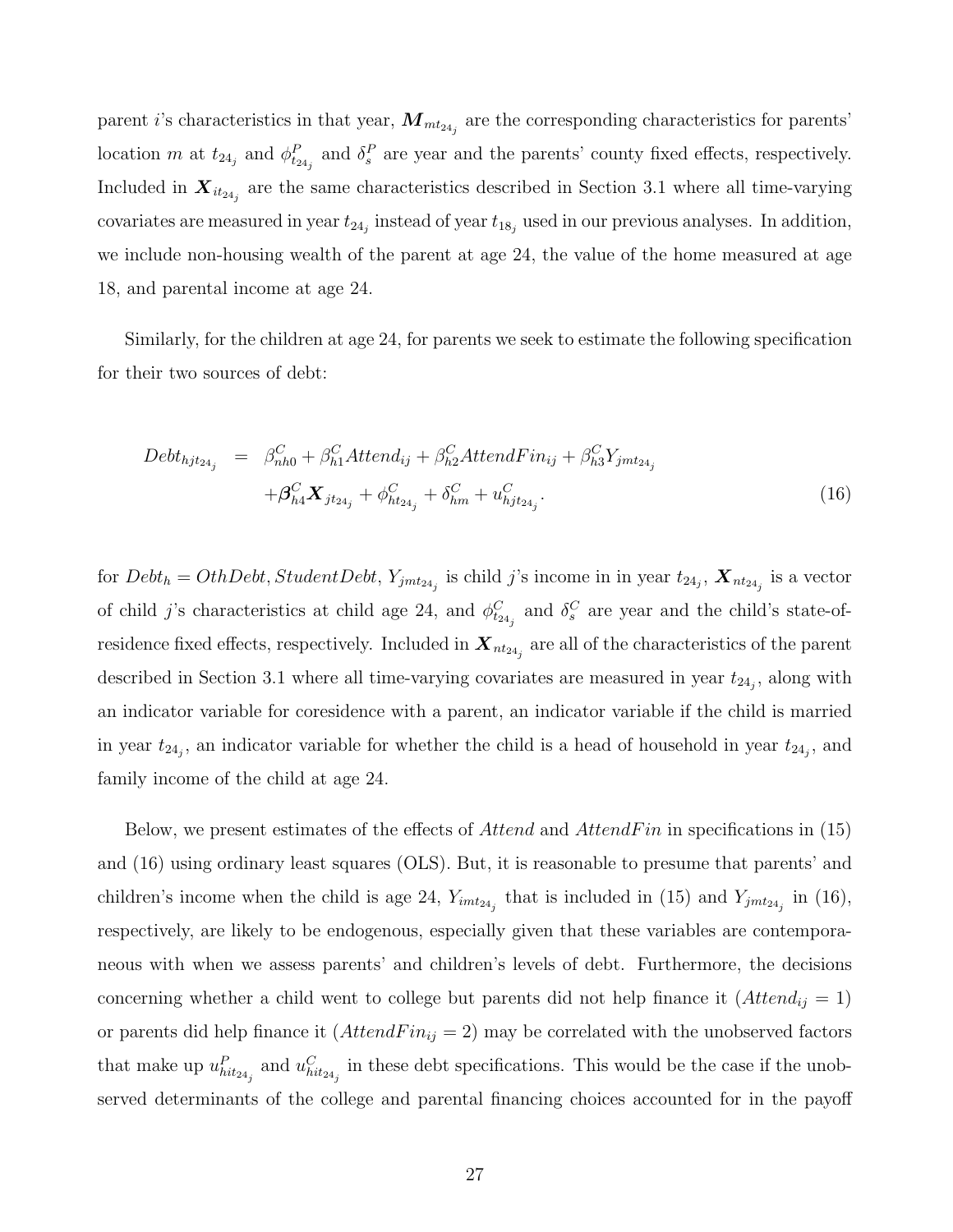functions in [\(5\)](#page-14-0), made when the child was age 18, and those in [\(15\)](#page-27-2) and [\(16\)](#page-28-0) are common across time and/or were serially correlated.

To account for the potential endogeneity of parents' and children's income when the child is age 24 in the debt regressions, we follow the strategy we used to instrument parental income at age 18 in the college choice and financing specifications discussed in Section [3.2](#page-16-1) and define as a new instrumental variable the local labor market variable  $\Delta W_{mt_{24_j}}^P$ , which is defined in the same way as  $\Delta W_{mt_{18_j}}^P$  for the market, m, in which person n (n = i for parents and n = j for children) resides in year  $t_{24}$ . We also define an additional instrument which which measures the distance child j was from the nearest a four-year public college in their county m when child j was age 18.<sup>[23](#page-29-0)</sup>

A plausible set of instruments for *Attend* and *AttendFin* in [\(15\)](#page-27-2) and [\(16\)](#page-28-0) would be to use the local market variables,  $\Delta HPI_{mt_{18_j}}$  and  $\Delta W_{mt_{18_j}}$ , measured at  $t_{18_j}$ , that were used to instrument  $H_{jmt_{18_j}}$  and  $Y_{jmt_{18_j}}$  in the control function estimator of the college enrollment and transfers decisions, and the 2SLS estimation of the amount of the transfer and the graduation and college quality outcomes. We employed these instruments, along with  $\Delta W_{mt_{24}j}^P$  and  $Dist4YrPub_{ijm}$ , to instrument for *Attend*, *AttendFin* and  $Y_{jmt_{24}j}$  in a 2SLS estimation of the specifications in  $(15)$  and  $(16)$ . But, the first stage results for both *Attend* and *AttendFin* in these specifications indicated very weak instruments, with the test statistics for the joint significance of these instruments for *Attend* and *AttendFin* never being greater than 9.8 and most of never being greater than 5.0. In contrast, and as reported in Appendix Table [B.2,](#page-46-0) the first stage estimates for  $Y_{jmt_{24}j}$  using these same instruments produced test statistics greater than 22. Accordingly, in the analysis below, we report 2SLS results for the estimation of [\(15\)](#page-27-2) and [\(16\)](#page-28-0) in which we only account for the endogeneity of  $Y_{jmt_{24_j}}$ . Because of this, we take care not to over-interpret the 2SLS results presented below.

<span id="page-29-0"></span><sup>&</sup>lt;sup>23</sup>Using PSID geocode data on the location of their parents' residence at that age and geocoded data from IPEDS on the location of all public universities, we constructed the variable,  $Dist4YrPub_{ijm}$ , as the distance, in miles, to the nearest four-year public university. A comparable measure was used in [Card](#page-34-15) [\(1995\)](#page-34-15) and others as an instrument for schooling in the estimation of the returns to schooling.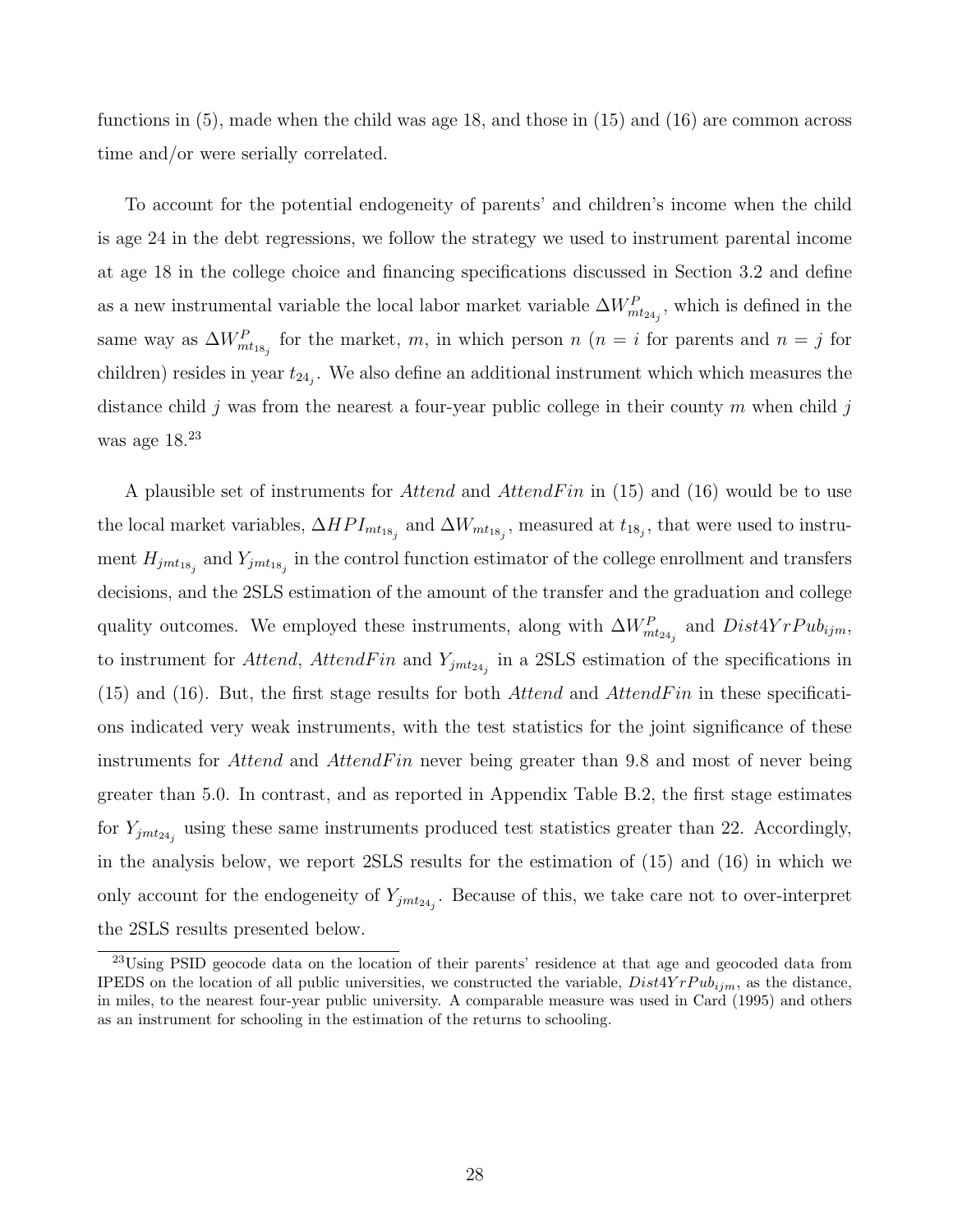### 5.2 Empirical Results

Panel A of Table [8](#page-43-0) presents the results of estimating the specification for parental debt in equation [\(15\)](#page-27-2). We show estimates from OLS specifications in which college attendance and financing is taken as exogenous and from 2SLS specifications in which we instrument for the effects of parental income in year  $t_{24j}$ . In these tables, we only display the effects of children attending college (Attend) and whether parents helped finance their child's college education (*AttendFin*) on parent levels of debt when their child was age 24. With respect to parents mortgage debt, both the OLS and the 2SLS results indicate that parents who provide children with a financial transfer for college have more outstanding mortgage debt six years after their child entered college, i.e., when their child is age 24, relative to parents whose child did not attend college. The OLS and 2SLS results indicate that parents who help finance their child's college attendance have more mortgage debt, \$15,930 based on the OLS results and \$15,920 with the 2SLS. Furthermore, both of these effects are precisely estimated. And, parents whose child attends college without receiving a financial transfer from parents do not hold more mortgage debt than parents whose child did not attend college.

Panel A also includes estimates the effect of a child's college attendance and parental financing on the amounts of non-housing debt parents hold in year  $t_{24j}$ . For both the OLS and the 2SLS results, we find that having a child who attends college increases parental non-housing debt when their child is age 24 relative to having a child who does not attend college (\$3,460 with OLS and \$3,420 with 2SLS), although these increases are much smaller than those for mortgage debt. Both of these effects are precisely estimated. With respect to the additional effect of parents helping to finance college  $(AttentionFin)$ , we find small positive effects on other debt, but neither the OLS or 2SLS estimates are statistically significant. As a result, one cannot reject the hypothesis that this source of debt does not differ between parents who provide financial transfers to their children to attend college those who do not.

In Panel B of Table [8](#page-43-0) we present estimates of the effects of college attendance and parental financial support on the debt levels held by children at age 24. With respect to both the OLS and 2SLS results, we find that children who attend college (Attend) have substantially higher student loan (\$14,430 based on OLS and \$14,290 with 2SLS) and other forms of debt (\$10,470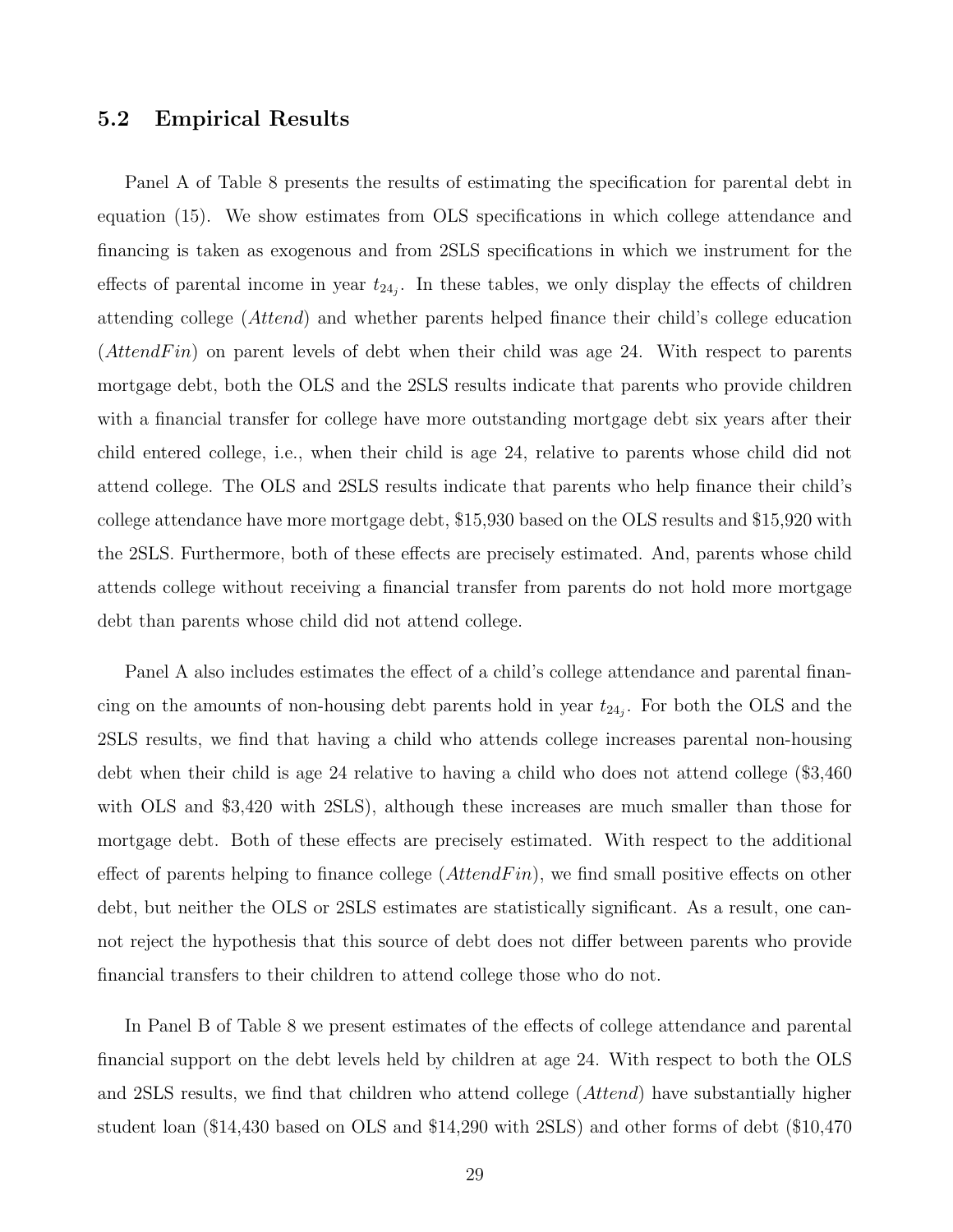with OLS and \$10,420 with 2SLS) than children who do not attend college and these effects are precisely estimated. In contrast, children whose parents help to finance their college education do not hold less student debt or other forms of debt than children who attend college without parental financial support. These results suggest that there is not necessarily a reduction in student debt when parents provide financial support for college. One reason we may find similar levels of student debt among children whose parents finance and do not finance college is that students whose parents provide financial support for college are more likely to graduate and thus they pay for more total years of schooling. But, as noted at the end of the previous section, one must be cautious in interpreting these findings for the effects of college attendance and parental financing on parents' and children's subsequent levels of debt as causal, given that they do not account for the potential endogeneity of either Attend and AttendFin our 2SLS results.

## <span id="page-31-0"></span>6 Conclusion

This paper examines the influence of parental housing wealth and income on college attendance and parental financial support for college and on college graduation rates and quality of college attended. It also examines the ramifications of these decisions on the subsequent indebtedness of parents and children. We use data from the PSID, especially data in the 2013 Roster and Transfers Module on the incidence and amounts of parental financial support for college. We instrument for the potential endogeneity of parental housing wealth and income with changes in parents' local housing and labor market conditions to generate causal estimates of the effect of parental housing wealth and income on educational outcomes. We find that increases in parental income and wealth increase the likelihood of children attending college, largely because it increases parental provision of financial support. The effect of an increase in parental income on college enrollment is larger than the effect of an increase in parental wealth. But, parental wealth increases graduation rates, while parental income does not seem to have an effect on college graduation. We find that the effect of parental wealth on college graduation is related to parents taking out home equity loans which appear to have a large effect on the likelihood that a child graduates from college. We also find suggestive evidence that the decision to provide financial support for a child's schooling increases levels of parental mortgage debt.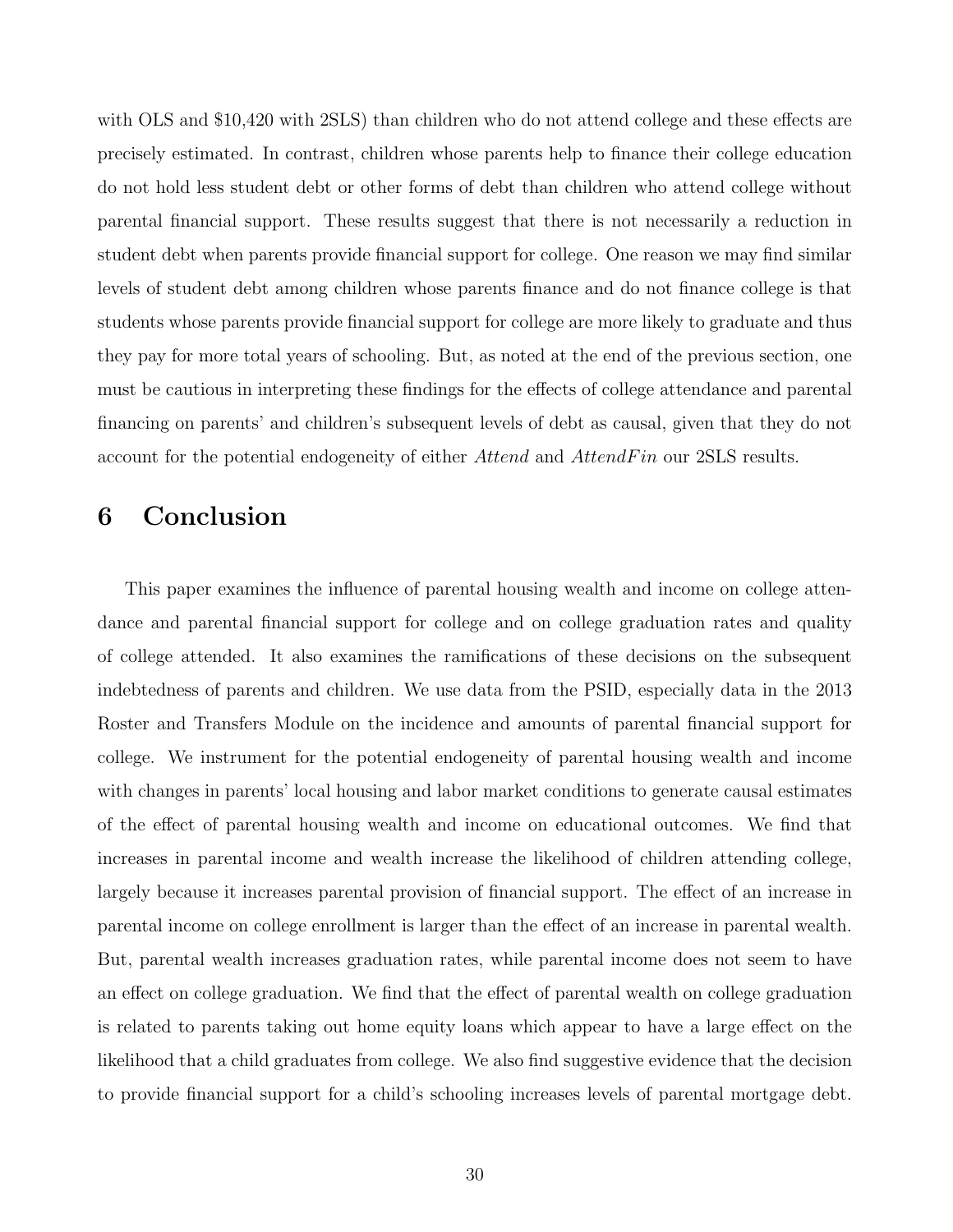In contrast, students who attend college with financial support from parents do not have lower levels of student and other debt later in life than children who attend college without financial support.

These findings fill gaps in prior research by establishing that the mechanism through which increases in parental income and wealth affect college attendance is indeed through parental financial transfers. Our findings also complement recent work suggesting an increasingly important role for parental income in college attendance decisions. And, we provide the new evidence based on PSID data that the likelihood of children graduating from college increases with higher levels of parental wealth, likely due to the more complete data on children's college attainment gathered in the Roster and Transfers Module in the 2013 wave of the PSID. Finally, though our results about debt are more descriptive, they do indicate that parents who provide financial transfers to their children take on additional debt of their own. The increases in parental debt as a result of college financing decisions may simply reflect an efficient way to fund college tuition. Alternatively, this increase in parental debt may represent an intergenerational shifting of debt incurred with children going to college, one that represents a burden on parents that may adversely affect their later-life consumption or other measures of well-being. This is an important avenue for future research especially in light of the large increases in college tuition and in levels of student debt in recent years.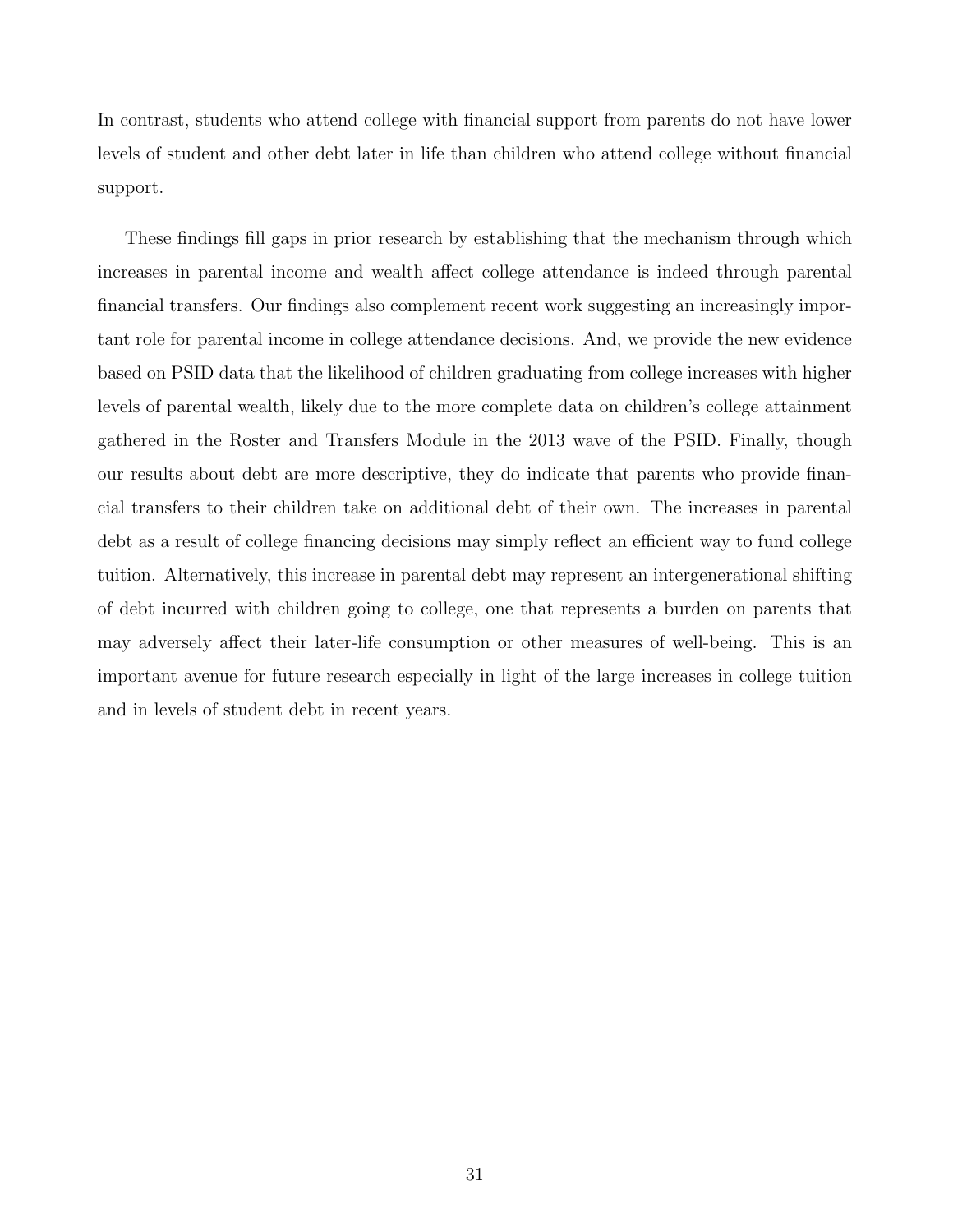# References

- <span id="page-33-12"></span>Andreski, Patricia, Daniel Kreisman, and Robert F. Schoeni. 2015. "Comparing Estimates of Student Loans Measured in the PSID-TAS with the National Postsecondary Student Aid Survey." PSID Technical Series Paper #15-02.
- <span id="page-33-3"></span>Belley, Philippe, and Lance Lochner. 2007. "The Changing Role of Family Income and Ability in Determining Educational Achievement." Journal of Human Capital, 1(1): 37–89.
- <span id="page-33-7"></span>Black, Dan, and Jeffrey A. Smith. 2004. "How Robust is the Evidence on the Effects of College Quality? Evidence from Matching." Journal of Econometrics, 121(1): 99–124.
- <span id="page-33-8"></span>Black, Dan, and Jeffrey A. Smith. 2006. "Estimating the Returns to College Quality with Multiple Proxies for Quality." *Journal of Labor Economics*, 24(3): 701–728.
- <span id="page-33-9"></span>Black, Dan, Jeffrey A. Smith, and Kermit Daniel. 2005. "College Quality and Wages in the United States." German Economic Review, 6(3): 415–443.
- <span id="page-33-4"></span>Bleemer, Zachary, Meta Brown, Donghoon Lee, Katherine Strair, and Wilbert van der Klaauw. 2017. "Echoes of Rising Tuition in Students' Borrowing, Educational Attainment, and Homeownership in Post-Recession America." Federal Reserve Bank of New York Staff Report No. 820, New York.
- <span id="page-33-11"></span>Blundell, Richard, and James L. Powell. 2003. "Endogeneity in Nonparametric and Semiparametric Regression Models." In Advances in Economics and Econonometrics: Theory and Applications, Eighth World Congress Volume. , ed. M. Dewatripont, L.P. Hansen and S.J. Turnovsky, 312–357. Cambridge University Press.
- <span id="page-33-6"></span>Bound, John, and Sarah Turner. 2011. "Dropouts and Diplomas: The Divergence in Collegiate Outcomes." In Handbook of the Economics of Education. Vol. 4, , ed. Eric Hanushek, Stephen Machin and Ludger Woessmann, 573–613. Elsevier B. V.
- <span id="page-33-5"></span>Bound, John, Michael F. Lovenheim, and Sarah Turner. 2010. "Why Have College Completion Rates Declines? An Analysis of Changing Student Preparation and Collegiate Resources." American Economic Journal: Applied Economics, 2: 129–157.
- <span id="page-33-10"></span>Browning, Martin, Mette Gørtz, and Søren Leth-Petersen. 2013. "Housing Wealth and Consumption: A Micro Panel Study." The Economic Journal, 123(568): 401–428.
- <span id="page-33-2"></span>Cameron, Stephen, and Christopher Taber. 2004. "Estimation of Educational Borrowing Constraints using Returns to Schooling." Journal of Political Economy, 112: 132–182.
- <span id="page-33-0"></span>Cameron, Stephen, and James J. Heckman. 1998. "Life Cycle Schooling and Dynamic Selection Bias: Models and Evidence for Five Cohorts of American Males." Journal of Political Economy, 106: 262–333.
- <span id="page-33-1"></span>Cameron, Stephen, and James J. Heckman. 2001. "The Dynamics of Educational Attainment for Black, Hispanic, and White Males." *Journal of Political Economy*, 109: 455–99.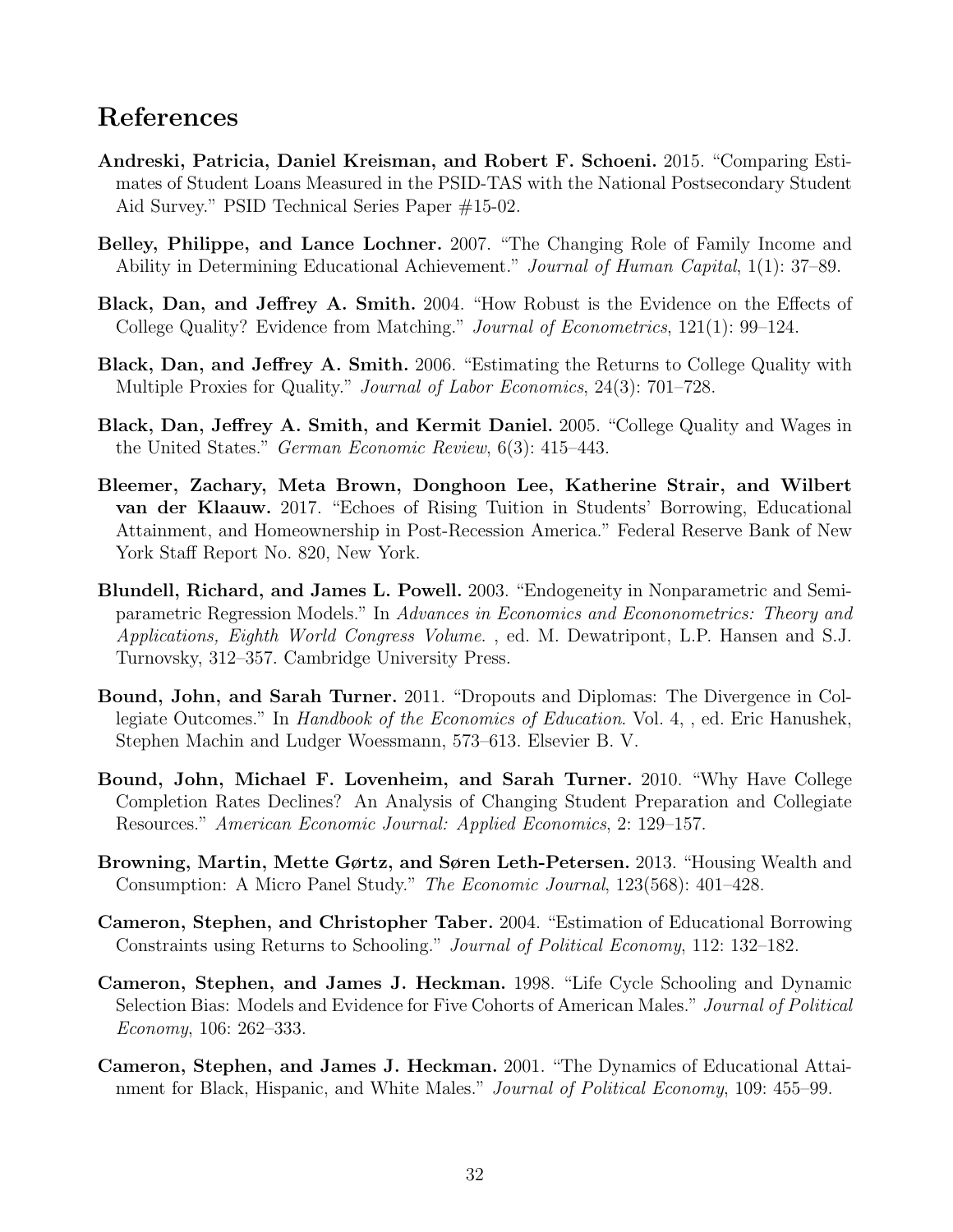- <span id="page-34-15"></span>Card, David. 1995. "Using Geographic Variation in College Proximity to Estimate the Returns to Schooling." In Aspects of Labour Market Behaviour: Essays in Honor of John Vanderkamp. , ed. Louis N. Christofides, E. Kenneth Grant and Robert Swidinsky, 201–221. University of Toronto Press.
- <span id="page-34-13"></span>Carroll, Christopher D., Misuzu Otsuka, and Jiri Slacalek. 2011. "How Large are Housing and Financial Wealth Effects? A New Approach." Journal of Money, Credit and *Banking*,  $43(1)$ : 55–79.
- <span id="page-34-10"></span>College Board. 2015. "Trends in Student Aid 2015." trends.collegeboard.org.
- <span id="page-34-5"></span>College Board. 2017. "Trends in Student Aid 2017." trends.collegeboard.org.
- <span id="page-34-7"></span>Cooper, Daniel, and Christine Wang. 2014. "Student Loan Debt and Economic Outcomes." Unpublished manuscript, Federal Reserve Bank of Boston.
- <span id="page-34-6"></span>Cooper, Daniel, and Maria José Luengo-Prado. 2015. "House Price Growth when Children are Teenagers: A Path to Higher Earnings?" Journal of Urban Economics, 86: 54–72.
- <span id="page-34-12"></span>Dillon, Eleanor W., and Jeffrey Andrew Smith. 2017a. "Determinants of the Match between Student Ability and College Quality." Journal of Labor Economics, 35(1): 45–66.
- <span id="page-34-14"></span>Dillon, Eleanor W., and Jeffrey A. Smith. 2017b. "The Consequences of Academic Match between Students and Colleges." CESIfo Working Paper No. 6344.
- <span id="page-34-9"></span>Faber, Jacob W., and Peter M. Rich. forthcoming. "Financially Overextended: College Attendance as a Contributor to Foreclosures During the Great Recession." Demography.
- <span id="page-34-11"></span>Kane, Thomas J., and Cecilia Elena Rouse. 1995. "Labor-Market Returns to Two- and Four-Year College." American Economic Review, 85(3): 600–614.
- <span id="page-34-0"></span>Keane, Michael, and Kenneth I. Wolpin. 2001. "The Effect of Parental Transfers and Borrowing Constraints on Educational Attainment." International Economic Review, 42: 1051– 1103.
- <span id="page-34-1"></span>Lochner, Lance J., and Alexander Monge-Naranjo. 2011. "The Nature of Credit Constraints and Human Capital." American Economic Review, 101(6): 2487–2529.
- <span id="page-34-2"></span>Lochner, Lance J., and Alexander Monge-Naranjo. 2012. "Credit Constraints in Education." Annual Review of Economics, 4(1): 225–256.
- <span id="page-34-8"></span>Lochner, Lance, Todd Stinebrickner, and Utku Suleymanoglu. 2018. "Parental Support, Savings and Student Loan Repayment." NBER Working Paper 24863.
- <span id="page-34-3"></span>Lovenheim, Michael F. 2011. "The Effect of Liquid Housing Wealth on College Enrollment." Journal of Labor Economics, 29(4): 741–771.
- <span id="page-34-4"></span>Lovenheim, Michael F., and C. Lockwood Reynolds. 2013. "The Effect of Housing Wealth on College Choice: Evidence from the Housing Boom." Journal of Human Resources, 48(1): 1– 35.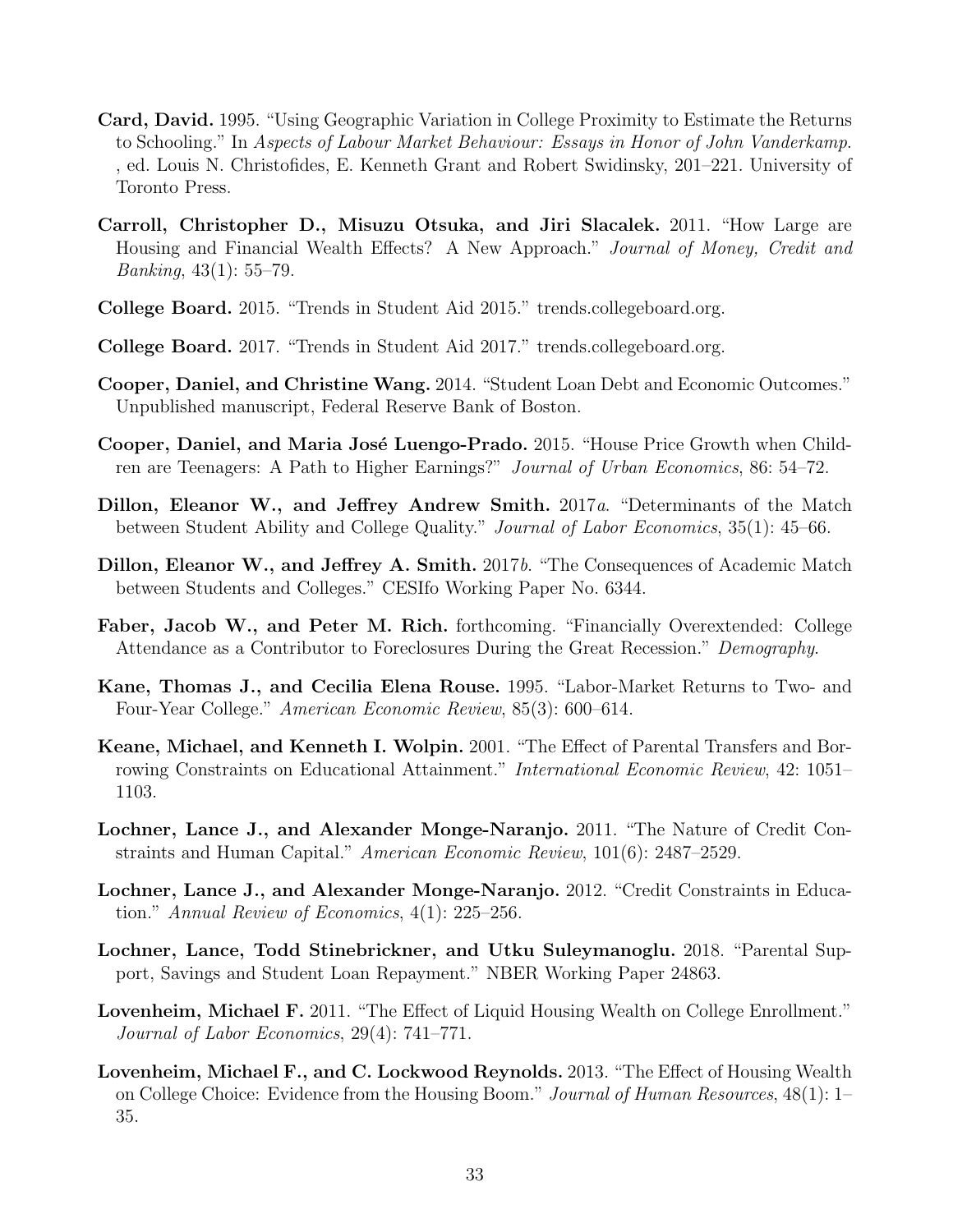- <span id="page-35-3"></span>McFarland, J., B. Hussar, C. de Brey, T. Snyder, X. Wang, S. Wilkinson-Flicker, S. Gebrekristos, J. Zhang, A. Rathbun, A. Barmer, F. Bullock Mann, and S. Hinz. 2017. The Condition of Education, 2017. U.S. Department of Education, National Center for Education Statistics.
- <span id="page-35-2"></span>Mezza, Alvaro A., Daniel R. Ringo, Shane M. Sherlund, and Kamila Sommer. 2015. "On the Effect of Student Loans on Access to Homeownership." Board of Governors, Federal Reserve System, Finance and Economics Discussion Series 2016-010, Washington.
- <span id="page-35-6"></span>Paiella, Monica, and Luigi Pistaferri. 2017. "Decomposing the Wealth Effect on Consumption." Review of Economics and Statistics, 99(4): 710–721.
- <span id="page-35-7"></span>Petrin, Amil, and Kenneth Train. 2010. "A Control Function Approach to Endogeneity in Consumer Choice Models." Journal of Marketing Research, XLVII: 3–13.
- <span id="page-35-1"></span>Rothstein, Jesse, and Cecilia Elena Rouse. 2011. "Constrained after College: Student Loans and Early-Career Occupational choices." Journal of Public Finance, 95: 149–163.
- <span id="page-35-0"></span>SallieMae. 2017. "How America Pays for College 2017." Sallie Mae Bank.
- <span id="page-35-5"></span>Schoeni, Robert F., Suzanne M. Bianchi, V. Joseph Hotz, Judith A. Seltzer, and Emily E. Wiemers. 2015. "Intergenerational Transfers and Rosters of the Extended Family: A new substudy of the Panel Study of Income Dynamics." Longitudinal and Life Course Studies, 6(3): 319–330.
- <span id="page-35-4"></span>Scott, Marc, Thomas Bailey, and Greg Kienzl. 2006. "Relative Success? Determinants of College Graduation Rates in Public and Private Colleges in the U.S." Research in Higher Education, 47(3): 249–279.
- <span id="page-35-9"></span>Stock, James H., and Douglas Staiger. 1997. "Instrumental Variables Regression with Weak Instruments." Econometrica, 65(3): 557–586.
- <span id="page-35-8"></span>Wooldridge, Jeffrey M. 2014. "Quasi-Maximum Likelihood Estimation and Tests for Nonlinear Models with Endogenous Explanatory Variables." Journal of Econometrics, 182: 226– 234.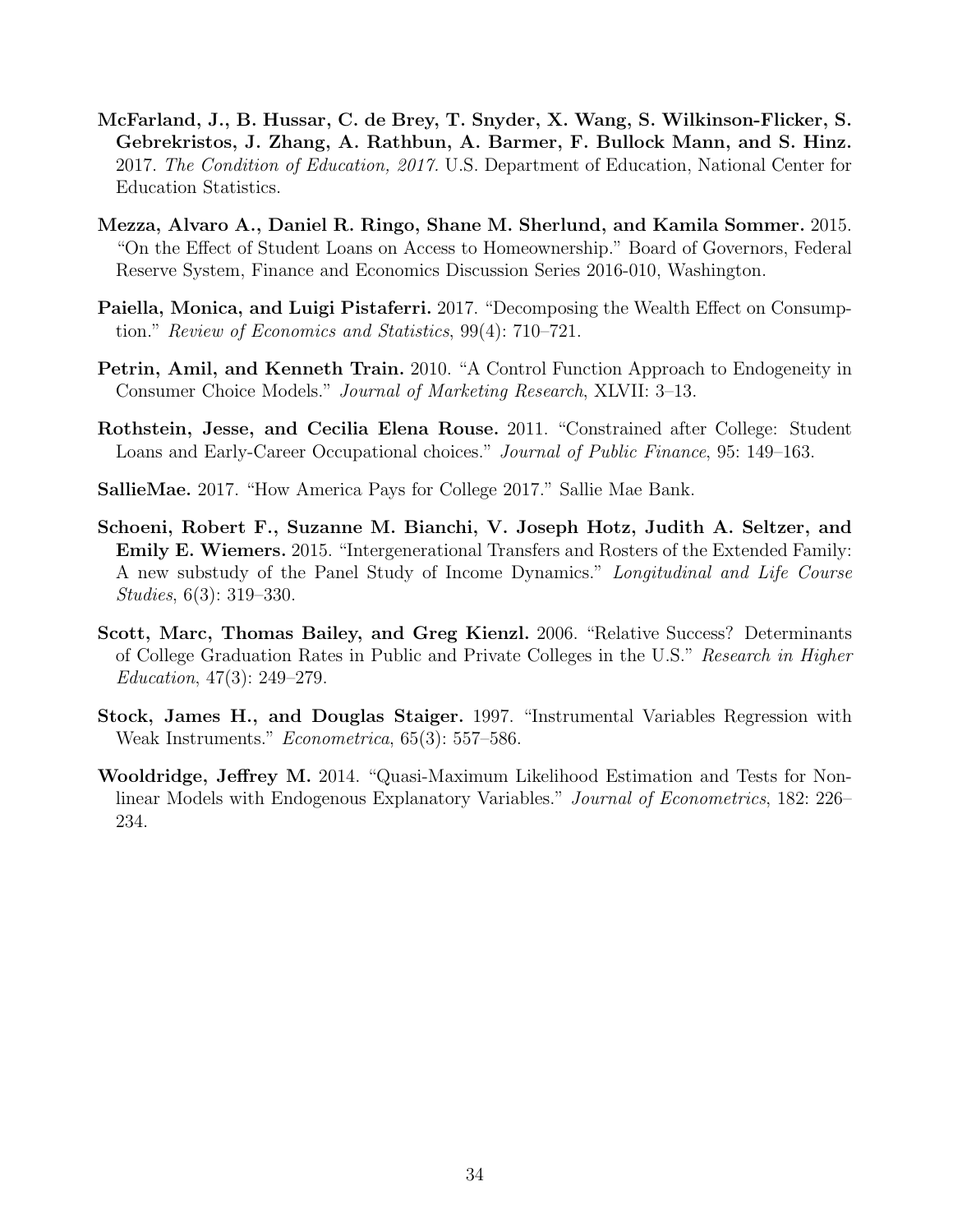## Table 1. Sample Sizes

<span id="page-36-0"></span>

| Samples                                                                         | $\,N$ |
|---------------------------------------------------------------------------------|-------|
| <i>Parent-Child Pairs for Analyses of:</i>                                      |       |
| Child's College Choices ( $EduFin$ , $EduFin$ , $EduFin$ ) & Amount of Transfer | 2,866 |
| Whether Child Graduated from College                                            | 1,418 |
| College Tuition Costs, Conditional on Attending                                 | 856   |
| Whether Child attended 4-year College, Conditional on on Attending              | 854   |
| Whether attended Private College, Conditional on attending 4-Yr College         | 704   |
| College Quality Index, Conditional on attending 4-Yr College                    | 705   |
| Parent-Child Pairs when Child at age 24 for Analyses of:                        |       |
| Parents' Mortgage Debt                                                          | 2,580 |
| Parents' 'Other' Debt                                                           | 2,571 |
| Children's 'Other' Debt                                                         | 1,756 |
| Children's Student Loan Debt                                                    | 1,196 |

<sup>1</sup>Data on the debt of children at or near when they are age 24 is obtained from either the regular PSID survey or from the the Transition to Adulthood (TA) survey which covers children who are age 18 or older regardless of whether they have become the head of their own household.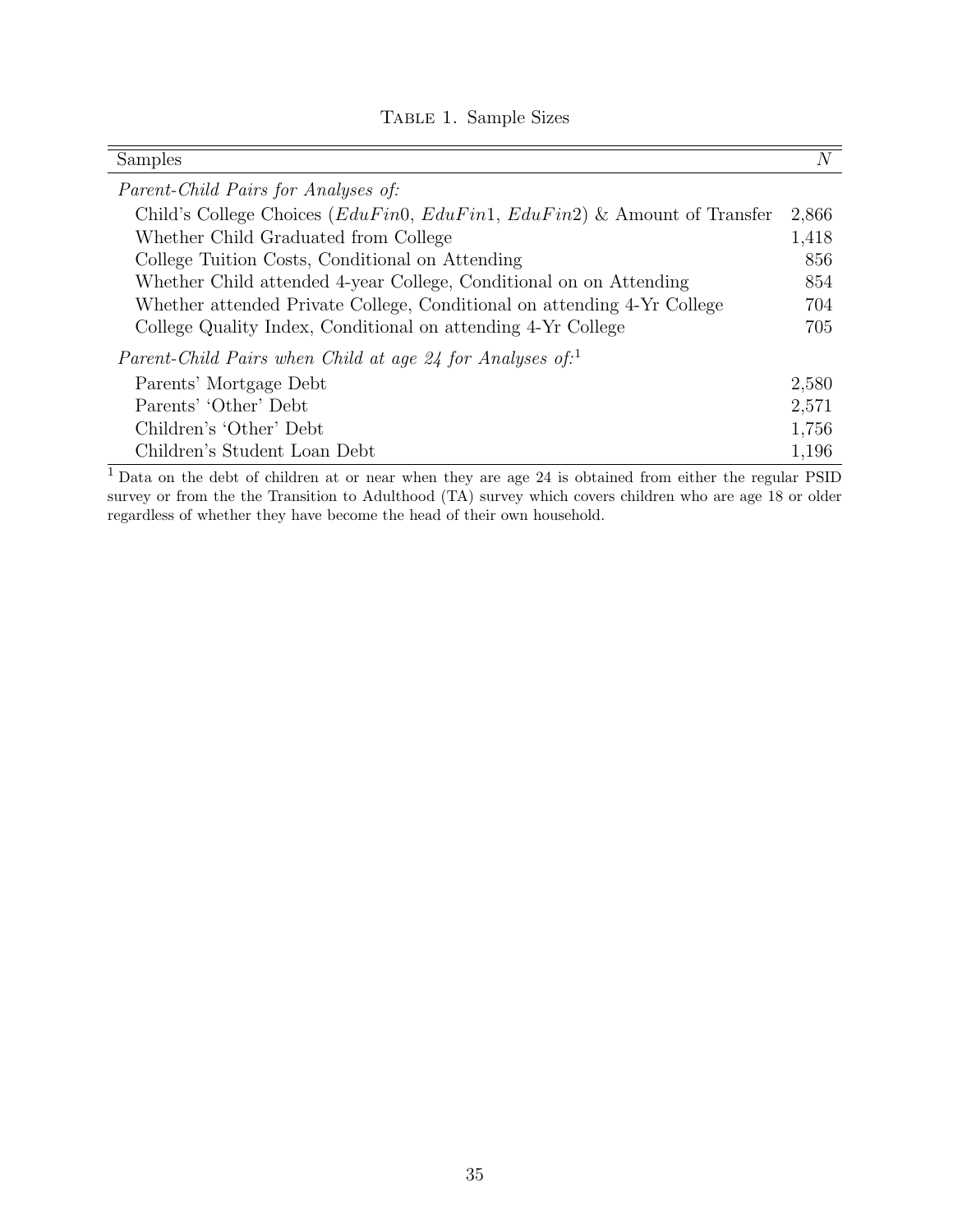<span id="page-37-0"></span>TABLE 2. Child's College Enrollment Choices & Parental Transfers for College among Homeowning Parents & College-Age Children in PSID, 1997-2015<sup>1</sup>

| Variable                               | Mean   |
|----------------------------------------|--------|
| Child's College Enrollment Choices:    |        |
| Child does not enroll $(EduFin0)$      | 0.44   |
| Child enrolls, no transfer $(EduFin1)$ | 0.30   |
| Child enrolls, transfer $(EduFin2)$    | 0.26   |
| Amount of Transfer $(CollTrans)^2$     | \$0.78 |

<sup>1</sup> Statistics weighted using PSID family weights.

<sup>2</sup> Conditional on those students who attended college at age 18. Dollar amount is in 10K of 2013\$.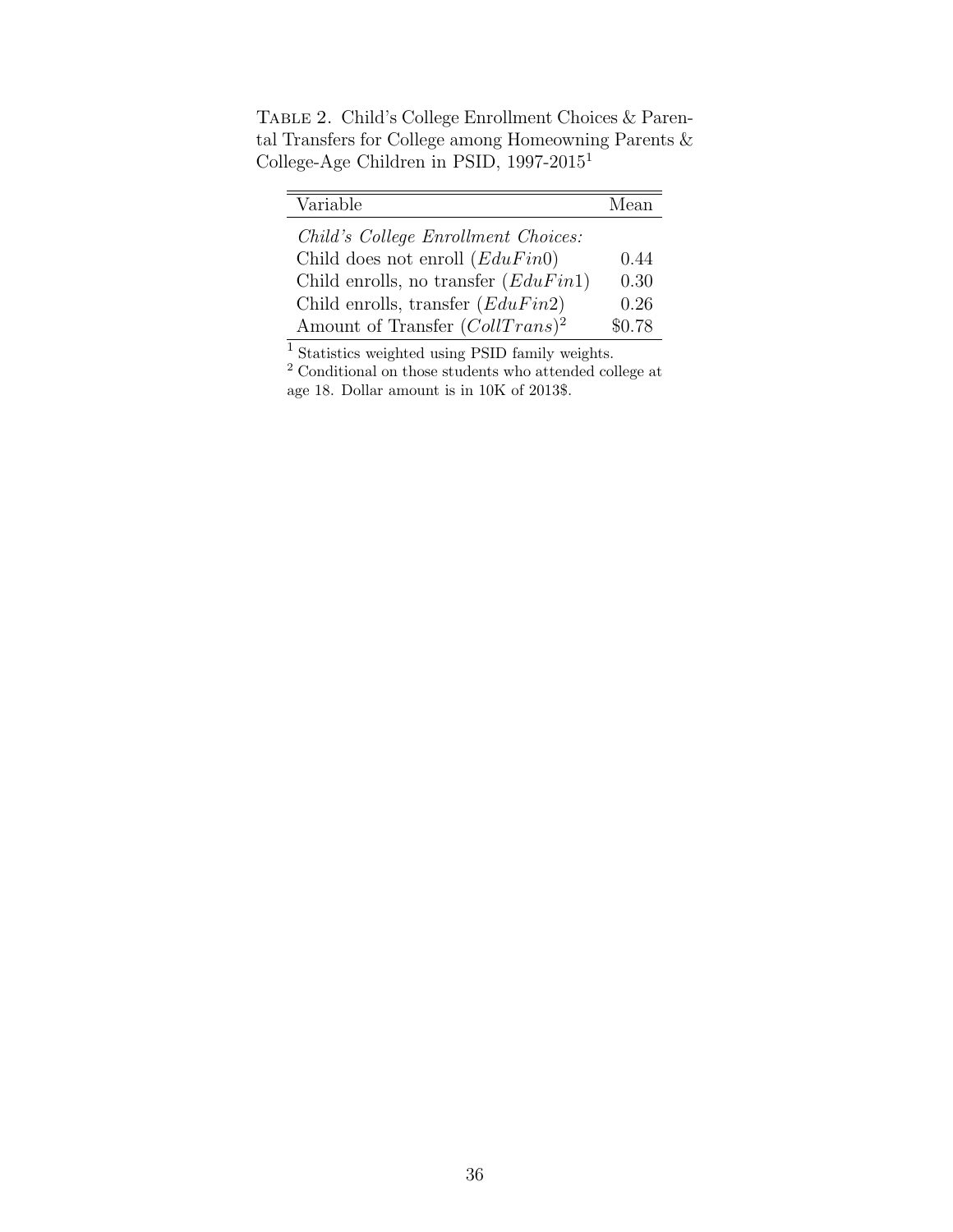<span id="page-38-0"></span>

|                                        |        | EduFin0 | EduFin1                | EduFin2    |
|----------------------------------------|--------|---------|------------------------|------------|
|                                        | Full   |         | (Coll, but             | (Coll $\&$ |
|                                        | Sample |         | (No Coll) No Transfer) | Transfer)  |
| Parents' Net Equity $(H_{imt_{18_i}})$ | \$5.73 | \$2.90  | \$5.02                 | \$11.36    |
| Parents' Income $(Y_{imt_{18_i}})$     | \$7.69 | \$5.28  | \$7.51                 | \$12.03    |

Table 3. Parents' Net Equity, Parental Income by College Attendance and Parental Financing when Child was Age  $18<sup>1</sup>$ 

<sup>1</sup> Statistics weighted using PSID family weights. Dollar amounts are in 10K of 2013\$.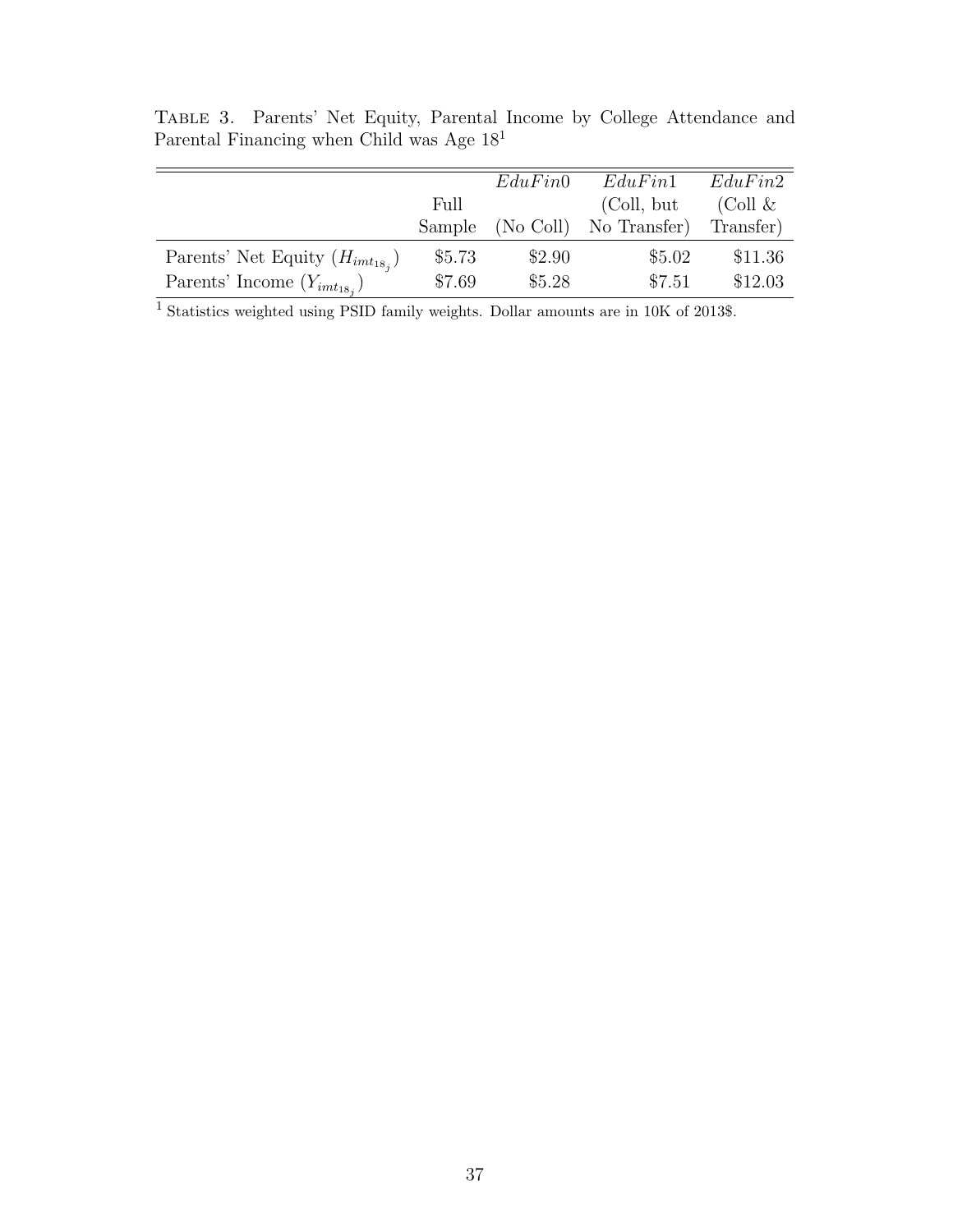<span id="page-39-0"></span>

|                  |                          | College and Financing Choices:                                         |                         | Amount of Transfer: |                   |
|------------------|--------------------------|------------------------------------------------------------------------|-------------------------|---------------------|-------------------|
|                  | EduFin0                  | EduFin1<br>(Coll, but                                                  | EduFin2<br>(Coll &      |                     |                   |
|                  | (No Coll)                | No Transfer)                                                           | Transfer)               | <b>OLS</b>          | 2SLS <sup>2</sup> |
| Variable         | (1)                      | (2)                                                                    | (3)                     | (4)                 | (5)               |
|                  |                          | Panel A. Schooling and Financing Choice, Multinomial Logit             |                         |                     |                   |
| $H_{imt_{18_i}}$ | $-0.0039*$               | 0.0003                                                                 | $0.0036***$             |                     |                   |
| $Y_{imt_{18_j}}$ | (0.0021)<br>$-0.0196***$ | (0.0015)<br>$0.0085***$                                                | (0.0012)<br>$0.0111***$ |                     |                   |
|                  | (0.0032)                 | (0.0028)                                                               | (0.0026)                |                     |                   |
| N                |                          |                                                                        | 2.651                   |                     |                   |
|                  |                          | Panel B. Schooling and Financing Choice, Control Function <sup>2</sup> |                         |                     |                   |
| $H_{imt_{18_i}}$ | $-0.0035$                | $-0.0022$                                                              | $0.0058**$              |                     |                   |
|                  | (0.0051)                 | (0.0045)                                                               | (0.0028)                |                     |                   |
| $Y_{imt_{18_i}}$ | $-0.0214***$             | 0.0045                                                                 | $0.0169***$             |                     |                   |
|                  | (0.0056)                 | (0.0046)                                                               | (0.0045)                |                     |                   |
| N                |                          | 2.645                                                                  |                         |                     |                   |
|                  |                          | Panel C. Transfer Amounts, OLS and 2SLS                                |                         |                     |                   |
| $H_{imt_{18_j}}$ |                          |                                                                        |                         | $0.0316***$         | 0.0205            |
|                  |                          |                                                                        |                         | (0.0118)            | (0.0199)          |
| $Y_{imt_{18j}}$  |                          |                                                                        |                         | $0.0769***$         | $0.1510***$       |
|                  |                          |                                                                        |                         | (0.0162)            | (0.0357)          |
| $R^2$            |                          |                                                                        |                         | 0.400               | 0.375             |
| $\overline{N}$   |                          |                                                                        |                         | 2.551               | 2.551             |

TABLE 4. Marginal Effects of Changes in Wealth and Income on College & Financing Choices and Amount of Financing<sup>1</sup>

<sup>1</sup> Standard errors in parentheses. \*\*\*  $p < 0.01$ , \*\*  $p < 0.05$ , \*  $p < 0.1$ .

The explanatory variables included in these regressions are as follows: characteristics of parents when child was 18 (age, marital status, family structure, education, sex, race), sex of child, average weighted wage rates for young people, employment rate when the child was 18, the high school and college wage premium, year fixed effects, and state fixed effects.

<sup>2</sup> The variables  $H_{imt_{18_j}}$  and  $Y_{imt_{18_j}}$  were treated as endogenous in the control function and 2SLS specifications and were instrumented with  $\Delta HPI_{mt_{18_j}}$  and  $\Delta W_{mt_{18_j}}^P$ . See Section [3.2](#page-16-1) for a description of these instruments.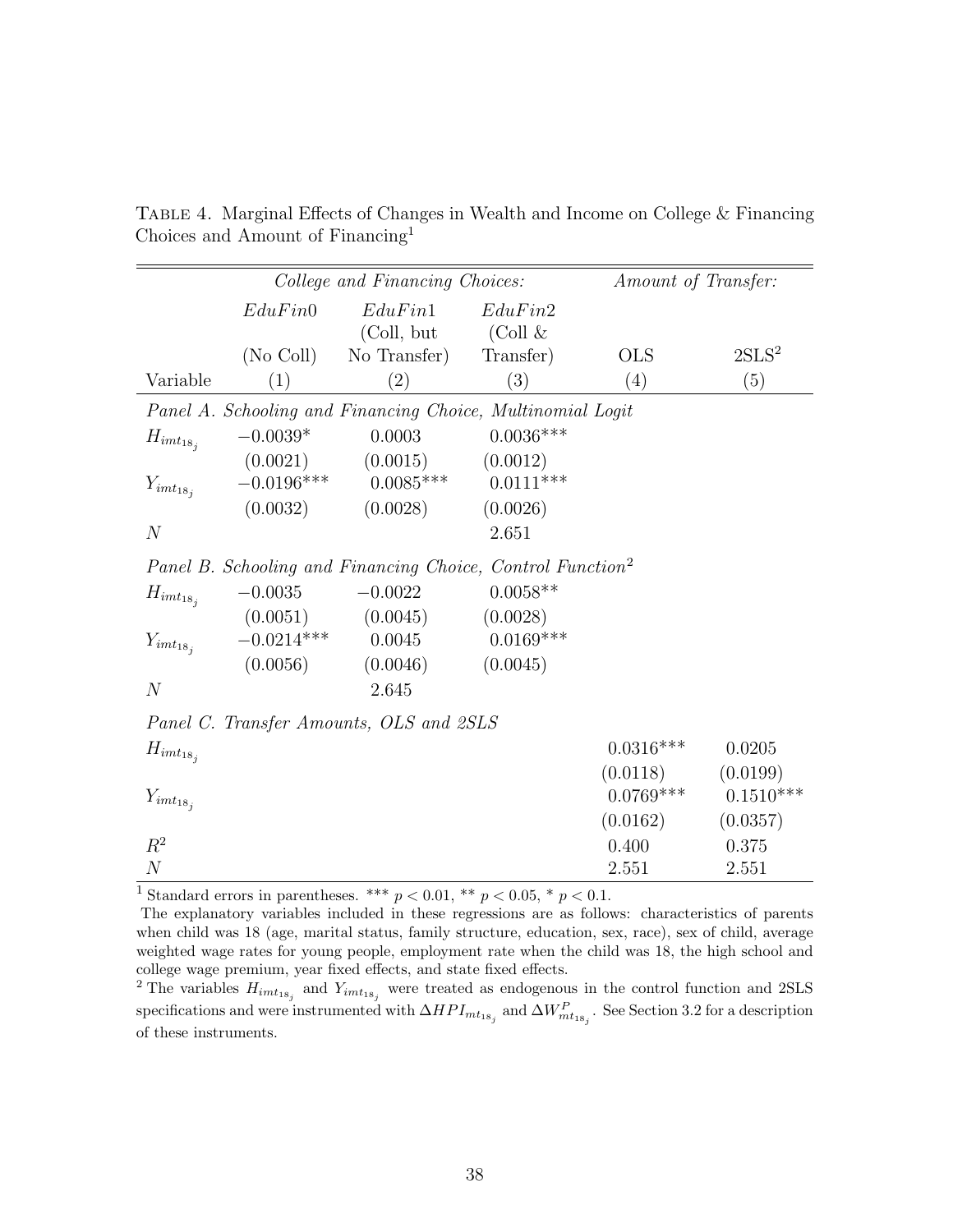<span id="page-40-0"></span>

|                                        |        |          | EduFin1      | EduFin2    |
|----------------------------------------|--------|----------|--------------|------------|
|                                        | Full   | Attended | (Coll, but   | (Coll $\&$ |
| Variable                               | Sample | College  | No Transfer) | Transfer)  |
| Graduated from College $(Grad)^2$      | 0.27   | 0.40     | 0.37         | 0.43       |
| Annual Tuition $(Tution)^2$            |        | \$9,608  | \$7,776      | \$10,924   |
| Attended 4-Year College $(4YrColl)^2$  |        | 0.82     | 0.76         | 0.87       |
| Attended Private College $(Private)^3$ |        | 0.33     | 0.31         | 0.35       |
| College Quality Index $(Quality)^3$    |        | 0.33     | 0.07         | 0.49       |

TABLE 5. College Graduation, Annual Tuition, Types of College and College Quality<sup>1</sup>

<sup>1</sup> Statistics weighted using PSID family weights. Tuition amounts are in 2013\$.

 $2$  Conditional on those students who attended college at age 18.

<sup>3</sup> Conditional on those who attended a 4-year college at age 18.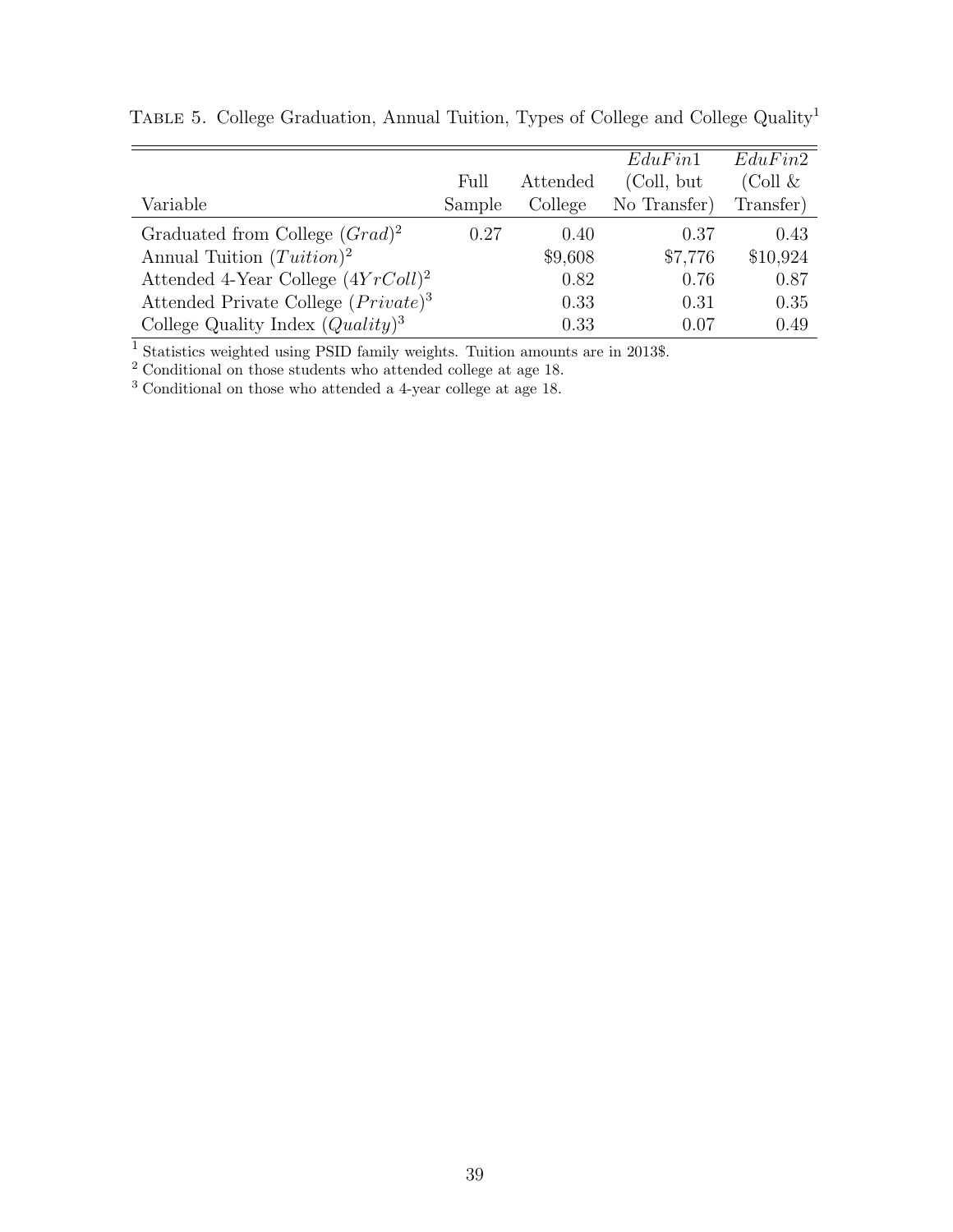<span id="page-41-0"></span>

|                  | <b>OLS</b> | 2SLS <sup>2</sup>                     | <b>OLS</b> | 2SLS <sup>2</sup>                    |
|------------------|------------|---------------------------------------|------------|--------------------------------------|
| Variable         | (1)        | (2)                                   | (3)        | (4)                                  |
| Panel A.         |            | Graduate from College: <sup>2</sup>   |            |                                      |
| $H_{imt_{18_i}}$ | 0.000      | $0.011*$                              |            |                                      |
|                  | (0.002)    | (0.005)                               |            |                                      |
| $Y_{imt_{18_i}}$ | $0.004*$   | 0.006                                 |            |                                      |
|                  | (0.002)    | (0.004)                               |            |                                      |
| $R^2$            | 0.291      | 0.266                                 |            |                                      |
| N                | 1,322      | 1,322                                 |            |                                      |
| Panel B.         |            | Annual Tuition Costs <sup>2</sup>     |            | Attended 4-Year College <sup>2</sup> |
| $H_{imt_{18_i}}$ | 99.943*    | 112.302                               | 0.003      | $-0.001$                             |
|                  | (51.204)   | (148.424)                             | (0.002)    | (0.005)                              |
| $Y_{imt_{18_i}}$ | 19.887     | 4.892                                 | $-0.001$   | 0.003                                |
|                  | (63.967)   | (164.709)                             | (0.003)    | (0.006)                              |
| $R^2$            | 0.397      | 0.397                                 | 0.288      | 0.280                                |
| $\overline{N}$   | 786        | 786                                   | 793        | 793                                  |
| Panel C.         |            | Attended Private College <sup>3</sup> |            | College Quality Index <sup>3</sup>   |
| $H_{imt_{18_i}}$ | 0.002      | $-0.007$                              | 0.015      | $-0.024$                             |
|                  | (0.003)    | (0.009)                               | (0.010)    | (0.026)                              |
| $Y_{imt_{18_i}}$ | $-0.002$   | 0.002                                 | $0.020*$   | 0.037                                |
|                  | (0.003)    | (0.007)                               | (0.011)    | (0.035)                              |
| $R^2$            | 0.300      | 0.283                                 | 0.343      | 0.304                                |
| N                | 653        | 653                                   | 640        | 640                                  |

Table 6. Effects of Parents' Home Equity and Family Income on Probability of Child Graduating from College & the Quality of the College their Children Attended<sup>1</sup>

<sup>1</sup> Standard errors in parentheses. \*\*\*  $p < 0.01$ , \*\*  $p < 0.05$ , \*  $p < 0.1$ . The explanatory variables included in these regressions are as follows: characteristics of parents when child was 18 (age, marital status, family structure, education, sex, race), sex of child, average weighted wage rates for young people, employment rate when the child was 18, whether the child is a head or wife at age 24, the high school and college wage premium, year fixed effects, and county fixed effects.

<sup>2</sup> The variables  $H_{imt_{18_j}}$  and  $Y_{imt_{18_j}}$  were treated as endogenous in the 2SLS specifications and were instrumented with  $\Delta HPI_{mt_{18_j}}$  and  $\Delta W_{mt_{18_j}}^P$ . See Section [3.2](#page-16-1) for a description of these instruments.

<sup>2</sup> Conditional on those students who attended college at age 18.

<sup>3</sup> Conditional on those who attended a 4-year college at age 18.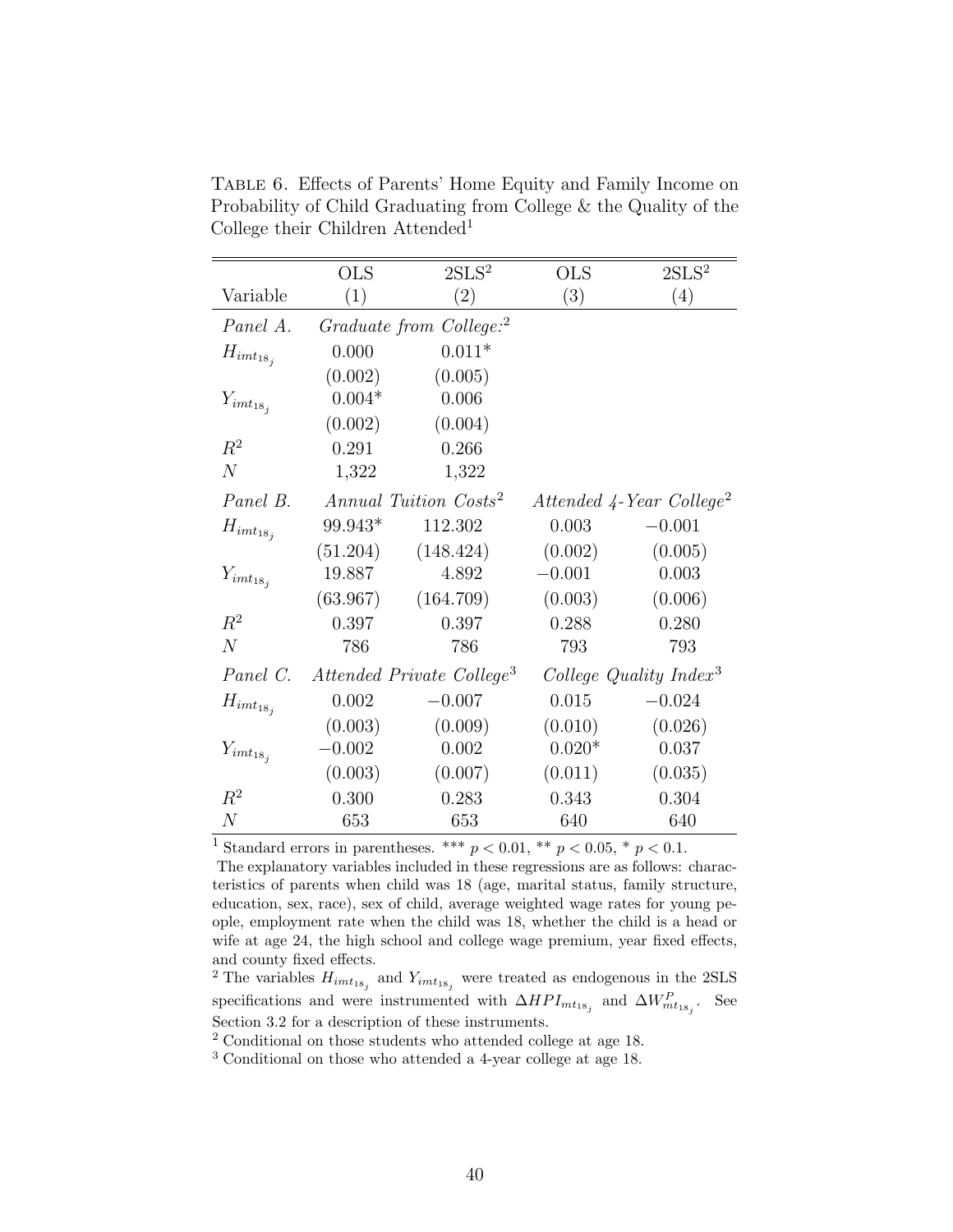<span id="page-42-0"></span>

|                            |        | EduFin0   | EduFin1    | EduFin2    |
|----------------------------|--------|-----------|------------|------------|
|                            | Full   |           | (Coll, No) | (Coll $\&$ |
| Variable                   | Sample | (No Coll) | Transfer)  | Transfer)  |
| <i>Parents' Debt:</i>      |        |           |            |            |
| Mortgage Debt $(MortBal)$  | \$6.95 | \$4.54    | \$5.95     | \$10.01    |
| Other Debt (OthDebt)       | \$1.34 | \$0.84    | \$1.35     | \$1.80     |
| $Child's\ Debt:$           |        |           |            |            |
| Other Debt (OthDebt)       | \$1.23 | \$0.80    | \$1.50     | \$1.32     |
| Student Debt (StudentDebt) | \$1.26 | \$0.22    | \$1.68     | \$1.69     |

Table 7. Parents' & Child's Debt when Child Age 24, by College Attendance and Financing Decisions<sup>1</sup>

<sup>1</sup> Statistics weighted using PSID family weights. All debt amounts are in 10K of 2013\$.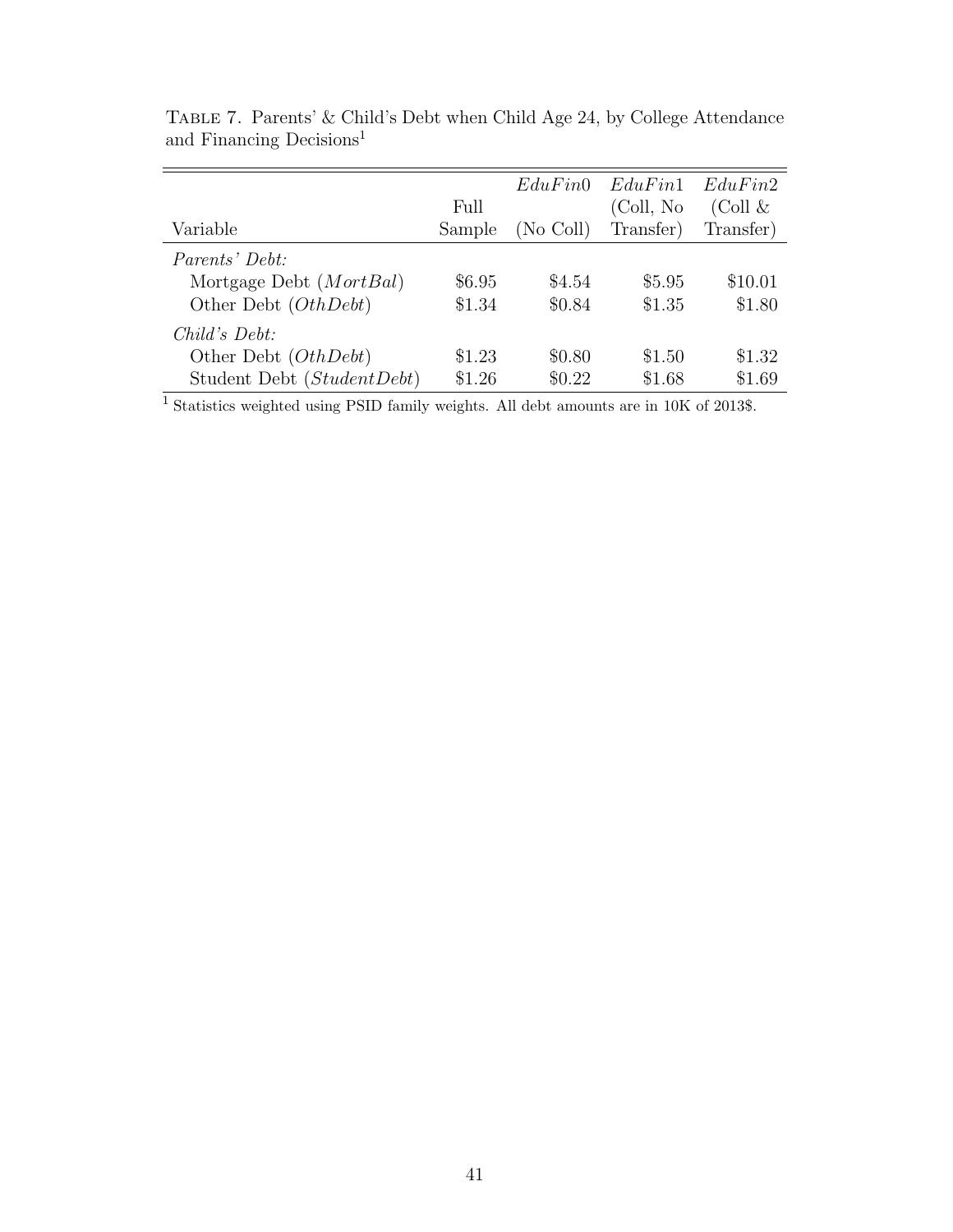|  |  | TABLE 8. Effects of Child's College Attendance and Parental Financing on Parents' |  |  |  |
|--|--|-----------------------------------------------------------------------------------|--|--|--|
|  |  | and Child's Indebtedness when Child is Age $241$                                  |  |  |  |

<span id="page-43-0"></span>

|                                      | <b>OLS</b> | 2SLS <sup>2</sup> | <b>OLS</b> | 2SLS <sup>2</sup> |
|--------------------------------------|------------|-------------------|------------|-------------------|
| Variable                             | (1)        | (2)               | (3)        | (4)               |
| Panel A. Parents' Debt: <sup>3</sup> |            | Mortgage Debt     |            | Other Debt        |
| No College (base category)           |            |                   |            |                   |
|                                      |            |                   |            |                   |
| Attends College ( <i>Attend</i> )    | $-0.602$   | $-0.604$          | $0.346**$  | $0.342**$         |
|                                      | (0.466)    | (0.467)           | (0.163)    | (0.155)           |
| Attends with Financing (AttendFin)   | $1.593***$ | $1.592***$        | 0.235      | 0.800             |
|                                      | (0.568)    | (0.533)           | (0.184)    | (0.695)           |
| $R^2$                                | 0.468      | 0.486             | 0.231      | 0.231             |
| N                                    | 2,270      | 2,270             | 2,268      | 2,268             |
| Panel B. Child's Debt: <sup>4</sup>  |            | Student Loan Debt | Other Debt |                   |
| No College (base category)           |            |                   |            |                   |
|                                      |            |                   |            |                   |
| Attends College ( <i>Attend</i> )    | $1.443***$ | $1.429***$        | $1.047***$ | $1.042***$        |
|                                      | (0.211)    | (0.193)           | (0.247)    | (0.244)           |
| Attends with Financing (AttendFin)   | $-0.116$   | $-0.102$          | $-0.307$   | $-0.307$          |
|                                      | (0.334)    | (0.306)           | (0.225)    | (0.211)           |
| $R^2$                                | 0.286      | 0.285             | 0.108      | 0.108             |
| $\overline{N}$                       | 1,152      | 1,152             | 1,587      | 1,587             |

<sup>1</sup> Standard errors in parentheses. \*\*\*  $p < 0.01$ , \*\*  $p < 0.05$ , \*  $p < 0.1$ . All debt amounts are in 10K of 2013\$.

<sup>2</sup> The variables Parental Income in year  $t_{24j}$  ( $Y_{imt_{24,j}}$ ) for Panel A specifications and Child's Income in year  $t_{24_j}$  ( $Y_{jmt_{24,j}}$ ) for Panel B specifications were treated as endogenous in the 2SLS specifications and were instrumented with  $\Delta HPI_{mt_{18_j}}$ ,  $\Delta W_{mt_{18_j}}^P$ ,  $\Delta W_{mt_{24_j}}^P$  and  $Dist4YrPub_{ijm}$ . See Sections [3.2](#page-16-1) and [5.1](#page-26-0) for descriptions of these instruments.

<sup>3</sup> The explanatory variables included in Panel A regressions are as follows: characteristics of parents when child was 24 (age, marital status, family structure, education, sex, race), sex of child, non-equity wealth of the parent when the child is 24, value of home at 18, year fixed effects, and county fixed effects.

<sup>4</sup> The explanatory variables included in Panel B regressions are as follows: characteristics of parents when child was 14 (age, marital status, family structure, education, sex, race), sex of child, whether the child is a head or wife at age 24, whether the child is married by 24, year fixed effects, and county fixed effects.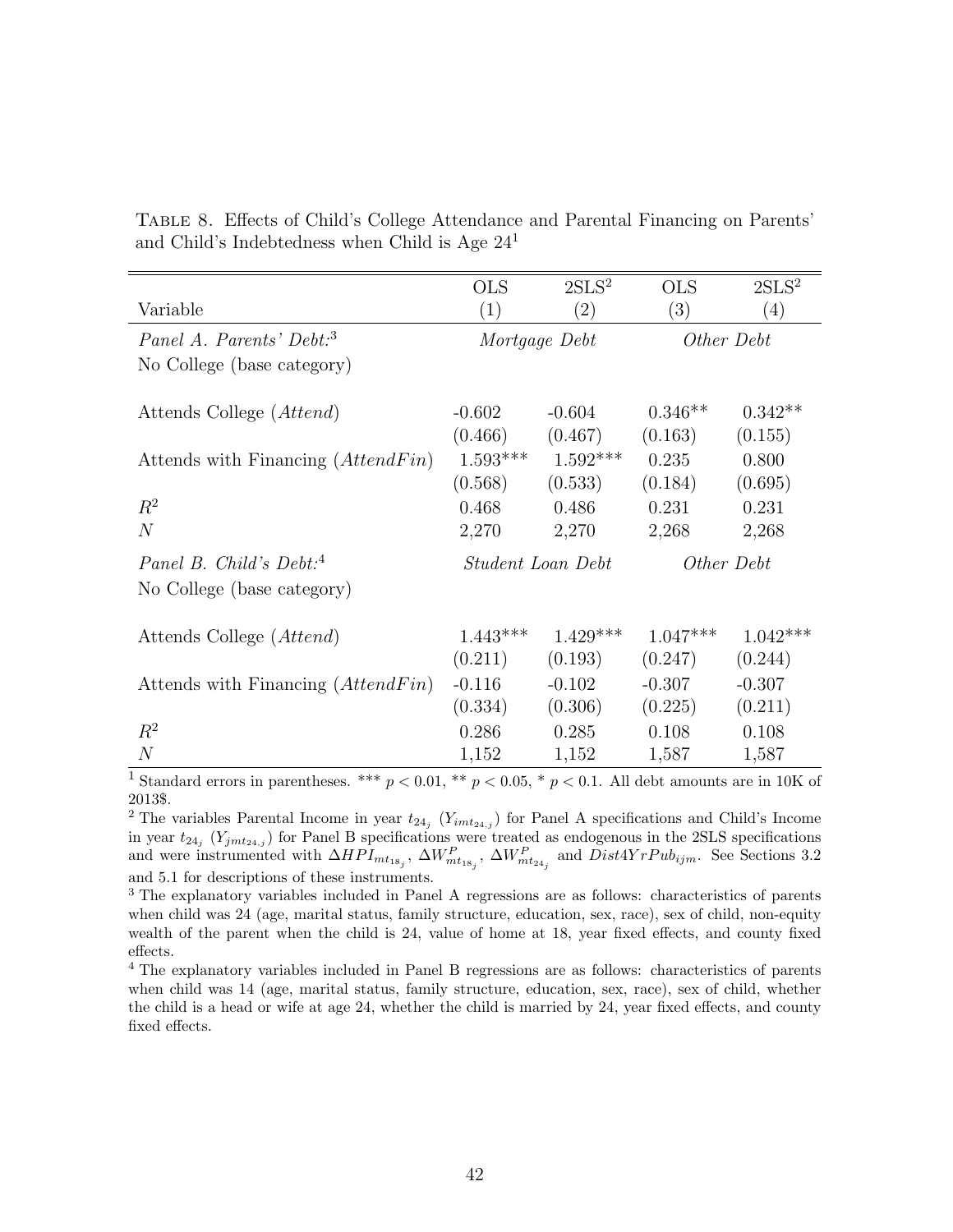# <span id="page-44-0"></span>Appendix A Descriptive Statistics for Demoographic Characteristics of Parents and their Children

| TABLE A.1. Characteristics of Homeowning Parents $\&$ |  |
|-------------------------------------------------------|--|
| College-Age Children in PSID, $1997-2015^1$           |  |

| Variable                                      | Mean    |
|-----------------------------------------------|---------|
| Parent Characteristics when Child was Age 18: |         |
| Parent married/cohabiting                     | 0.70    |
| Parent HH Headed by Male                      | 0.82    |
| Number of children under 16 in parent HH      | 0.87    |
| Age of parent House Head                      | 45.58   |
| Parents Non-White                             | 0.29    |
| Parent's Education:                           |         |
| High school or less                           | 0.21    |
| Some College                                  | 0.51    |
| College graduate                              | 0.28    |
| <i>Child Characteristics:</i>                 |         |
| Sex of child $(male=1)$                       | 0.48    |
| Year child turned $18^2$                      | 2004.50 |

<sup>1</sup> Statistics weighted using PSID family weights.

 $2$  The range of years in which children turned age 18 is 1998–2015.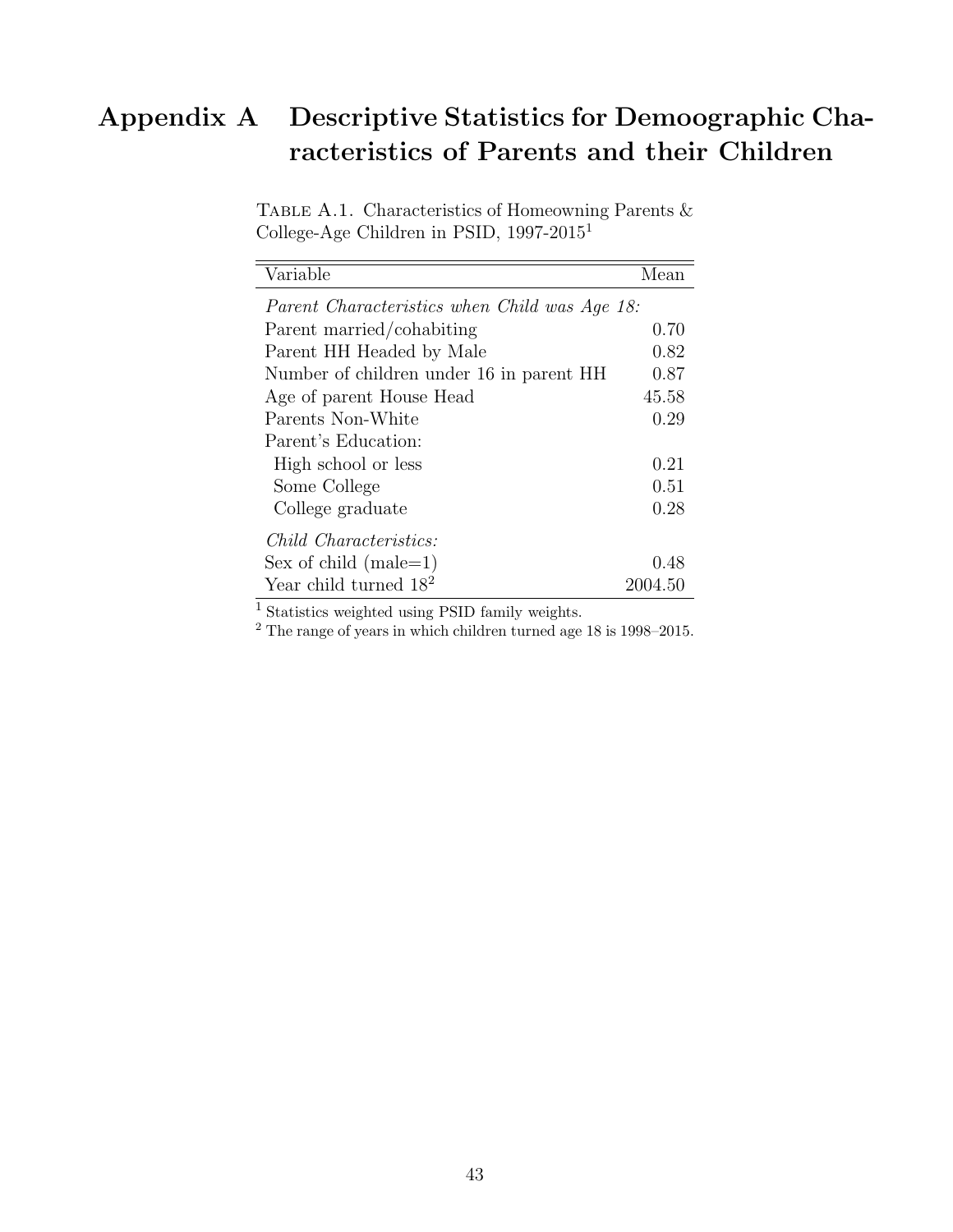# Appendix B F-Tests for Weak Instruments in First-Stage Regressions for Control Function and IV Estimators

Below we provide statistics for F-tests of the joint significance of the instrumental variables in the first-stage regressions for the control function and 2SLS estimators used in the various analyses presented in the paper. In the Table below, we indicate the tables to which the test statistics of the first-stage regressions correspond and the instrumental variables used in these regressions. We note that F-test statistics with values less than 10 for first-stage regressions are considered evidence of weak instruments [\(Stock and Staiger, 1997\)](#page-35-9).

<span id="page-45-0"></span>

| Dependent Variable:                             | $Y_{imt_{18,j}}$ | $H_{imt_{18,j}}$                      | $Y_{imt_{18,j}}$ | $H_{imt_{18,j}}$                               |  |
|-------------------------------------------------|------------------|---------------------------------------|------------------|------------------------------------------------|--|
| First Stage Regressions for Results in Table 4: |                  |                                       |                  |                                                |  |
|                                                 |                  | Coll. Choice $\mathcal C$ Financing   |                  | Amt. Transferred                               |  |
| F-test                                          | 20.34            | 73.53                                 | 17.16            | 64.05                                          |  |
| $R^2$                                           | 0.361            | 0.524                                 | 0.459            | 0.573                                          |  |
| First Stage Regressions for Results in Table 6: |                  |                                       |                  |                                                |  |
|                                                 |                  | Graduate from College <sup>2</sup>    |                  |                                                |  |
| F-test                                          | 61.30            | 35.02                                 |                  |                                                |  |
| $R^2$                                           | 0.558            | 0.573                                 |                  |                                                |  |
|                                                 |                  | Annual Tuition Costs <sup>2</sup>     |                  | Attended $\sqrt{4}$ -Year College <sup>2</sup> |  |
| F-test                                          | 44.24            | 11.89                                 | 43.80            | 12.04                                          |  |
| $R^2$                                           | 0.611            | 0.636                                 | 0.610            | 0.637                                          |  |
|                                                 |                  | Attended Private College <sup>3</sup> |                  | College Quality $Index^3$                      |  |
| F-test                                          | 27.95            | 12.83                                 | 28.28            | 12.65                                          |  |
| $R^2$                                           | 0.624            | 0.635                                 | 0.623            | 0.635                                          |  |

Table B.1. F-Tests of Joint Significance of Instruments in First Stage  $Regression<sup>1</sup>$ 

<sup>1</sup> The instruments used in all of these regressions and for which the F-tests apply are:  $\Delta HPI_{mt_{18_j}}$  and  $\Delta W_{mt_{18_j}}^P$ .

<sup>2</sup> These regressions are for children who attended college at age 18.

<sup>3</sup> These regressions are for children who attended a 4-year college at age 18.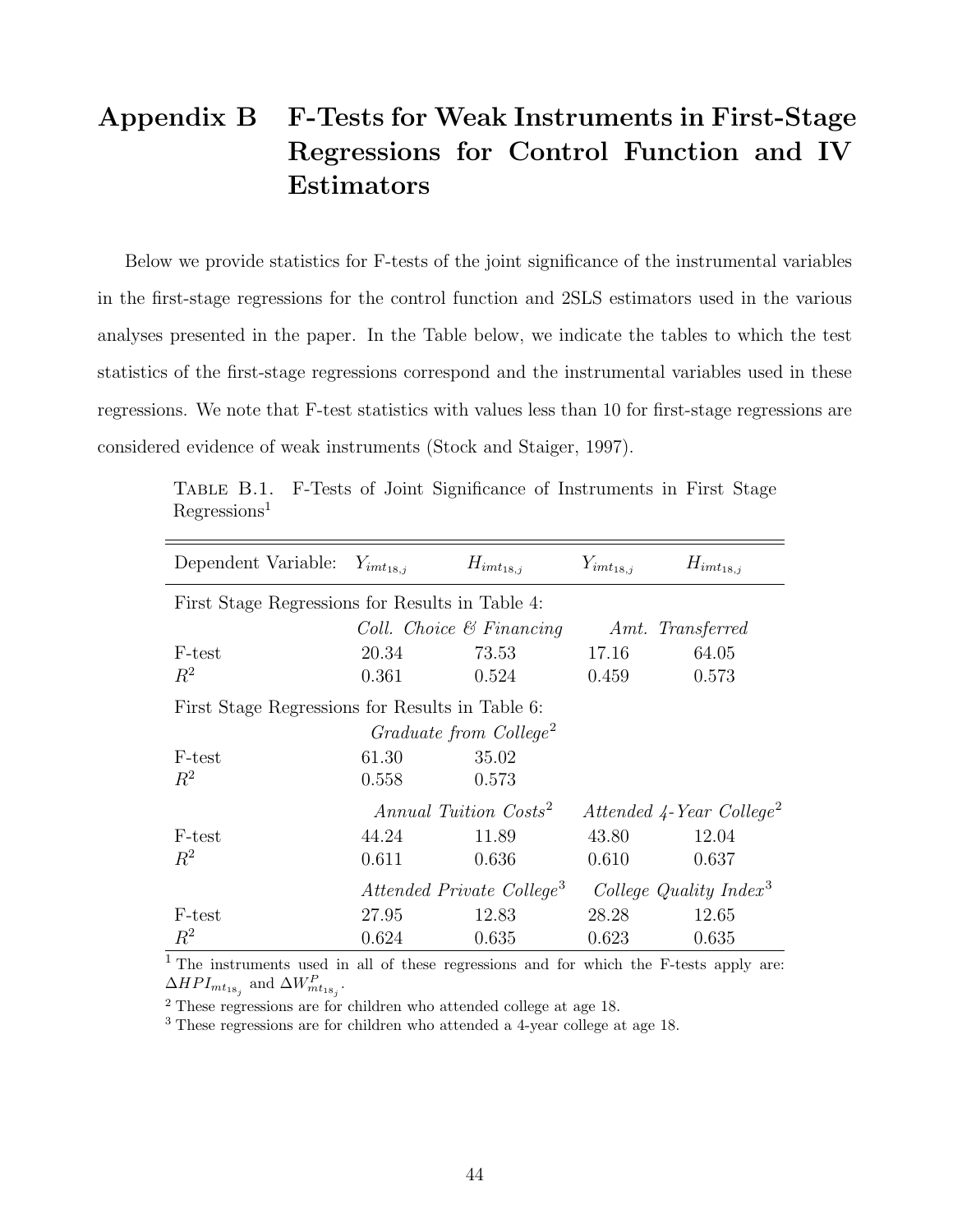<span id="page-46-0"></span>

| Dependent Variable:                                                     | $Y_{nmt_{24}}^{\quad 1}$ |
|-------------------------------------------------------------------------|--------------------------|
| First Stage Regressions for Results in Panel A of Table 8:2             |                          |
| Parents' Mortgage Debt at $t_{24}$                                      |                          |
| F-test<br>$R^2$                                                         | 22.36<br>0.789           |
| Parents' Other Debt at $t_{24}$ ,                                       |                          |
| F-test<br>$R^2$                                                         | 22.18<br>0.789           |
| First Stage Regressions for Results in Panel B of Table 8. <sup>3</sup> |                          |
| Child's Student Loan Debt at $t_{24}$ ,                                 |                          |
| F-test<br>$R^2$                                                         | 124.60<br>0.849          |
| Child's Other Debt at $t_{24}$ ,                                        |                          |
| F-test<br>$R^2$                                                         | 181.30<br>0.811          |

Table B.2. F-Tests of Joint Significance of Instruments in First Stage Regressions

<sup>1</sup> The *n* subscript for  $Y_{nmt_{24}} = i$  for parents and  $= j$  for child.

<sup>2</sup> The instruments used in the parents' debt regressions and for which the F-tests apply are:  $\Delta HPI_{mt_{18_j}}$ ,  $\Delta W_{mt_{18_j}}^P$ ,  $\Delta W_{mt_{24_j}}^P$  and  $Dist4YrPub<sub>ijm</sub>.$ <sup>3</sup> The instruments used in the child's debt regressions and for

which the F-tests apply are:  $\Delta HPI_{mt_{18_j}}$ ,  $\Delta W_{mt_{18_j}}^P$ ,  $\Delta W_{mt_{24_j}}^C$  and  $Dist4Y rPub<sub>ijm</sub>.$